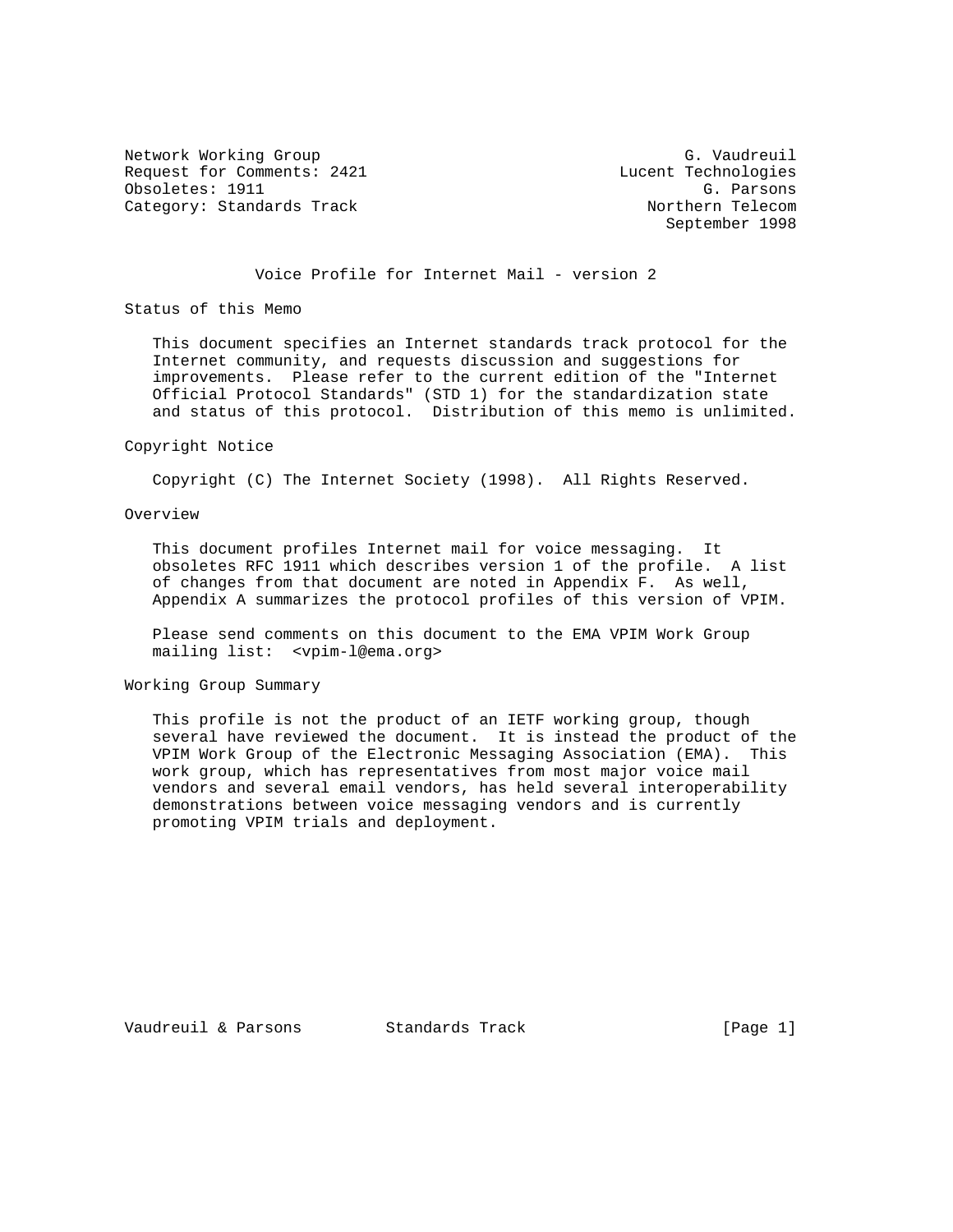Table of Contents

| 2.1 Voice Messaging System Limitations 3                       |  |  |
|----------------------------------------------------------------|--|--|
|                                                                |  |  |
|                                                                |  |  |
|                                                                |  |  |
|                                                                |  |  |
|                                                                |  |  |
|                                                                |  |  |
|                                                                |  |  |
|                                                                |  |  |
|                                                                |  |  |
|                                                                |  |  |
|                                                                |  |  |
|                                                                |  |  |
|                                                                |  |  |
|                                                                |  |  |
| 5.3 ESMTP Parameters - MAIL FROM 28                            |  |  |
|                                                                |  |  |
|                                                                |  |  |
|                                                                |  |  |
|                                                                |  |  |
|                                                                |  |  |
|                                                                |  |  |
|                                                                |  |  |
|                                                                |  |  |
|                                                                |  |  |
|                                                                |  |  |
|                                                                |  |  |
|                                                                |  |  |
|                                                                |  |  |
|                                                                |  |  |
|                                                                |  |  |
| 14. APPENDIX A - VPIM REQUIREMENTS SUMMARY 37                  |  |  |
| 15. APPENDIX B - EXAMPLE VOICE MESSAGES 45                     |  |  |
| 16. APPENDIX C - EXAMPLE ERROR VOICE PROCESSING ERROR CODES 50 |  |  |
| 17. APPENDIX D - EXAMPLE VOICE PROCESSING DISPOSITION TYPES 51 |  |  |
| 18. APPENDIX E - IANA REGISTRATIONS 52                         |  |  |
|                                                                |  |  |
| 18.1 vCard EMAIL Type Definition for VPIM 52                   |  |  |
| 18.2 Voice Content-Disposition Parameter Definition 52         |  |  |
| 19. APPENDIX F - CHANGE HISTORY: RFC 1911 TO THIS DOCUMENT 54  |  |  |
|                                                                |  |  |

Vaudreuil & Parsons Standards Track [Page 2]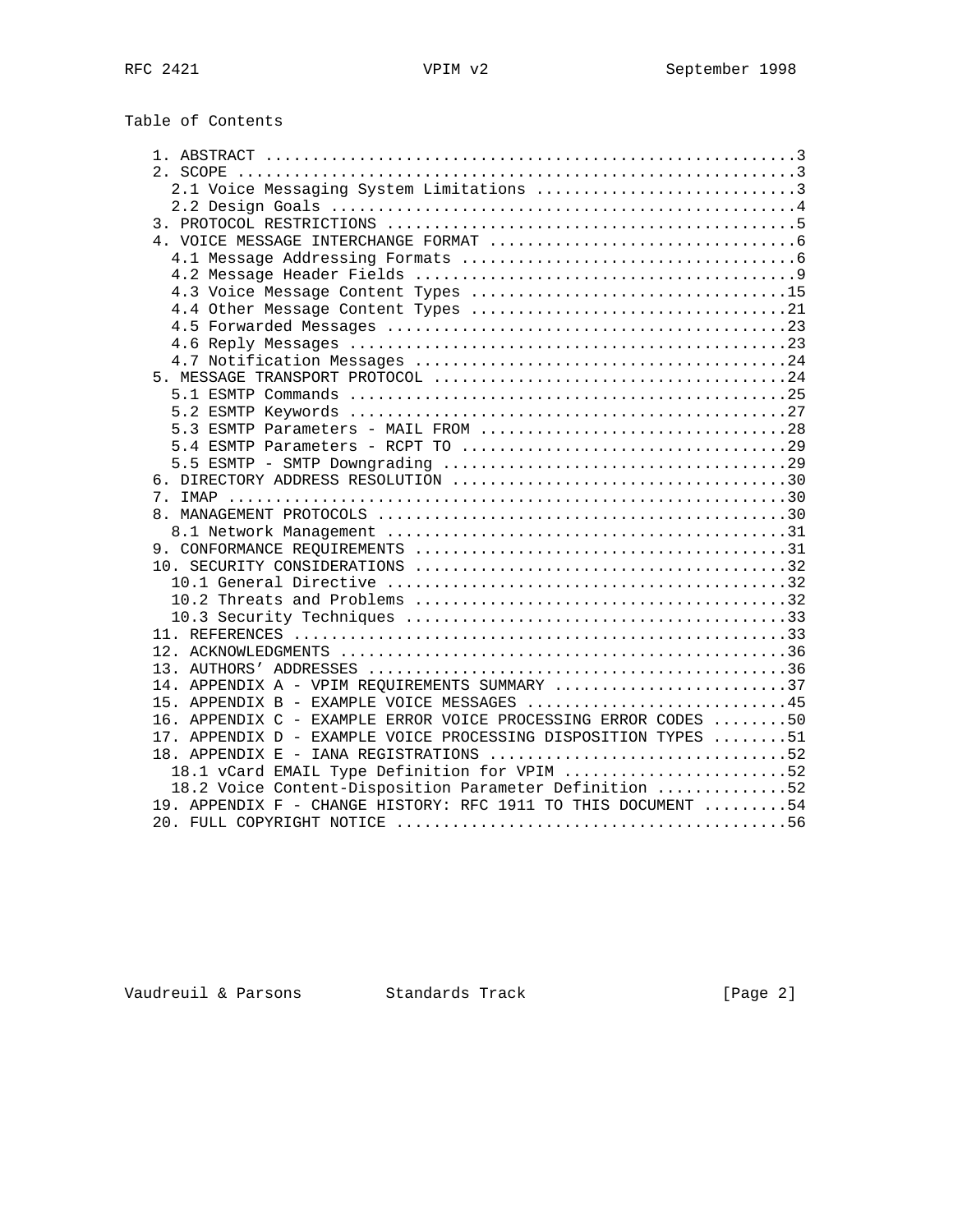#### 1. Abstract

 A class of special-purpose computers has evolved to provide voice messaging services. These machines generally interface to a telephone switch and provide call answering and voice messaging services. Traditionally, messages sent to a non-local machine are transported using analog networking protocols based on DTMF signaling and analog voice playback. As the demand for networking increases, there is a need for a standard high-quality digital protocol to connect these machines. The following document is a profile of the Internet standard MIME and ESMTP protocols for use as a digital voice messaging networking protocol. The profile is referred to as VPIM (Voice Profile for Internet Mail) in this document.

 This profile is based on earlier work in the Audio Message Interchange Specification (AMIS) group that defined a voice messaging protocol based on X.400 technology. This profile is intended to satisfy the user requirements statement from that earlier work with the industry standard ESMTP/MIME mail protocol infrastructures already used within corporate intranets. This second version of VPIM is based on implementation experience and obsoletes RFC 1911 which describes version 1 of the profile.

# 2. Scope

 MIME is the Internet multipurpose, multimedia messaging standard. This document explicitly recognizes its capabilities and provides a mechanism for the exchange of various messaging technologies, primarily voice and facsimile.

 This document specifies a restricted profile of the Internet multimedia messaging protocols for use between voice processing server platforms. These platforms have historically been special purpose computers and often do not have the same facilities normally associated with a traditional Internet Email-capable computer. As a result, VPIM also specifies additional functionality as it is needed. This profile is intended to specify the minimum common set of features to allow interworking between compliant systems.

# 2.1 Voice Messaging System Limitations

 The following are typical limitations of voice messaging platform which were considered in creating this baseline profile.

 1) Text messages are not normally received and often cannot be easily displayed or viewed. They can often be processed only via text-to-speech or text-to-fax features not currently present in many of these machines.

Vaudreuil & Parsons Standards Track [Page 3]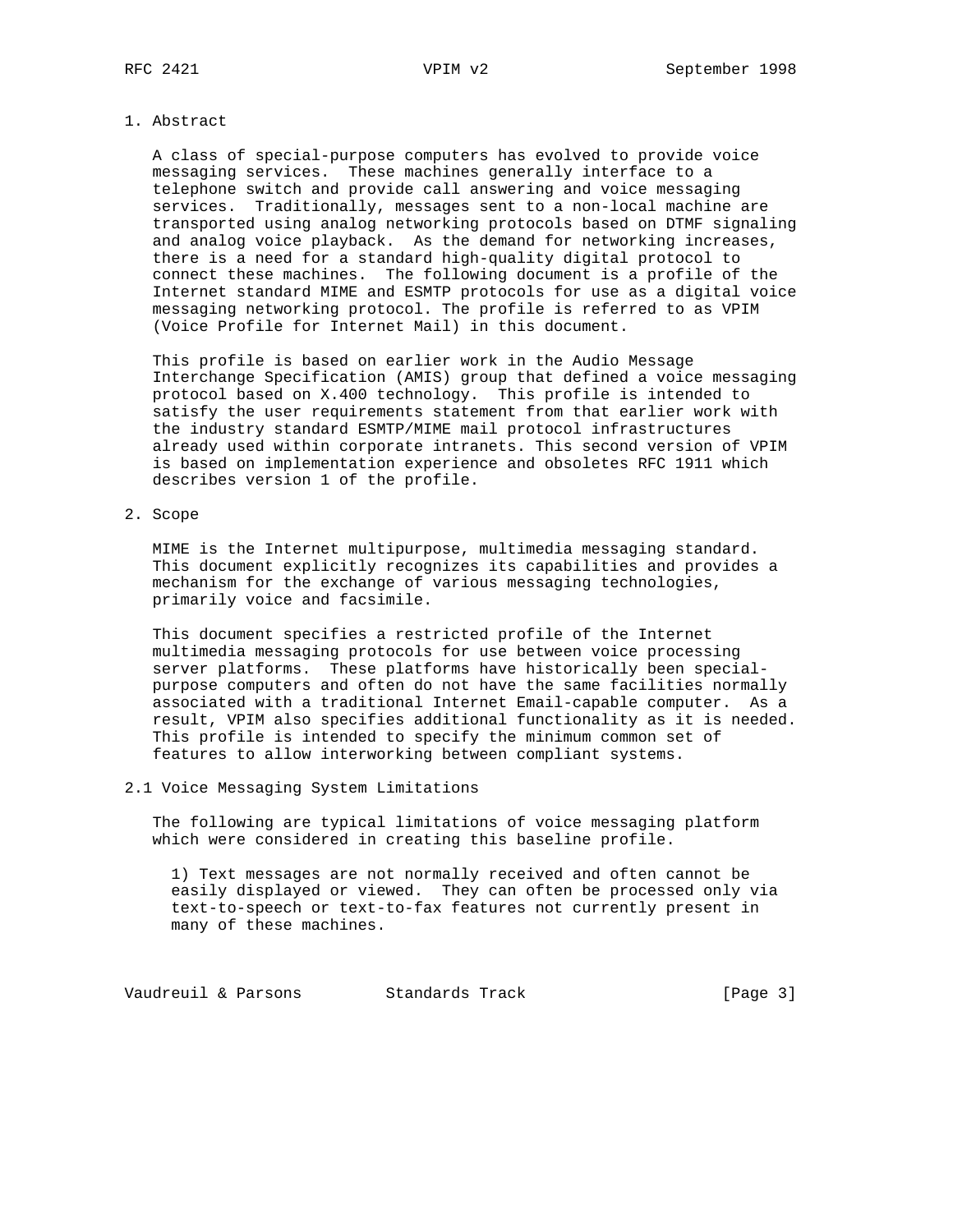2) Voice mail machines usually act as an integrated Message Transfer Agent, Message Store and User Agent. There is no relaying of messages, and RFC 822 header fields may have limited use in the context of the limited messaging features currently deployed.

 3) Voice mail message stores are generally not capable of preserving the full semantics of an Internet message. As such, use of a voice mail machine for gatewaying is not supported. In particular, storage of recipient lists, "Received" lines, and "Message-ID" may be limited.

 4) Internet-style distribution/exploder mailing lists are not typically supported. Voice mail machines often implement only local alias lists, with error-to-sender and reply-to-sender behavior. Reply-all capabilities using a CC list are not generally available.

 5) Error reports must be machine-parsable so that helpful responses can be voiced to users whose only access mechanism is a telephone.

 6) The voice mail systems generally limit address entry to 16 or fewer numeric characters, and normally do not support alphanumeric mailbox names. Alpha characters are not generally used for mailbox identification as they cannot be easily entered from a telephone terminal.

# 2.2 Design Goals

 It is a goal of this profile to make as few restrictions and additions to the existing Internet mail protocols as possible while satisfying the requirements for interoperability with current generation voice messaging systems. This goal is motivated by the desire to increase the accessibility to digital messaging by enabling the use of proven existing networking software for rapid development.

 This specification is intended for use on a TCP/IP network; however, it is possible to use the SMTP protocol suite over other transport protocols. The necessary protocol parameters for such use is outside the scope of this document.

 This profile is intended to be robust enough to be used in an environment, such as the global Internet with installed-base gateways which do not understand MIME, though typical use is expected to be within corporate intranets. Full functionality, such as reliable error messages and binary transport, will require careful selection of gateways (e.g., via MX records) to be used as VPIM forwarding agents. Nothing in this document precludes use of general purpose MIME email packages to read and compose VPIM messages. While no

Vaudreuil & Parsons Standards Track [Page 4]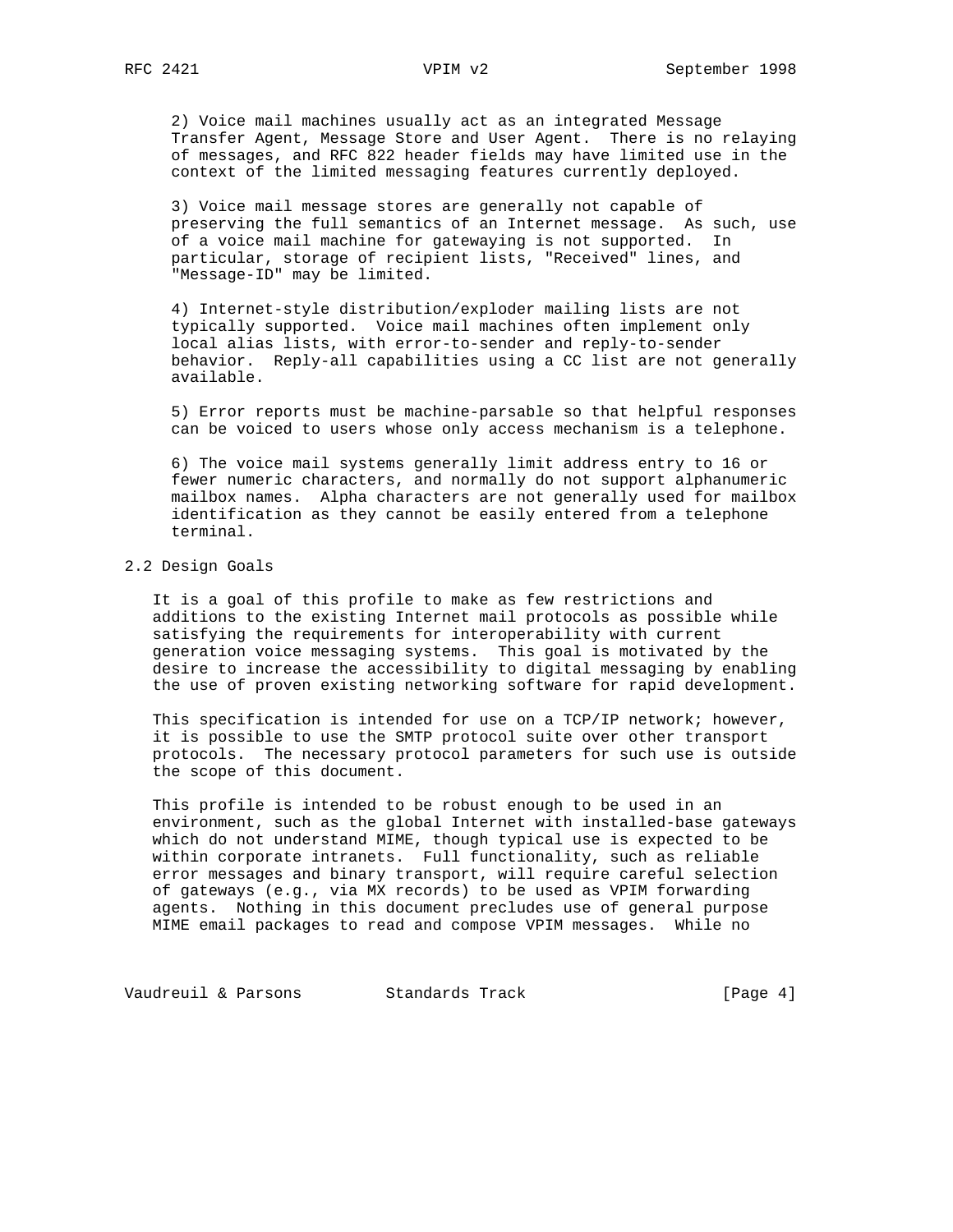special configuration is required to receive VPIM compliant messages, some may be required to originate compliant structures.

 It is expected that a VPIM messaging system will be managed by a system administrator who can perform TCP/IP network configuration. When using facsimile or multiple voice encodings, it is suggested that the system administrator maintain a list of the capabilities of the networked mail machines to reduce the sending of undeliverable messages due to lack of feature support. Configuration, implementation and management of these directory listing capabilities are local matters.

3. Protocol Restrictions

 This protocol does not limit the number of recipients per message. Where possible, server implementations should not restrict the number of recipients in a single message. It is recognized that no implementation supports unlimited recipients, and that the number of supported recipients may be quite low.

 This protocol does not limit the maximum message length. Implementers should understand that some machines will be unable to accept excessively long messages. A mechanism is defined in the RFC 1425 SMTP service extensions to declare the maximum message size supported.

 The message size indicated in the ESMTP SIZE parameter is in bytes, not minutes or seconds. The number of bytes varies by voice encoding format and includes the MIME wrapper overhead. If the length must be known before sending, an approximate translation into minutes or seconds can be performed if the voice encoding is known.

 The following sections describe the restrictions and additions to Internet mail protocols that are required to be compliant with this VPIM v2 profile. Though various SMTP, ESMTP and MIME features are described here, the implementer is referred to the relevant RFCs for complete details. It is also advisable to check for IETF drafts of various Internet Mail specifications that are later than the most recent RFCs since, for example, MIME has yet to be published as a full IETF Standard. The table in Appendix A summarizes the protocol details of this profile.

 The key words "MUST", "MUST NOT", "REQUIRED", "SHALL", "SHALL NOT", "SHOULD", "SHOULD NOT", "RECOMMENDED", "MAY", and "OPTIONAL" in this document are to be interpreted as described in [REQ].

Vaudreuil & Parsons Standards Track [Page 5]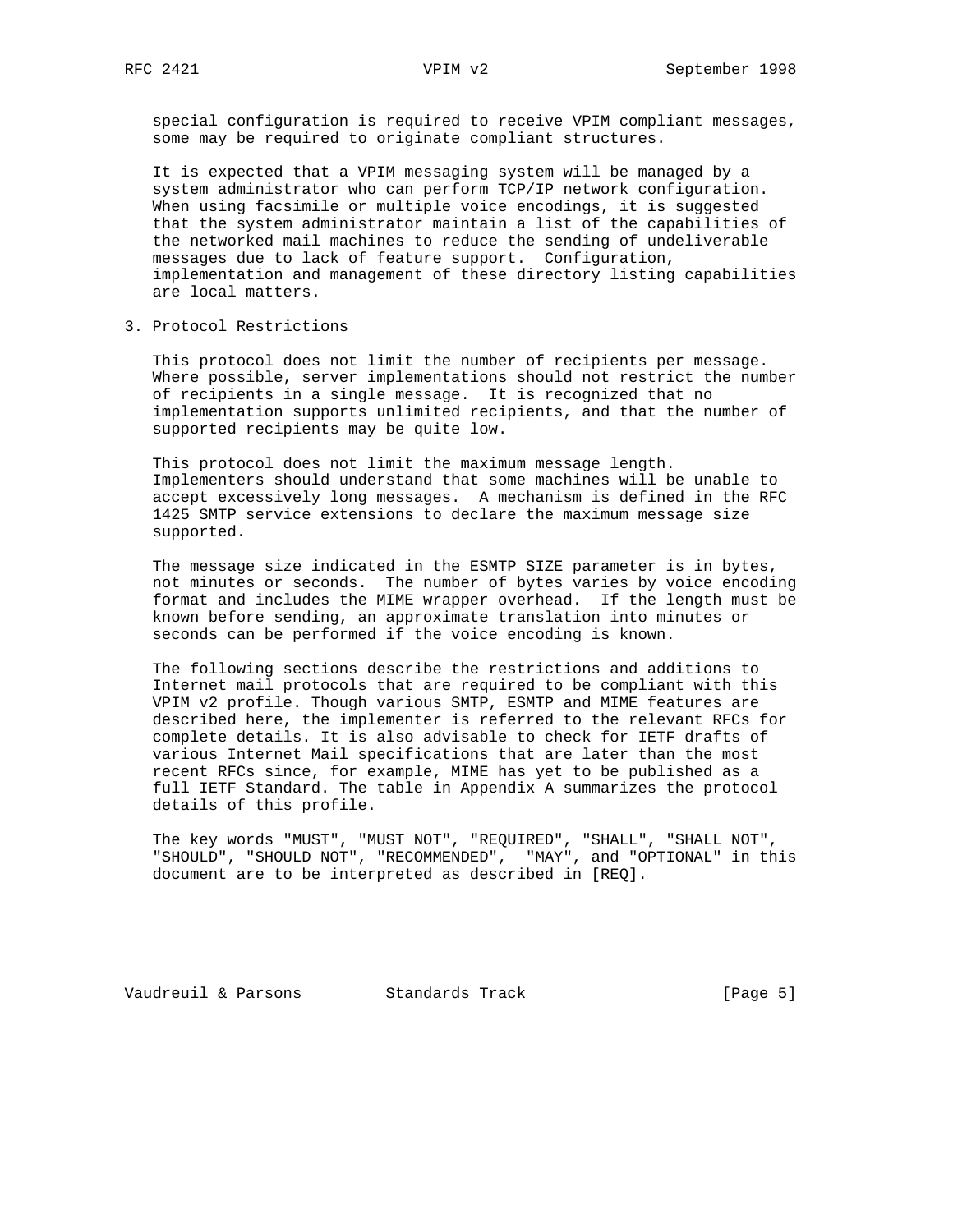4. Voice Message Interchange Format

 The voice message interchange format is a profile of the Internet Mail Protocol Suite. Any Internet Mail message containing the format defined in this section is referred to as a VPIM Message in this document. As a result, this document assumes an understanding of the Internet Mail specifications. Specifically, VPIM references components from the message format standard for Internet messages [RFC822], the Multipurpose Internet Message Extensions [MIME], the X.400 gateway specification [X.400], delivery status and message disposition notifications [REPORT][DSN][DRPT][STATUS][MDN], and the electronic business card [MIMEDIR][VCARD].

4.1 Message Addressing Formats

 RFC 822 addresses are based on the domain name system. This naming system has two components: the local part, used for username or mailbox identification; and the host part, used for global machine identification.

4.1.1 VPIM Addresses

 The local part of the address shall be a US-ASCII string uniquely identifying a mailbox on a destination system. For voice messaging, the local part is a printable string containing the mailbox ID of the originator or recipient. While alpha characters and long mailbox identifiers are permitted, most voice mail networks rely on numeric mailbox identifiers to retain compatibility with the limited 10 digit telephone keypad. As a result, some voice messaging systems may only be able to handle a numeric local part. The reception of alphanumeric local parts on these systems may result in the address being mapped to some locally unique (but confusing to the recipient) number or, in the worst case the address could be deleted making the message un-replyable. Additionally, it may be difficult to create messages on these systems with an alphanumeric local part without complex key sequences or some form of directory lookup (see 6).

 The use of the domain naming system should be transparent to the user. It is the responsibility of the voice mail machine to lookup the fully-qualified domain name (FQDN) based on the address entered by the user (see 6).

 In the absence of a global directory, specification of the local part is expected to conform to international or private telephone numbering plans. It is likely that private numbering plans will prevail and these are left for local definition. However, it is RECOMMENDED that public telephone numbers be noted according to the international numbering plan described in [E.164]. The indication

Vaudreuil & Parsons Standards Track (Page 6)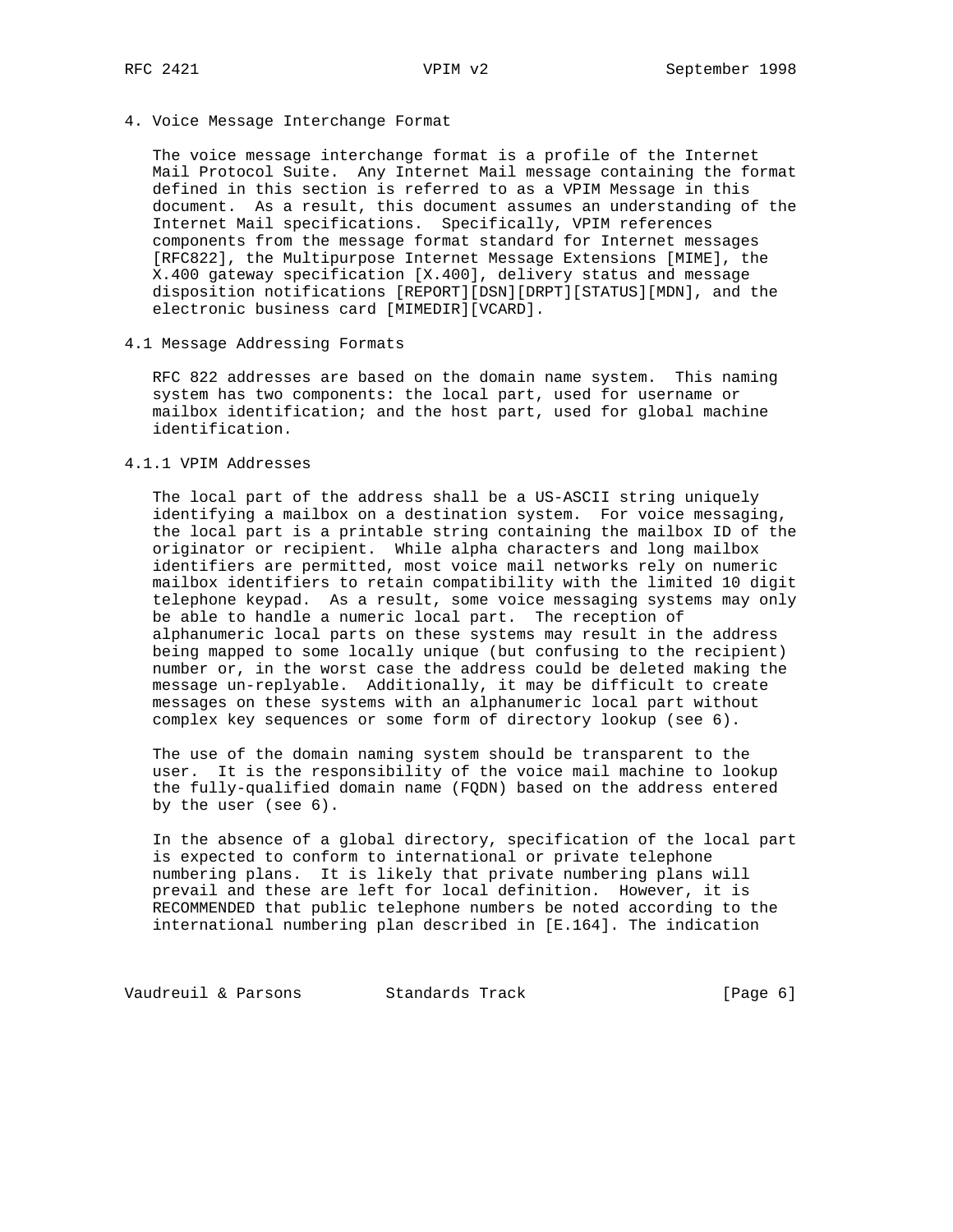that the local part is a public telephone number is given by a preceding '+' (the '+' would not be entered from a telephone keypad, it is added by the system as a flag). Since the primary information in the numeric scheme is contained by the digits, other character separators (e.g. '-') may be ignored (i.e. to allow parsing of the numeric local mailbox) or may be used to recognize distinct portions of the telephone number (e.g. country code). The specification of the local part of a VPIM address can be split into the four groups described below:

- 1) mailbox number
	- for use as a private numbering plan (any number of digits)
	- e.g. 2722@lucent.com
- 2) mailbox number+extension
	- for use as a private numbering plan with extensions any number of digits, use of '+' as separator - e.g. 2722+111@Lucent.com
	-
- 3) +international number - for international telephone numbers conforming to E.164 maximum of 15 digits
	- e.g. +16137637582@vm.nortel.ca
- 4) for international telephone numbers conforming to E.164 maximum of 15 digits, with an extension (e.g. behind a PBX) that has a maximum of 15 digits. - e.g. +17035245550+230@ema.org
- Note that this address format is designed to be compatible with current usage within the voice messaging industry. It is not compatible with the addressing formats of RFCs 2303-2304. It is expected that as telephony services become more widespread on the Internet, these addressing formats will converge.

#### 4.1.2 Special Addresses

 Special addresses are provided for compatibility with the conventions of Internet mail. These addresses do not use numeric local addresses, both to conform to current Internet practice and to avoid conflict with existing numeric addressing plans. Two special addresses are RESERVED for use as follows:

#### postmaster@domain

 By convention, a special mailbox named "postmaster" MUST exist on all systems. This address is used for diagnostics and should be checked regularly by the system manager. This mailbox is particularly likely

Vaudreuil & Parsons Standards Track (Page 7)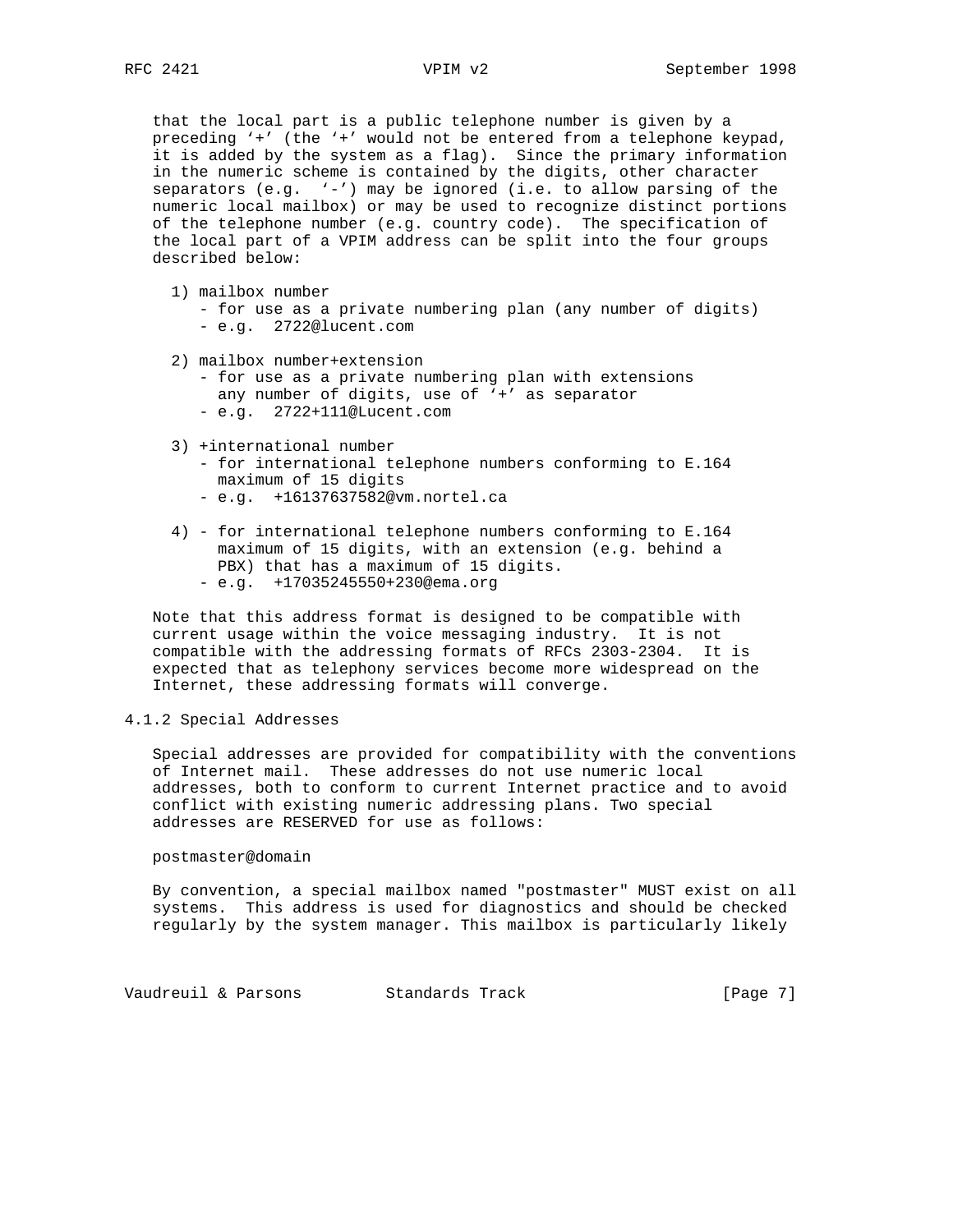to receive text messages, which is not normal on a voice processing platform. The specific handling of these messages is an individual implementation choice.

non-mail-user@domain

 If a reply to a message is not possible, such as a telephone answering message, then the special address "non-mail-user" must be used as the originator's address. Any text name such as "Telephone Answering", or the telephone number if it is available, is permitted. This special address is used as a token to indicate an unreachable originator. For compatibility with the installed base of mail user agents, implementations that generate this special address MUST send a negative delivery status notification (DSN) for reply messages sent to the undeliverable address. The status code for such NDN's is 5.1.1 "Mailbox does not exist".

Example:

From: Telephone Answering <non-mail-user@mycompany.com>

4.1.3 Distribution Lists

 There are many ways to handle distribution list (DL) expansions and none are 'standard'. Simple alias is a behavior closest to what most voice mail systems do today and what is to be used with VPIM messages. That is:

|  | Reply to the originator - (Address in the RFC822 Reply-to or From |                |  |  |                                     |  |
|--|-------------------------------------------------------------------|----------------|--|--|-------------------------------------|--|
|  |                                                                   | field)         |  |  |                                     |  |
|  | Errors to the submitter - (Address in the MAIL FROM: field of the |                |  |  |                                     |  |
|  |                                                                   |                |  |  | ESMTP exchange and the Return-Path: |  |
|  |                                                                   | RFC 822 field) |  |  |                                     |  |

 Some proprietary voice messaging protocols include only the recipient of the particular copy in the envelope and include no "header fields" except date and per-message features. Most voice messaging systems do not provide for "Header Information" in their messaging queues and only include delivery information. As a result, recipient information MAY be in either the To or CC header fields. If all recipients cannot be presented (e.g. unknown DL expansion) then the recipient header fields MUST be omitted to indicate that an accurate list of recipients (e.g. for use with a reply-all capability) is not known.

Vaudreuil & Parsons Standards Track (Page 8)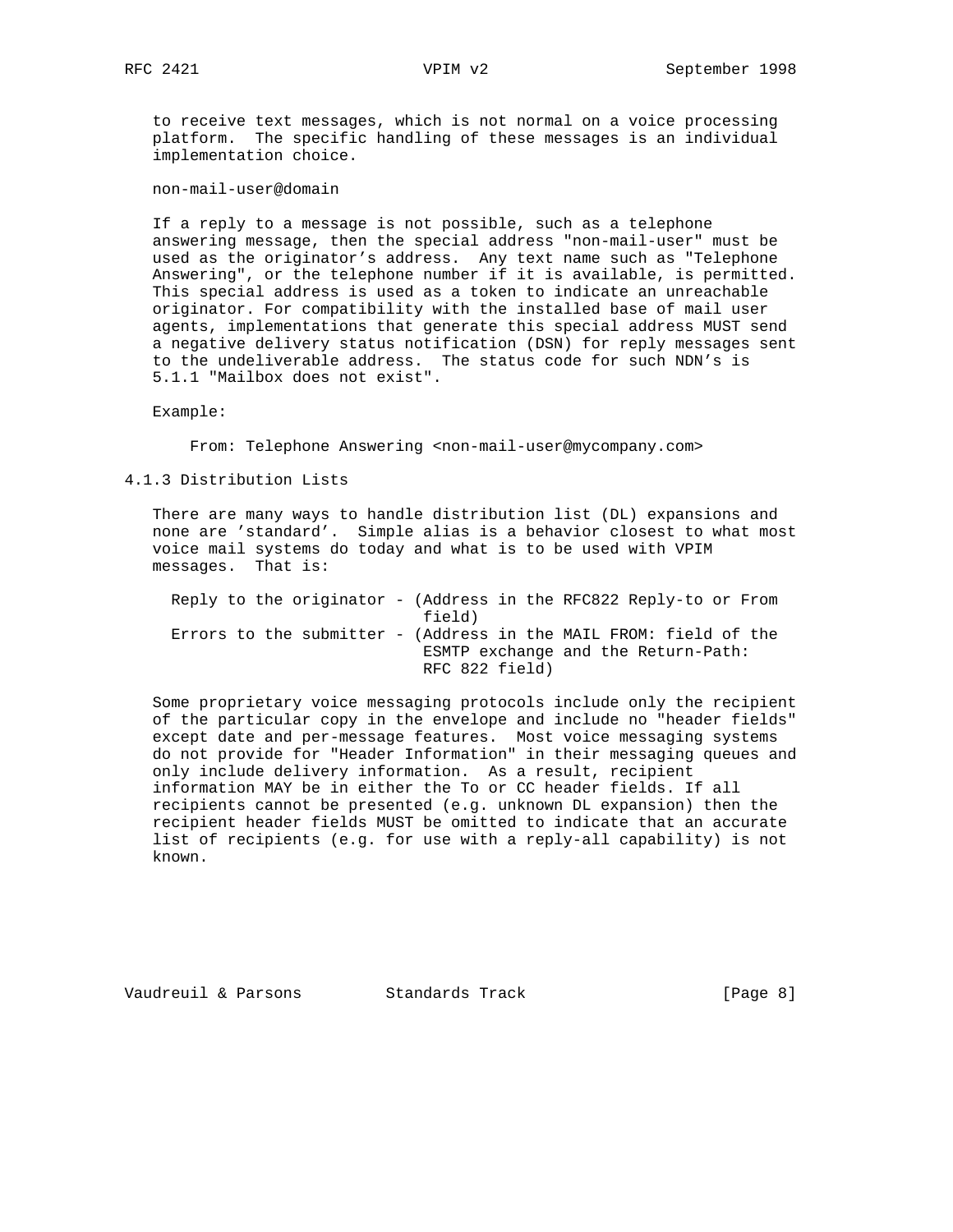4.2 Message Header Fields

 Internet messages contain a header information block. This header block contains information required to identify the sender, the list of recipients, the message send time, and other information intended for user presentation. Except for specialized gateway and mailing list cases, header fields do not indicate delivery options for the transport of messages.

 Distribution list processors are noted for modifying or adding to the header fields of messages that pass through them. VPIM systems MUST be able to accept and ignore header fields that are not defined here.

 The following header lines are permitted for use with VPIM voice messages:

4.2.1 From

 The originator's fully-qualified domain address (a mailbox address followed by the fully-qualified domain name). The user listed in this field should be presented in the voice message envelope as the originator of the message.

 Systems compliant with this profile SHOULD provide the text personal name of the voice message originator in a quoted phrase, if the name is available. Text names of corporate or positional mailboxes MAY be provided as a simple string. From [RFC822]

Example:

From: "Joe S. User" <12145551212@mycompany.com>

From: Technical Support <611@serviceprovider.com>

 The From address SHOULD be used for replies (see 4.6). However, if the From address contains <non-mail-user@domain>, the user SHOULD NOT be offered the option to reply, nor should notifications be sent to this address.

 Voice mail machines may not be able to support separate attributes for the FROM, REPLY-TO, and SENDER header field and the SMTP MAIL FROM command, VPIM conforming systems SHOULD set these values to the same address. Use of addresses different than those present in the From header field address may result in unanticipated behavior.

Vaudreuil & Parsons Standards Track [Page 9]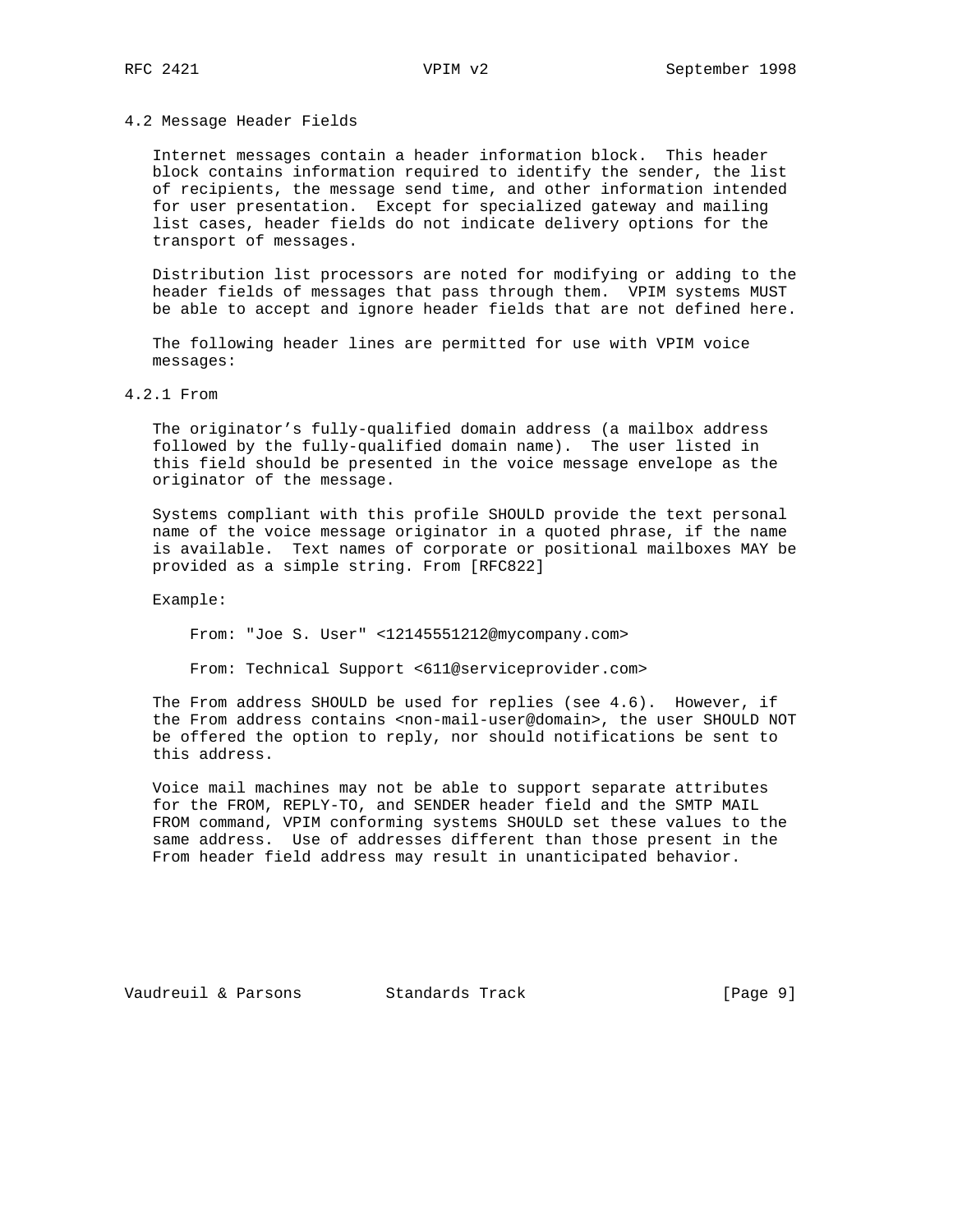# 4.2.2 To

 The To header contains the recipient's fully-qualified domain address. There may be one or more To: fields in any message.

Example:

To: +12145551213@mycompany.com

 Systems compliant to this profile SHOULD provide a list of recipients only if all recipients are provided. The To header MUST NOT be included in the message if the sending message transport agent (MTA) cannot resolve all the addresses in it, e.g. if an address is a DL alias for which the expansion is unknown (see 4.1.3). If present, the addresses in the To header MAY be used for a reply message to all recipients.

 Systems compliant to this profile MAY also discard the To addresses of incoming messages because of the inability to store the information. This would, of course, make a reply-to-all capability impossible.

# 4.2.3 Cc

 The cc header contains additional recipients' fully-qualified domain addresses. Many voice mail systems maintain only sufficient envelope information for message delivery and are not capable of storing or providing a complete list of recipients.

 Systems compliant to this profile SHOULD provide a list of recipients only if all disclosed recipients can be provided. The list of disclosed recipients does not include those sent via a blind copy. If not, systems SHOULD omit the To and Cc header fields to indicate that the full list of recipients is unknown.

Example:

Cc: +12145551213@mycompany.com

 Systems compliant to this profile MAY discard the Cc addresses of incoming messages as necessary. If a list of Cc or to addresses is present, these addresses MAY be used for a reply message to all recipients.

Vaudreuil & Parsons Standards Track [Page 10]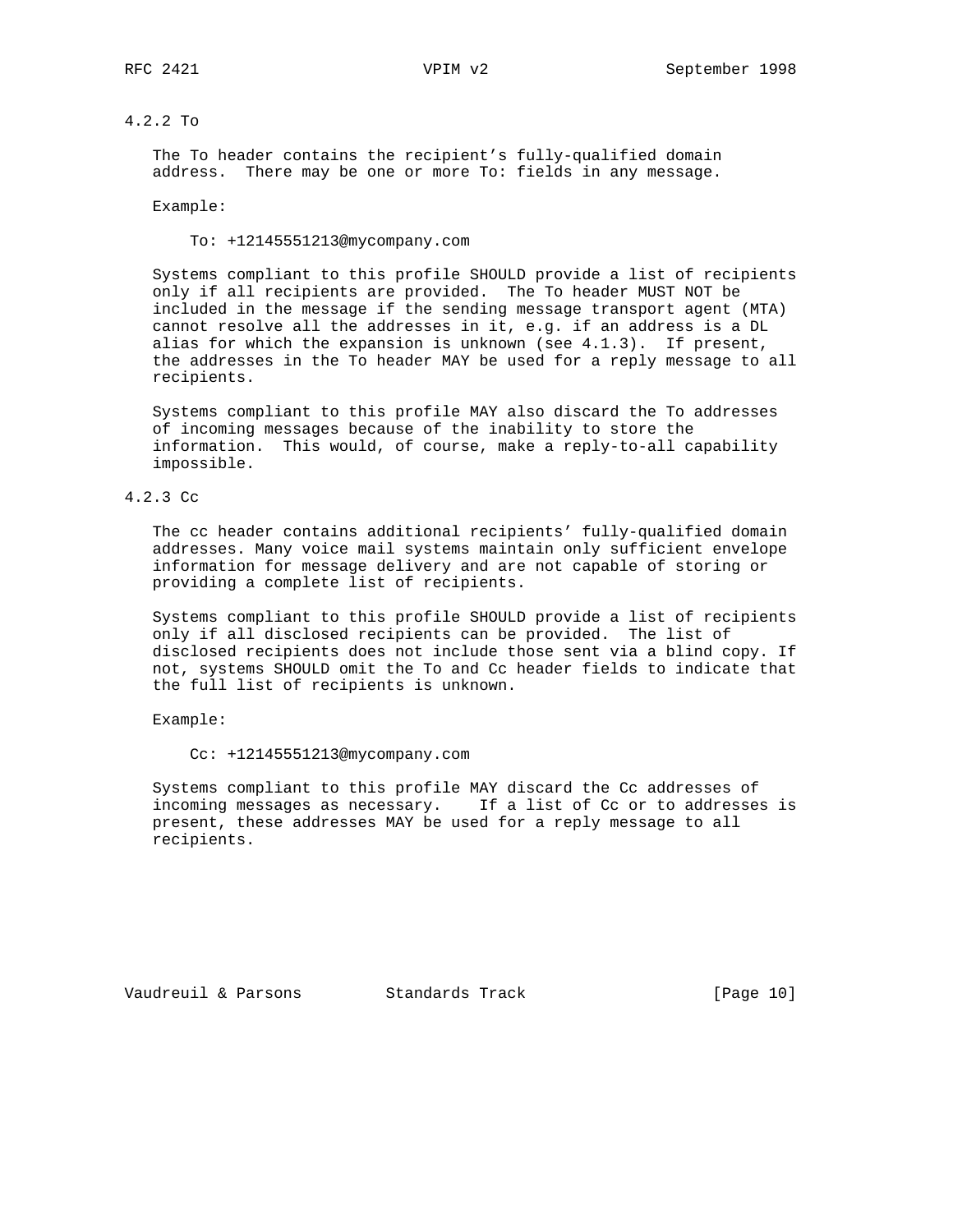# 4.2.4 Date

 The Date header contains the date, time, and time zone in which the message was sent by the originator. The time zone SHOULD be represented in a four-digit time zone offset, such as -0500 for North American Eastern Standard Time. This may be supplemented by a time zone name in parentheses, e.g., "-0900 (PDT)". Compliant implementations SHOULD be able to convert RFC 822 date and time stamps into local time.

#### Example:

Date: Wed, 28 Jul 96 10:08:49 -0800 (PST)

 The sending system MUST report the time the message was sent. If the VPIM sender is relaying a message from a system which does not provide a time stamp, the time of arrival at the VPIM system SHOULD be used as the date. From [RFC822]

#### 4.2.5 Sender

 The Sender header field contains the actual address of the originator if the message is sent by an agent on behalf of the author indicated in the From: field. This header field MAY be sent by VPIM conforming system. If it is present in a VPIM message, the receiving VPIM implementation may ignore the field and only present the From header field.

#### 4.2.6 Return Path

 The Return-path header is added by the final delivering SMTP server. If present, it contains the address from the MAIL FROM parameter of the ESMTP exchange (see 5.1.2). Any error messages resulting from the delivery failure MUST be sent to this address (see [DRPT] for additional details). Note that if the Return-path is null ("<>"), e.g. no path, loop prevention or confidential, a notification MUST NOT be sent. If the Return path address is not available (either from this header or the MAIL FROM parameter) the From address may be used to deliver notifications.

# 4.2.7 Message-id

 The Message-id header contains a unique per-message identifier. A unique message-id MUST be generated for each message sent from a compliant implementation.

 The message-id is not required to be stored on the receiving system. This identifier MAY be used for tracking, auditing, and returning

Vaudreuil & Parsons Standards Track [Page 11]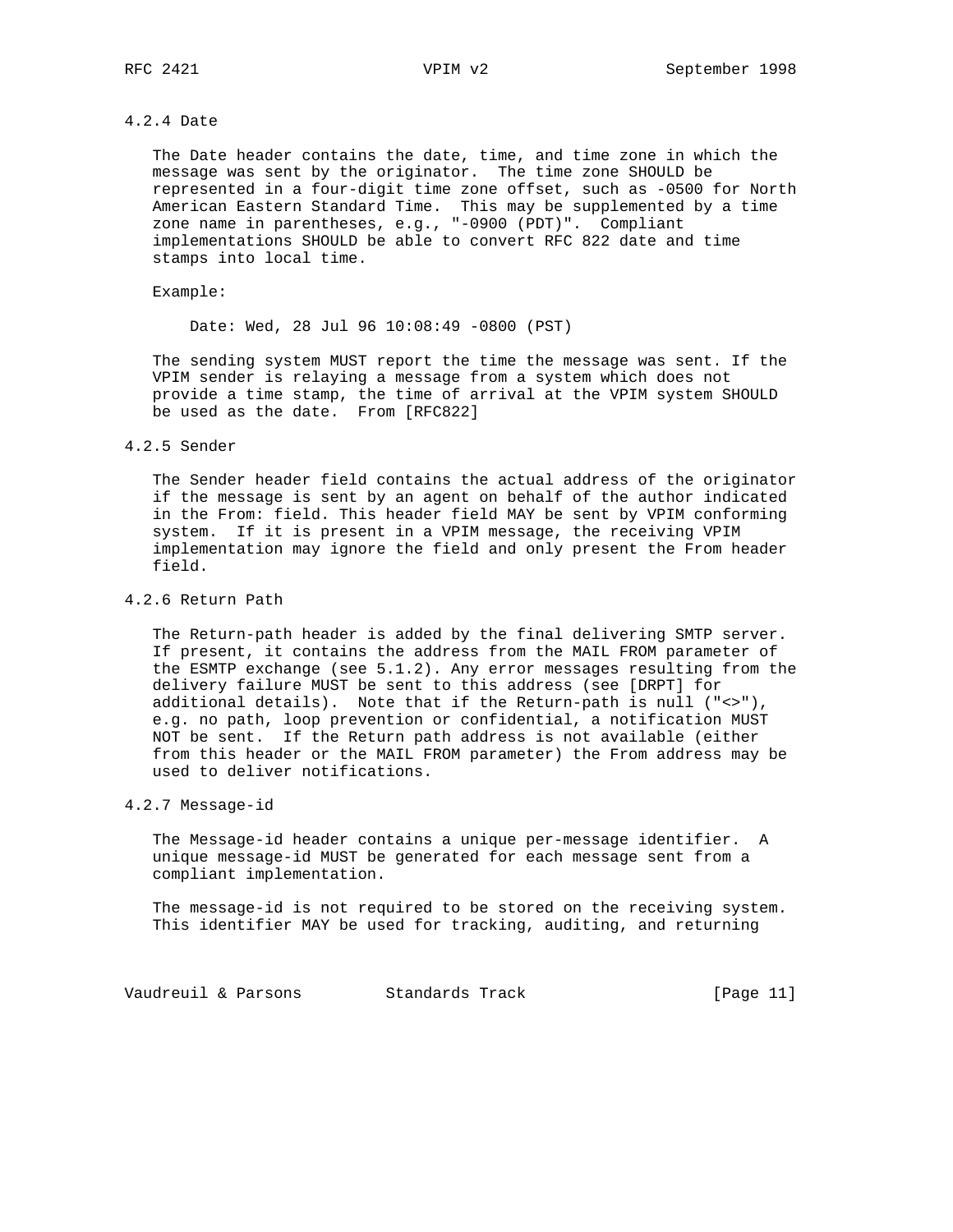receipt notification reports. From [RFC822]

Example:

Message-id: <12345678@mycompany.com>

#### 4.2.8 Reply-To

 If present, the reply-to header provides a preferred address to which reply messages should be sent (see 4.6). Typically, voice mail systems can only support one originator of a message so it is unlikely that this field can be supported. A compliant system SHOULD NOT send a Reply-To header. However, if a reply-to header is present, a reply-to sender message MAY be sent to the address specified (that is, overwriting From). From [RFC822] This preferred address of the originator must also be provided in the originator's vCard EMAIL attribute, if present (see 4.3.3).

4.2.9 Received

 The Received header contains trace information added to the beginning of a RFC 822 message by MTAs. This is the only header permitted to be added by an MTA. Information in this header is useful for debugging when using an US-ASCII message reader or a header parsing tool.

 A compliant system MUST add Received header fields when acting as a gateway and MUST NOT remove any Received fields when relaying messages to other MTAs or gateways.. These header fields MAY be ignored or deleted when the message is received at the final destination. From [RFC822]

## 4.2.10 MIME Version

 The MIME-Version header indicates that the message conforms to the MIME message format specification. Systems compliant with this specification SHOULD include a comment with the words "(Voice 2.0)". RFC 1911 defines an earlier version of this profile and uses the token (Voice 1.0). From [MIME1][VPIM1]

Example:

MIME-Version: 1.0 (Voice 2.0)

 This identifier is intended for information only and SHOULD NOT be used to semantically identify the message as being a VPIM message. Instead, the presence of the content defined in [V-MSG] SHOULD be used if identification is necessary.

Vaudreuil & Parsons Standards Track [Page 12]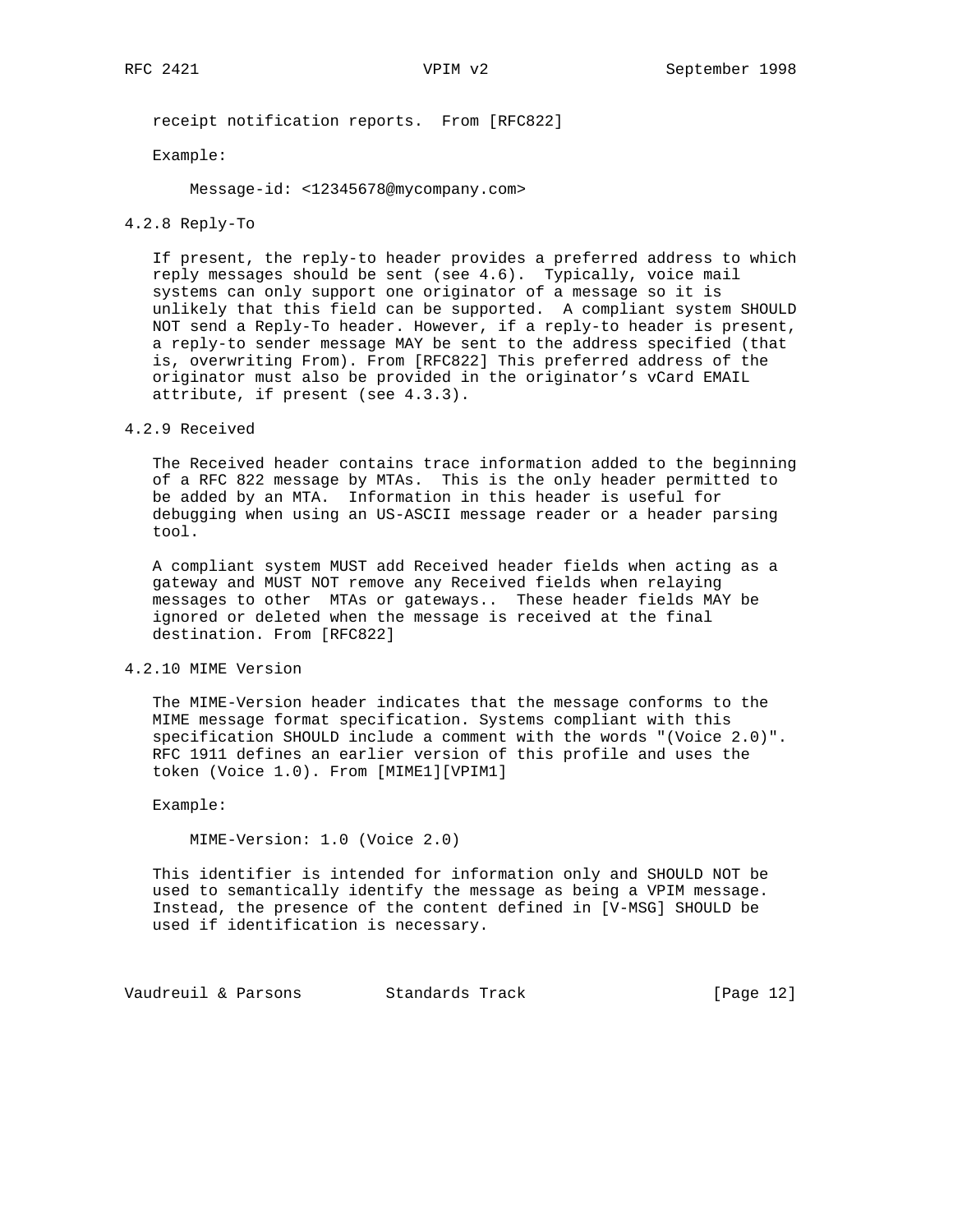# 4.2.11 Content-Type

 The content-type header declares the type of content enclosed in the message. The typical top level content in a VPIM Message SHOULD be multipart/voice-message, a mechanism for bundling several components into a single identifiable voice message. The allowable contents are detailed in section 4.3 of this document. From [MIME2]

# 4.2.12 Content-Transfer-Encoding

 Because Internet mail was initially specified to carry only 7-bit US-ASCII text, it may be necessary to encode voice and fax data into a representation suitable for that environment. The content transfer-encoding header describes this transformation if it is needed. Compliant implementations MUST recognize and decode the standard encodings, "Binary", "7bit, "8bit", "Base64" and "Quoted- Printable". The allowable content-transfer-encodings are specified in section 4.3. From [MIME1]

#### 4.2.13 Sensitivity

 The sensitivity header, if present, indicates the requested privacy level. The case-insensitive values "Personal" and "Private" are specified. If no privacy is requested, this field is omitted.

 If a sensitivity header is present in the message, a compliant system MUST prohibit the recipient from forwarding this message to any other user. A compliant system, however, SHOULD allow the responder to reply to a sensitive message, but SHOULD NOT include the original message content. The sensitivity of the reply message MAY be set by the responder.

 If the receiving system does not support privacy and the sensitivity is one of "Personal" or "Private", a negative delivery status notification must sent to the originator with the appropriate status code indicating that privacy could not be assured. The message contents SHOULD be returned to the sender to allow for a voice context with the notification. A non-delivery notification to a private message SHOULD NOT be tagged private since it will be sent to the originator. From: [X.400]

## 4.2.14 Importance

 Indicates the requested importance to be given by the receiving system. The case-insensitive values "low", "normal" and "high" are specified. If no special importance is requested, this header may be omitted and the value assumed to be "normal".

Vaudreuil & Parsons Standards Track [Page 13]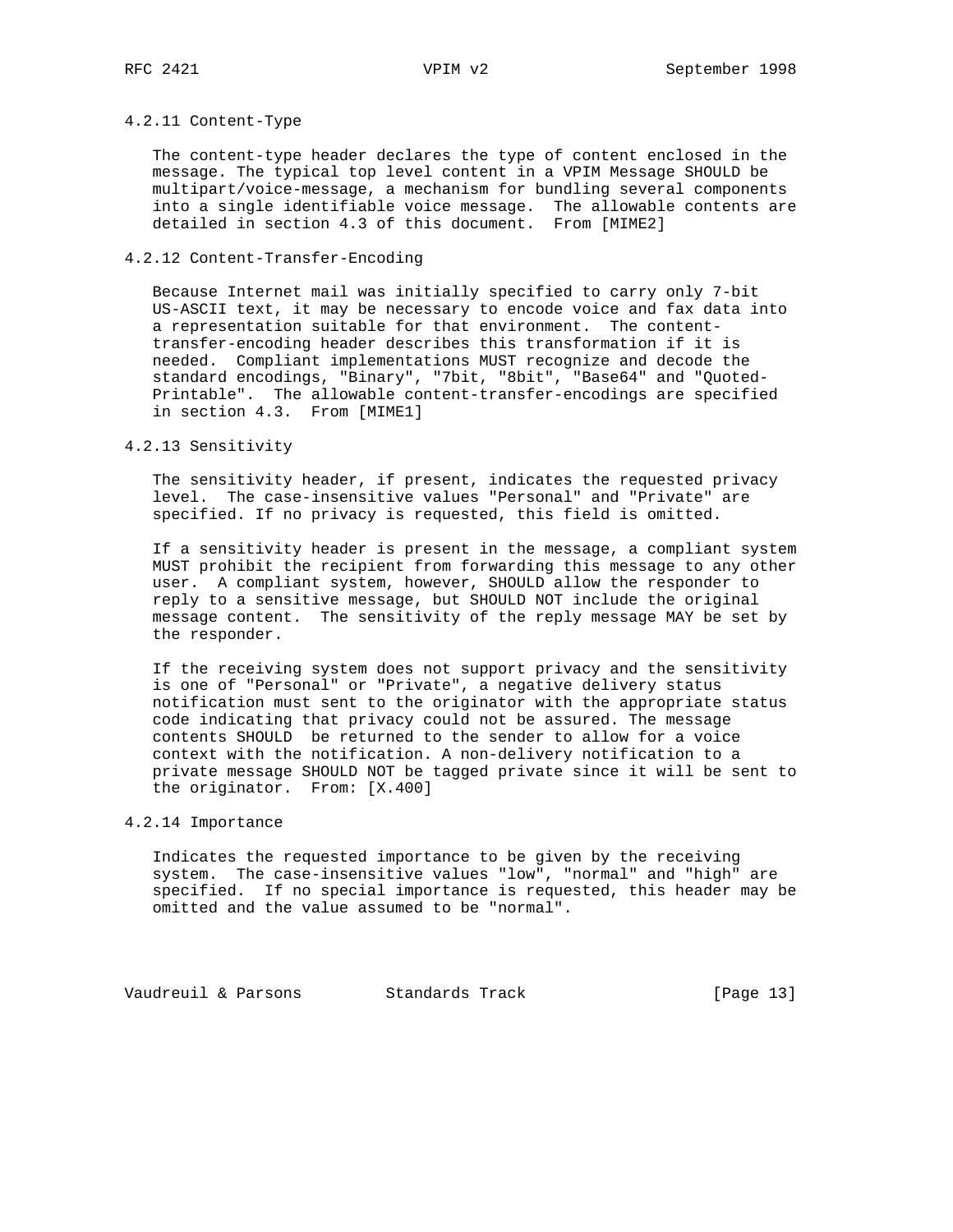Compliant implementations MAY use this header to indicate the importance of a message and may order messages in a recipient's mailbox. From: [X.400]

4.2.15 Subject

 The subject field is often provided by email systems but is not widely supported on Voice Mail platforms. For compatibility with text based mailbox interfaces, a text subject field SHOULD be generated by a compliant implementation but MAY be discarded if present by a receiving system. From [RFC822]

 It is recommended that voice messaging systems that do not support any text user interfaces (e.g. access only by a telephone) insert a generic subject header of "VPIM Message" for the benefit of text enabled recipients.

4.2.16 Disposition-Notification-To

 This header MAY be present to indicate that the sender is requesting a receipt notification from the receiving user agent. This message disposition notification (MDN) is typically sent by the user agent after the user has listened to the message and consented to an MDN being sent

Example:

Disposition-notification-to: +12145551213@mycompany.com

 The presence of a Disposition-notification-to header in a message is merely a request for an MDN described in 4.4.5. The recipients' user agents are always free to silently ignore such a request so this header does not burden any system that does not support it. From [MDN].

4.2.17 Disposition-Notification-Options

 This header MAY be present to define future extensions parameters for an MDN requested by the presence of the header in the previous section. Currently no parameters are defined by this document or by [MDN]. However, this header MUST be parsed if present, if MDNs are supported. If it contains a extension parameter that is required for proper MDN generation (noted with "=required"), then an MDN MUST NOT be sent if the parameter is not understood. See [MDN] for complete details.

Vaudreuil & Parsons Standards Track [Page 14]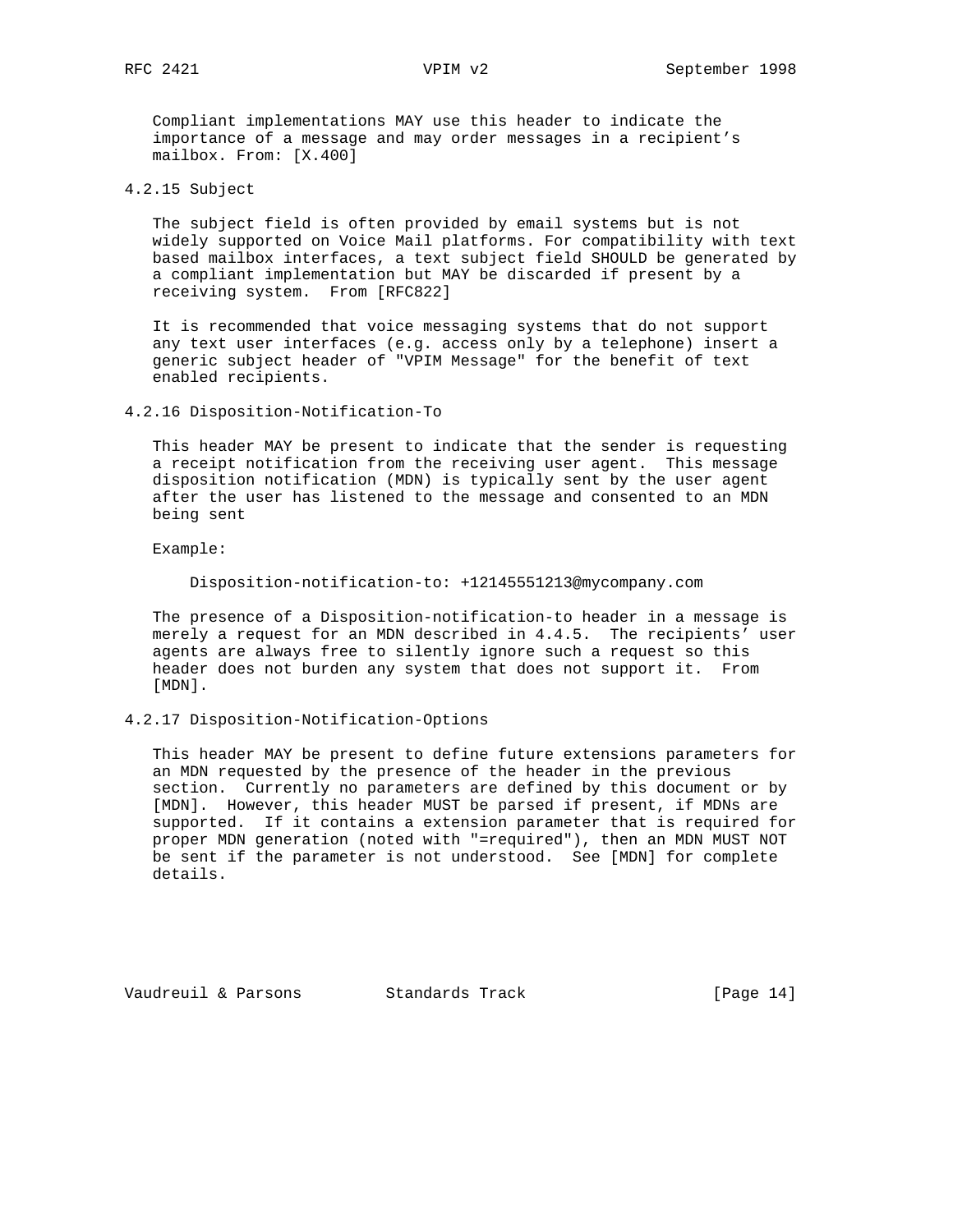Example:

 Disposition-notification-options: whizzbang=required,foo

4.3 Voice Message Content Types

 MIME, introduced in [MIME1], is a general-purpose message body format that is extensible to carry a wide range of body parts. It provides for encoding binary data so that it can be transported over the 7-bit text-oriented SMTP protocol. This transport encoding (denoted by the Content-Transfer-Encoding header field) is in addition to the audio encoding required to generate a binary object.

 MIME defines two transport encoding mechanisms to transform binary data into a 7 bit representation, one designed for text-like data ("Quoted-Printable"), and one for arbitrary binary data ("Base64"). While Base64 is dramatically more efficient for audio data, either will work. Where binary transport is available, no transport encoding is needed, and the data can be labeled as "Binary".

 An implementation in compliance with this profile SHOULD send audio and/or facsimile data in binary form when binary message transport is available. When binary transport is not available, implementations MUST encode the audio and/or facsimile data as Base64. The detection and decoding of "Quoted-Printable", "7bit", and "8bit" MUST be supported in order to meet MIME requirements and to preserve interoperability with the fullest range of possible devices. However, if a content is received in a transfer encoding that cannot be rendered to the user, an appropriate negative delivery status notification MUST be sent.

 The content types described in this section are identified for use within the multipart/voice-message content. This content, which is the fundamental part of a VPIM message, is referred to as a VPIM voice message in this document.

 Only the contents profiled subsequently can be sent within a VPIM voice message construct (i.e., the mulitpart/voice-message content type) to form a simple or a more complex structure (several examples are given in Appendix B). The presence of other contents within a VPIM voice message is an error condition and SHOULD result in a negative delivery status notification. When multiple contents are present within the multipart/voice-message, they SHOULD be presented to the user in the order that they appear in the message.

Vaudreuil & Parsons Standards Track [Page 15]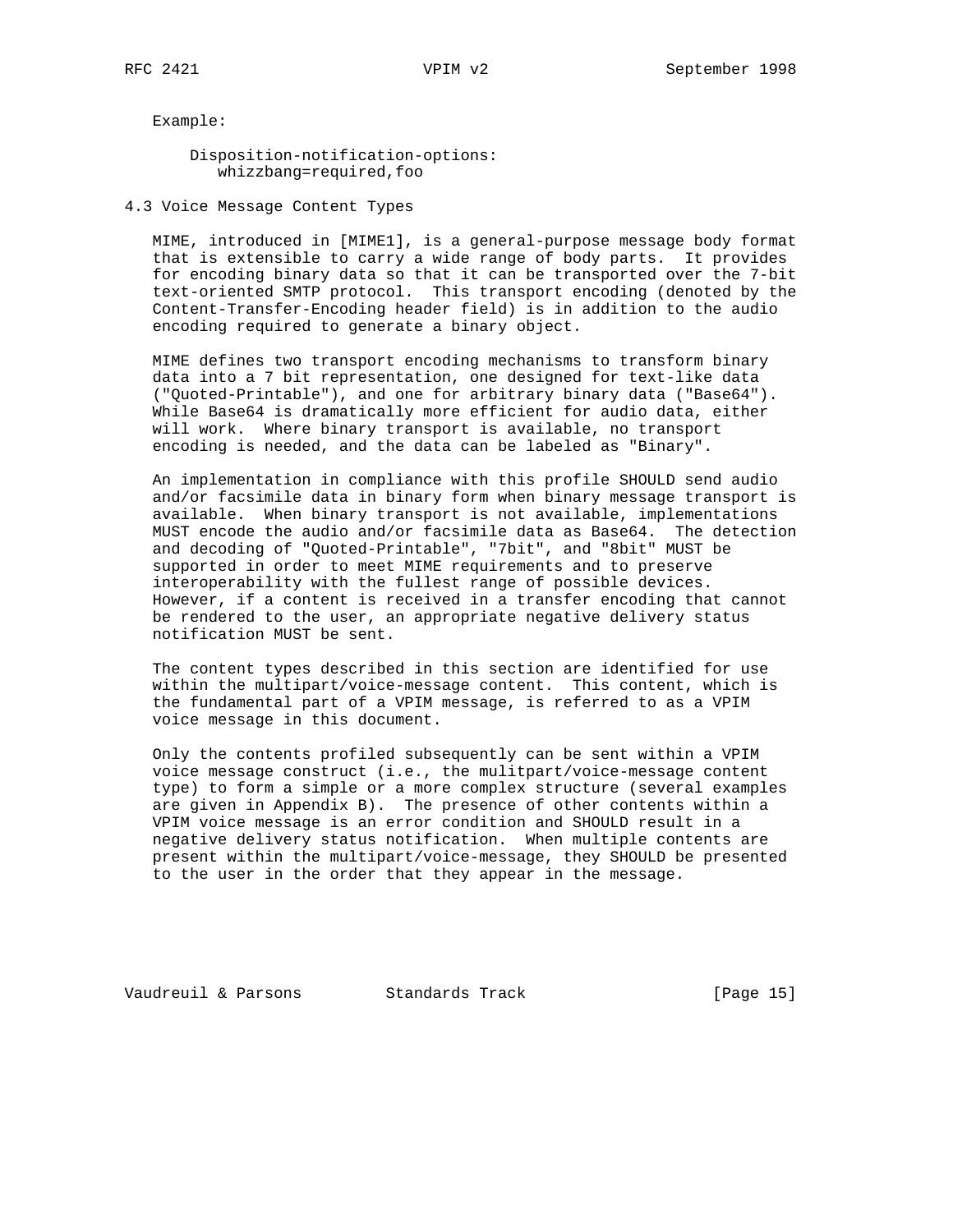### 4.3.1 Multipart/Voice-Message

 This MIME multipart structure provides a mechanism for packaging a voice message into one container that is tagged as VPIM v2 compliant. The semantic of multipart/Voice-Message (defined in [V-MSG]) is identical to multipart/mixed and may be interpreted as that by systems that do not recognize this content-type.

 The Multipart/Voice-Message content-type MUST only contain the profiled media and content types specified in this section (i.e. audio/\*, image/\*, message/rfc822 and text/directory). The most common will be: spoken name, spoken subject, the message itself, attached fax and directory info. Forwarded messages are created by simply using the message/rfc822 construct.

 Conformant implementations MUST send the multipart/voice-message in a VPIM message. In most cases, this Multipart/Voice-Message content will be the top level (i.e. in the Content-Type header). Conformant implementations MUST recognize the Multipart/Voice-Message content (whether it is a top level content or below a multipart/mixed) and be able to separate the contents (e.g. spoken name or spoken subject).

#### 4.3.2 Message/RFC822

 MIME requires support of the Message/RFC822 message encapsulation body part. This body part is used within a multipart/voice-message to forward complete messages (see 4.5) or to reply with original content (see 4.6). From [MIME2]

# 4.3.3 Text/Directory

 This content allows for the inclusion of a Versit vCard [VCARD] electronic business card within a VPIM message. The format is suitable as an interchange format between applications or systems, and is defined independent of the method used to transport it. It provides a useful mechanism to transport information about the originator that can be used by the receiving VPIM system (see 6) or other local applications

 Each vCard MUST be contained within a Text/Directory content type [MIMEDIR] within a VPIM message. [MIMEDIR] requires that the character set MUST be defined as a parameter value (typically us ascii for VPIM) and that the profile SHOULD be defined (the value MUST be vCard within VPIM messages).

 Each VPIM message SHOULD be created with a Text/Directory (vCard profile) content type that MUST contain the preferred email address, telephone number, and text name of the message originator as well as

Vaudreuil & Parsons Standards Track [Page 16]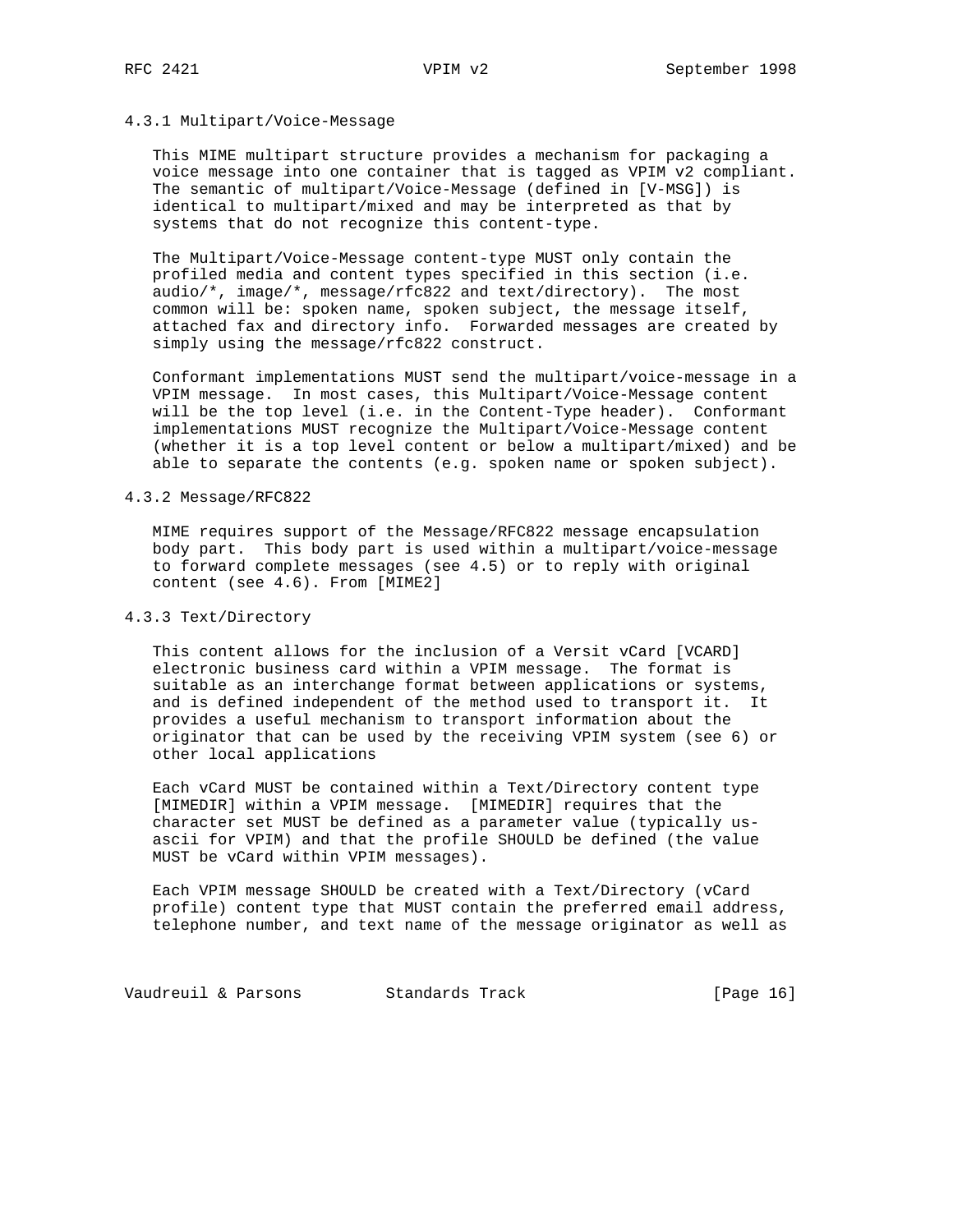the vCard version. The vCard SHOULD contain the spoken name and role of the originator, as well as the revision date. Any other vCard attribute MAY also be present. The intent is that the vCard be used as the source of information to contact the originator (e.g., reply, call).If the text/directory content-type is included in a VPIM message, the vCard profile [VCARD] MUST be used and MUST specify at least the following attributes:

- TEL Public switched telephone number in international (E.164) format (various types, typically VOICE)
- EMAIL email address (various types, typically INTERNET; the type VPIM is optionally used to denote an address that supports VPIM messages(see 18.1))
- VERSION Indicates the version of the vCard profile. Version 3.0 [VCARD] MUST be used.

The following attributes SHOULD be specified:

- N Family Name, Given Name, Additional Names, Honorific Prefixes, and Suffixes. Because it is expected that recipients using a telephone user interface will use the information in the vCard to identify the originator, and the GUI will see the information presented in the FROM line, all present components in the text name of the FROM header field MUST match the values provided by the Vcard.
- ROLE The role of the person identified in 'N' or 'FN', but may also be used to distinguish when the sender is a corporate or positional mailbox
- SOUND spoken name sound data (various types, typically 32KADPCM)

REV - Revision of vCard in ISO 8601 date format

 The vCard MAY use other attributes as defined in [VCARD] or extensions attributes not yet defined (e.g. capabilities).

 If present, the spoken name attribute MUST be denoted by a content ID pointing to an audio/\* content elsewhere in the VPIM message.

 A typical VPIM message (i.e. no forwarded parts), MUST only contain one vCard -- more than one is an error condition. A VPIM message that contains forwarded messages, though, may contain multiple vCards. However, these vCards MUST be associated with the originator(s) of the forwarded message(s) and the originator of the forwarding message. As a result, all forwarded vCards will be

Vaudreuil & Parsons Standards Track (Page 17)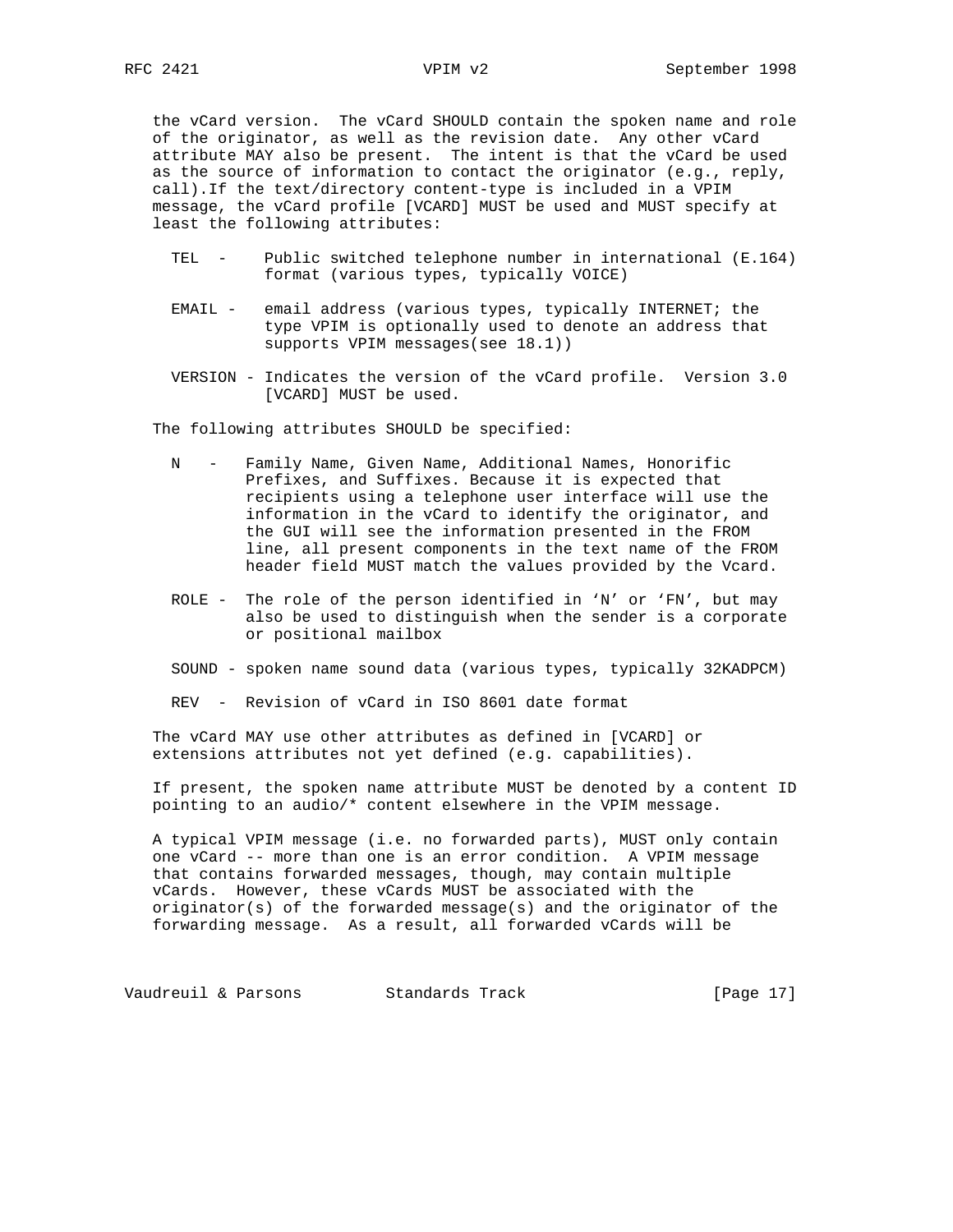contained in message/rfc822 contents -- only the vCard of forwarding originator will be at the top-level.

Example:

 Content-Type: text/directory; charset=us-ascii; profile=vCard Content-Transfer-Encoding: 7bit

 BEGIN:VCARD N:Parsons;Glenn ORG:Northern Telecom TEL;TYPE=VOICE;MSG;WORK:+1-613-763-7582 EMAIL;TYPE=INTERNET;glenn.parsons@nortel.ca EMAIL;TYPE=INTERNET;VPIM:6137637582@vm.nortel.ca SOUND;TYPE=32KADPCM;ENCODING=URI: CID:<part1@VM2-4321> REV:19960831T103310Z VERSION: 3.0 END:VCARD

4.3.4 Audio/32KADPCM

 An implementation compliant to this profile MUST send Audio/32KADPCM by default for voice [ADPCM]. Receivers MUST be able to accept and decode Audio/32KADPCM. Typically this body contains several minutes of message content, however if used for spoken name or subject the content should be considerably shorter (i.e. about 10 and 20 seconds respectively).

 If an implementation can only handle one voice body, then multiple voice bodies (if present) SHOULD be concatenated, and SHOULD NOT be discarded. It is RECOMMENDED that this be done in the same order as they were sent. Note that if an Originator Spoken Name audio body and a vCard are both present in a VPIM message, the vCard SOUND attribute MUST point to this audio body (see 4.3.3).

 While any valid MIME body header MAY be used, several header fields have the following semantics when included with this body part:

4.3.4.1 Content-Description:

 This field MAY be present to facilitate the text identification of these body parts in simple email readers. Any values may be used, though it may be useful to use values similar to those for Content- Disposition.

Example:

Content-Description: Big Telco Voice Message

Vaudreuil & Parsons Standards Track [Page 18]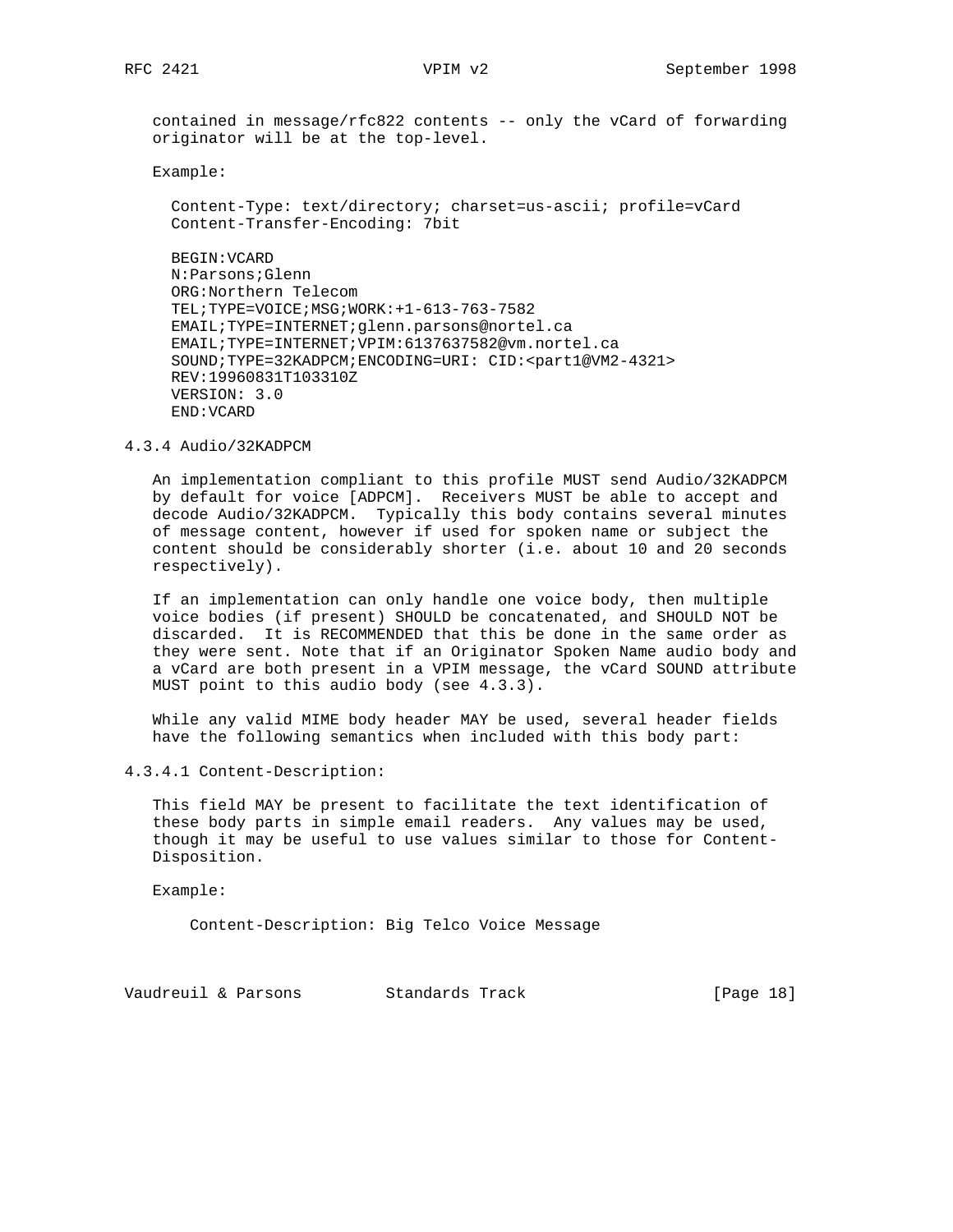4.3.4.2 Content-Disposition:

 This field MUST be present to allow the parsable identification of these body parts. This is especially useful if, as is typical, more than one Audio/32KADPCM body occurs within a single level (e.g. multipart/voice-message). Since a VPIM voice message is intended to be automatically played upon display of the message, in the order in which the audio contents occur, the audio contents must always be of type inline. However, it is still useful to include a filename value, so this should be present if this information is available. From [DISP]

 In order to distinguish between the various types of audio contents in a VPIM voice message a new disposition parameter "voice" is defined with the parameter values below to be used as appropriate (see 18.2):

 Voice-Message - the primary voice message, Voice-Message-Notification - a spoken delivery notification or spoken disposition notification, Originator-Spoken-Name - the spoken name of the originator, Recipient-Spoken-Name - the spoken name of the recipient if available to the originator and present if there is ONLY one recipient, Spoken-Subject- the spoken subject of the message, typically spoken by the originator

 Note that there SHOULD only be one instance of each of these types of audio contents per message level. Additional instances of a given type (i.e., parameter value) may occur within an attached forwarded voice message.

 Implementations that do not understand the "voice" parameter (or the Content-Disposition header) can safely ignore it, and will present the audio bodyparts in order (but will not be able to distinguish between them).

Example:

 Content-Disposition: inline; voice=spoken-subject; filename="msg001.726"

4.3.4.3 Content-Duration:

 This field MAY be present to allow the specification of the length of the audio bodypart in seconds. The use of this field on reception is a local implementation issue. From [DUR]

Vaudreuil & Parsons Standards Track [Page 19]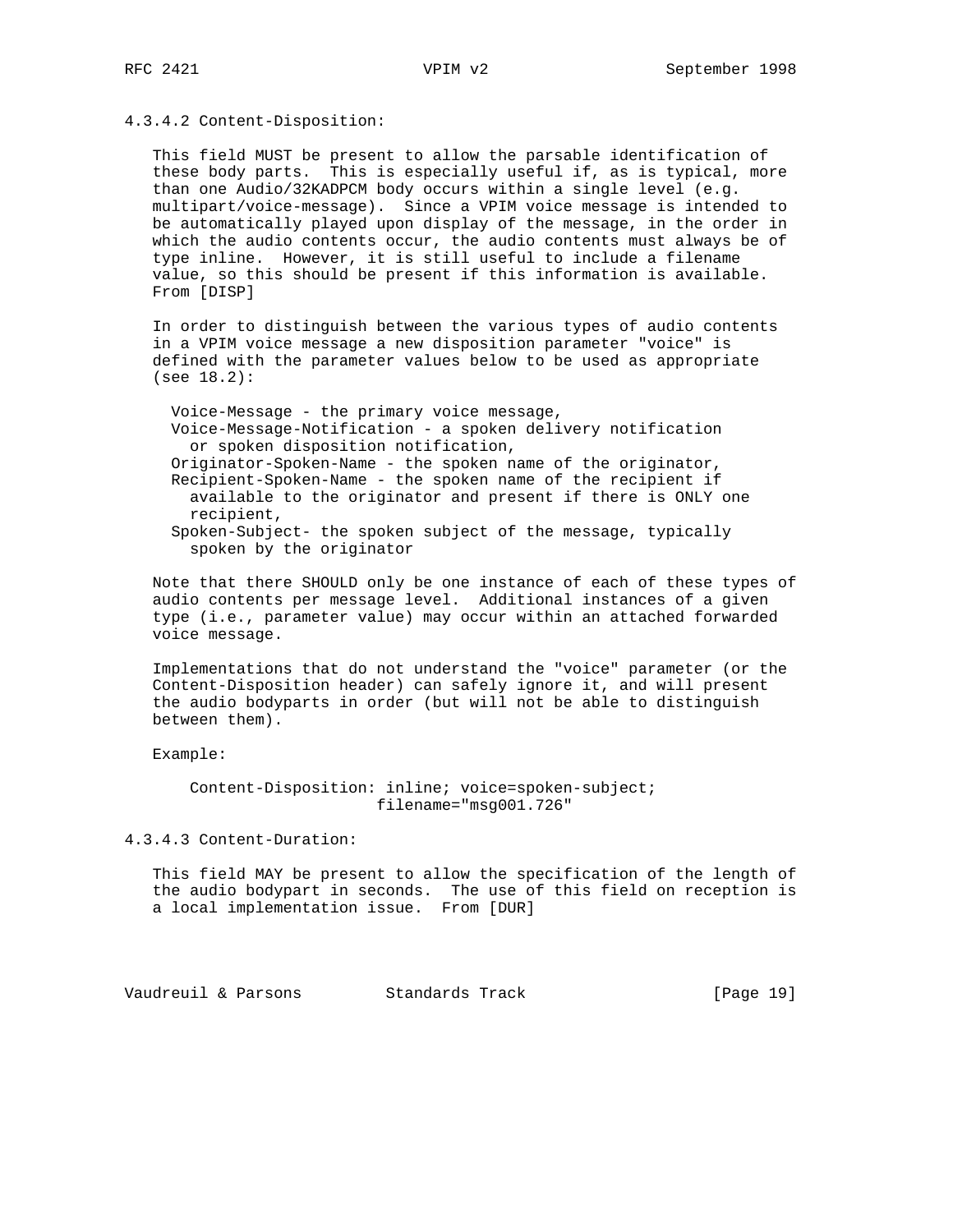Example:

Content-Duration: 33

4.3.4.4 Content-Language:

 This field MAY be present to allow the specification of the spoken language of the audio bodypart. The encoding is defined in [LANG]. The use of this field on reception is a local implementation issue.

Example for UK English:

Content-Language: en-UK

4.3.5 Image/Tiff

 A common image encoding for facsimile, known as TIFF-F, is a derivative of the Tag Image File Format (TIFF) and is described in several documents. For the purposes of VPIM, the F Profile of TIFF for Facsimile (TIFF-F) is defined in [TIFF-F] and the image/tiff MIME content type is defined in [TIFFREG]. While there are several formats of TIFF, only TIFF-F is profiled for use in a VPIM voice message. Further, since the TIFF-F file format is used in a store and-forward mode with VPIM, the image MUST be encoded so that there is only one image strip per facsimile page.

 All VPIM implementations that support facsimile SHOULD generate TIFF-F compatible facsimile contents in the image/tiff; application=faxbw sub-type encoding by default. An implementation MAY send this fax content in VPIM voice messages and MUST be able to recognize and display it in received messages. If a fax message is received that cannot be rendered to the user (e.g. the receiving VPIM system does not support fax), then the system MUST return the message with a negative delivery status notification with a media not supported status code.

 While any valid MIME body header MAY be used (e.g., Content- Disposition to indicate the filename), none are specified to have special semantics for VPIM and MAY be ignored. Note that the content type parameter application=faxbw MUST be included in outbound messages. However, inbound messages with or without this parameter MUST be rendered to the user (if the rendering software encounters an error in the file format, some form of negative delivery status notification MUST be sent to the originator).

Vaudreuil & Parsons Standards Track [Page 20]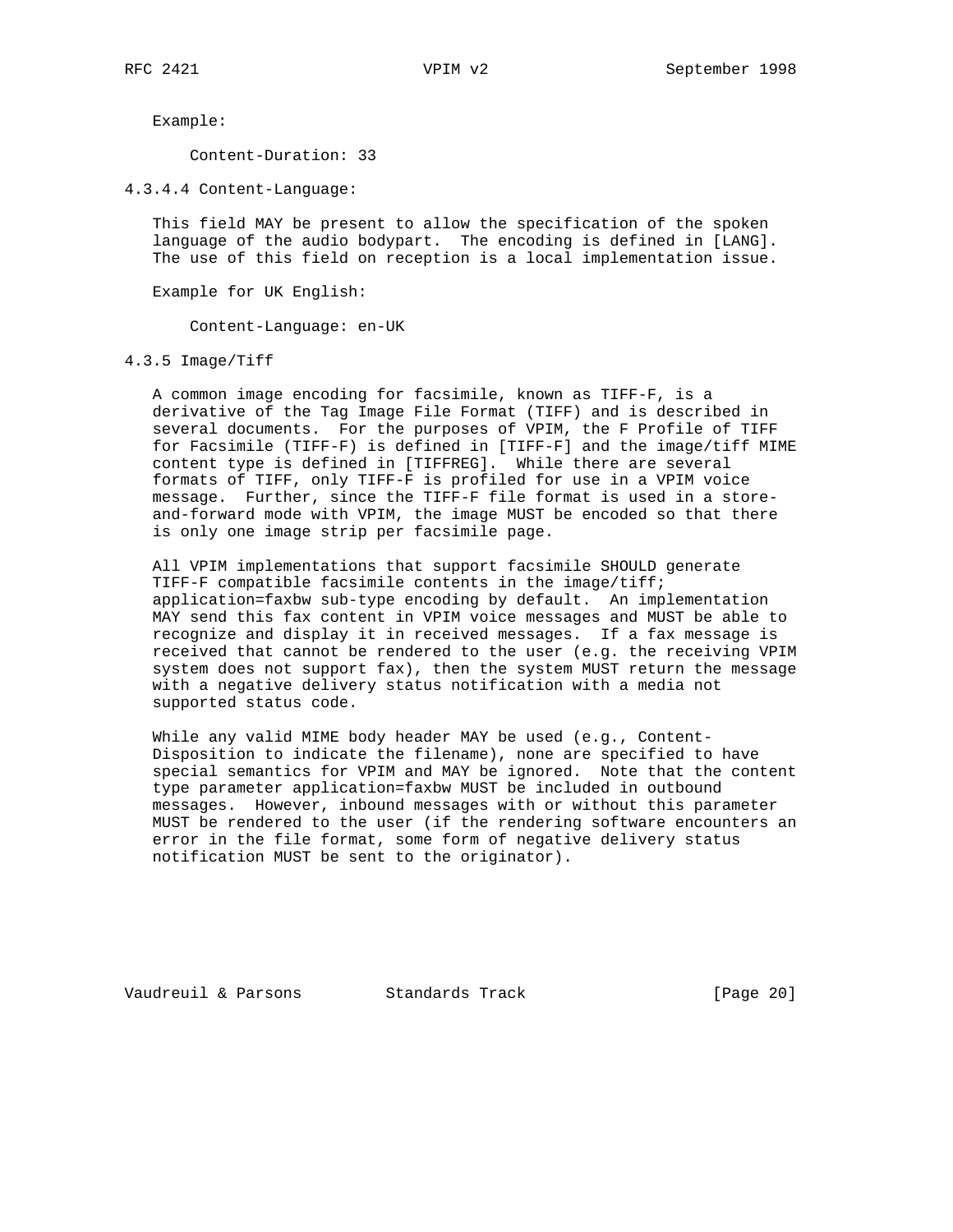# 4.3.6 Proprietary Voice or Fax Formats

 Proprietary voice or fax encoding formats or other standard formats MAY be supported under this profile provided a unique identifier is registered with the IANA prior to use (see [MIME4]). The voice encodings should be registered as sub-types of Audio and the fax encodings should be registered as sub-types of Image

Use of any other encoding except audio/32kadpcm or image/tiff; application=faxbw reduces interoperability in the absence of explicit manual system configuration. A compliant implementation MAY use any other encoding with explicit per-destination configuration.

#### 4.4 Other Message Content Types

 An implementation compliant with this profile MAY send additional contents in a VPIM message, but ONLY outside of the multipart/voice message. The content types described in this section are identified for use with this profile. Additional contents not defined in this profile MUST NOT be used without prior explicit per-destination configuration. If an implementation receives a VPIM message that contains content types not specified in this profile, their handling is a local implementation issue (e.g. the unknown contents MAY be discarded if they cannot be presented to the recipient). Conversely, if an implementation receives a non-VPIM message (i.e., without a mulitpart/voice-message content type) with any of the contents defined in 4.3 & 4.4, it SHOULD deliver those contents, but the full message handling is a local issue (e.g. the unknown contents \_or\_ the entire message MAY be discarded). Implementations MUST issue negative delivery status notifications to the originator when any form of non-delivery to the recipient occurs.

 The multipart contents defined below MAY be sent as the top level of a VPIM message (with other noted contents below them as required.) As well, the multipart/mixed content SHOULD be used as the top level of a VPIM message to form a more complex structure (e.g., with additional content types). When multiple contents are present, they SHOULD be presented to the user in the order that they appear in the message. Several examples are given in Appendix B.

# 4.4.1 Multipart/Mixed

 MIME provides the facilities for enclosing several body parts in a single message. Multipart/Mixed SHOULD only be used for sending complex voice or multimedia messages. That is, as the top level Content-Type when sending one of the following contents (in addition to the VPIM voice message) in a VPIM message. Compliant systems MUST accept multipart/mixed body parts. From [MIME2]

Vaudreuil & Parsons Standards Track [Page 21]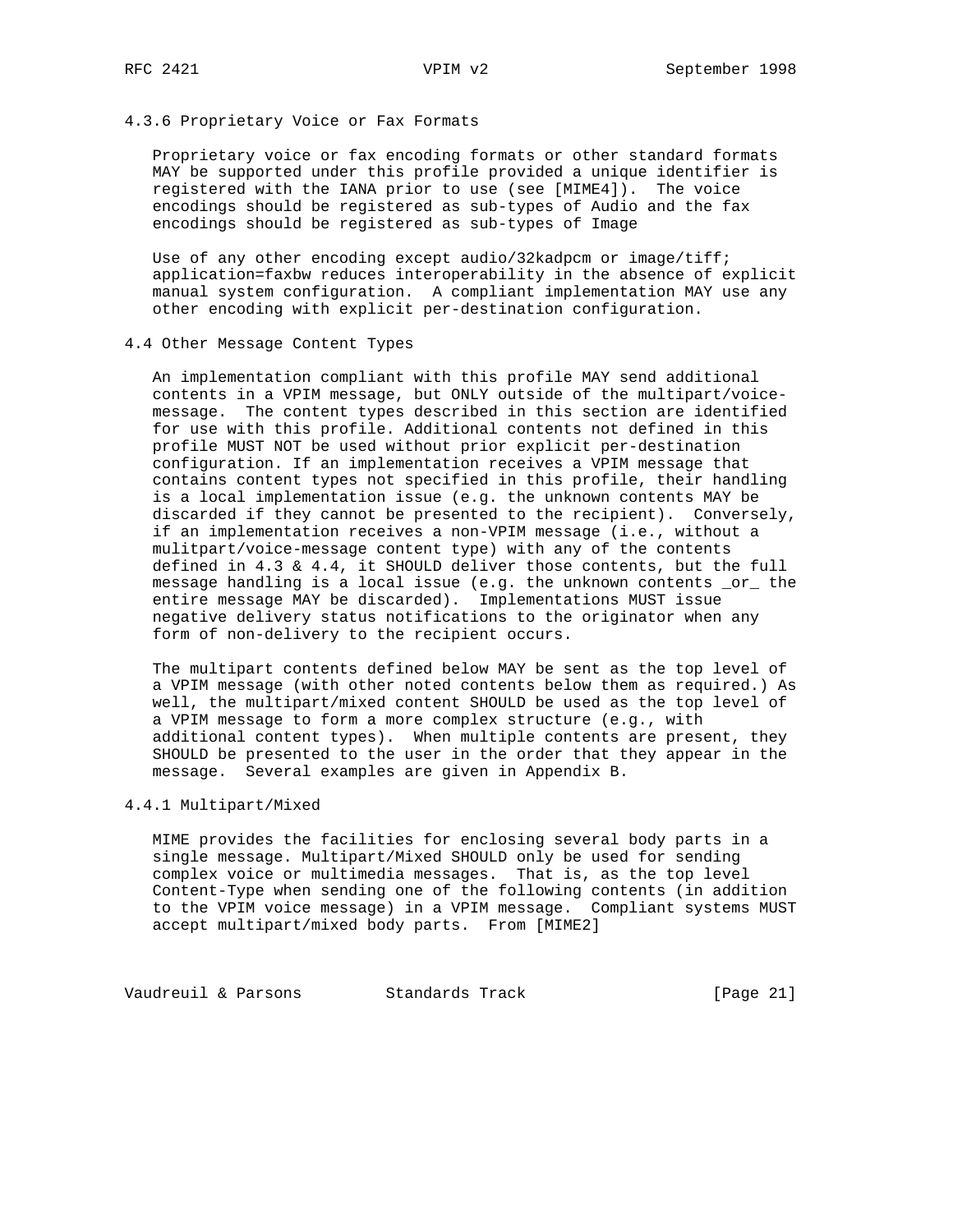# 4.4.2 Text/Plain

 MIME requires support of the basic Text/Plain content type. This content type has limited applicability within the voice messaging environment. However, because VPIM is a MIME profile, MIME requirements should be met. Compliant VPIM implementations SHOULD NOT send the Text/Plain content-type. Compliant implementations MUST accept Text/Plain messages, however, specific handling is left as an implementation decision. From [MIME2]

 There are several mechanisms that can be used to support text (once accepted) on voice messaging systems including text-to-speech and text-to-fax conversions. If no rendering of the text is possible (i.e., it is not possible for the recipient to determine if the text is a critical part of the message), the entire message MUST be returned to the sender with a negative delivery status notification and a media-unsupported status code.

# 4.4.3 Multipart/Report

 The Multipart/Report is used for enclosing human-readable and machine parsable notification (e.g. Message/delivery-status) body parts and any returned message content. The multipart/report content-type is used to deliver both delivery status reports indicating transport success or failure and message disposition notifications to indicate post-delivery events such as receipt notification. Compliant implementations MUST use the Multipart/Report construct. Compliant implementations MUST recognize and decode the Multipart/Report content type and its components in order to present the report to the user. From [REPORT]

 Multipart/Report messages from VPIM implementations SHOULD include the human-readable description of the error as a spoken audio/\* content (this speech SHOULD also be made available to the notification recipient). As well, VPIM implementations MUST be able to handle (and MAY generate) Multipart/Report messages that encode the human-readable description of the error as text. Note that per [DSN] the human-readable part MUST always be present.

# 4.4.4 Message/Delivery-status

 This MIME body part is used for sending machine-parsable delivery status notifications. Compliant implementations MUST use the Message/delivery-status construct when returning messages or sending warnings. Compliant implementations MUST recognize and decode the Message/delivery-status content type and present the reason for failure to the sender of the message. From [DSN]

Vaudreuil & Parsons Standards Track [Page 22]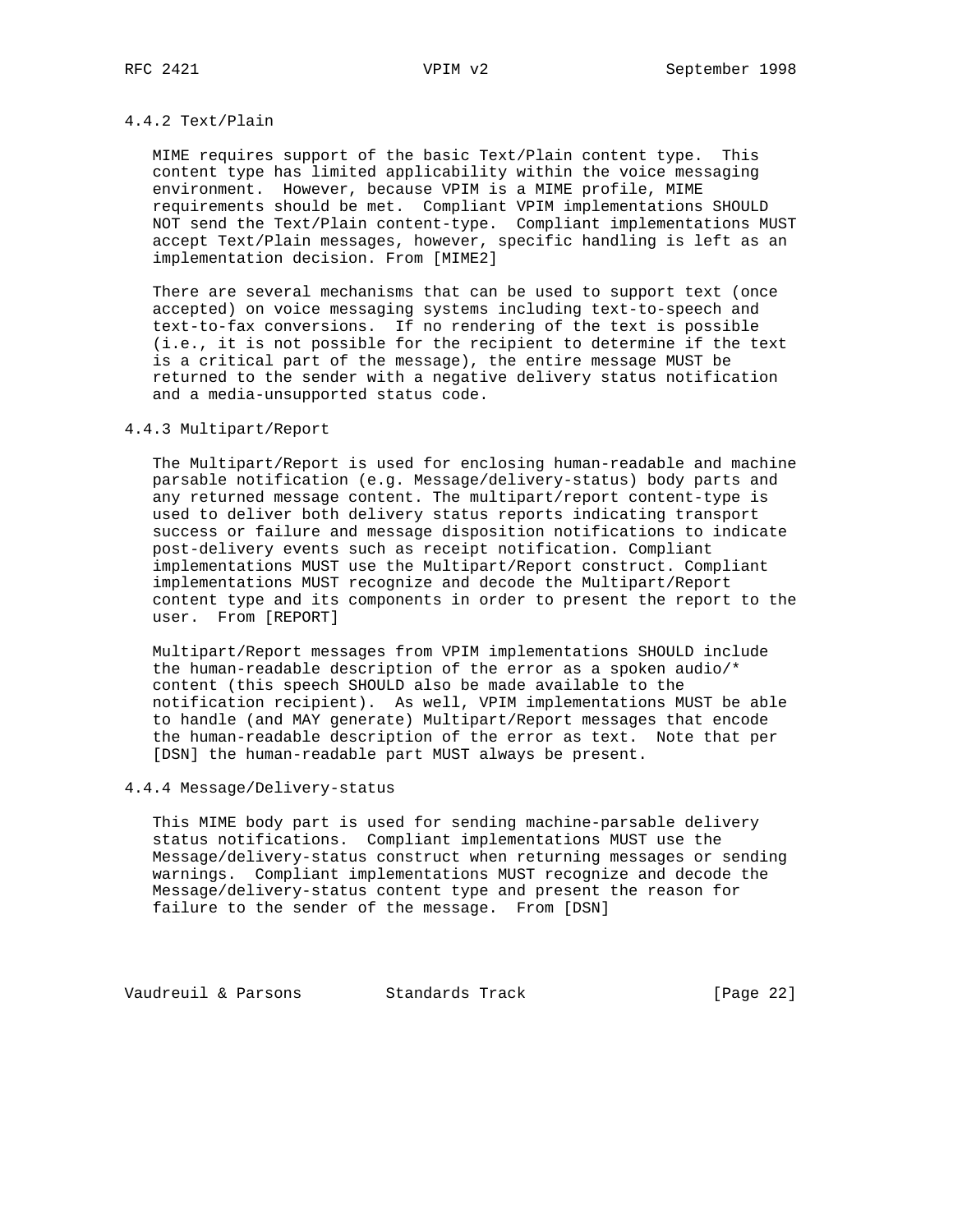# 4.4.5 Message/Disposition-notification

 This MIME body part is used for sending machine-parsable receipt notification message disposition notifications. Conforming implementations SHOULD use the Message/Disposition-notification construct when sending post-delivery message status notifications. These MDNs, however, MUST only be sent in response to the presence of the Disposition-notification-to header in 4.2.16. Conforming implementations should recognize and decode the Message/Disposition notification content type and present the notification to the user. From [MDN]

# 4.5 Forwarded Messages

 VPIM version 2 explicitly supports the forwarding of voice and fax content with voice or fax annotation. However, only the two constructs described below are acceptable in a VPIM message. Since only the first (i.e. message/rfc822) can be recognized as a forwarded message (or even multiple forwarded messages), it is RECOMMENDED that this construct be used whenever possible.

 Forwarded VPIM messages SHOULD be sent as a multipart/voice-message with the entire original message enclosed in a message/rfc822 content type and the annotation as a separate Audio/\* or image/\* body part. If the RFC822 header fields are not available for the forwarded content, simulated header fields with available information SHOULD be constructed to indicate the original sending timestamp, and the original sender as indicated in the "From" line. However, note that at least one of "From", "Subject", or "Date" MUST be present. As well, the message/rfc822 content MUST include at least the "MIME- Version", and "Content-Type" header fields. From [MIME2]

 In the event that forwarding information is lost through concatenation of the original message and the forwarding annotation, such as must be done in a gateway between VPIM and the AMIS voice messaging protocol, the entire audio content MAY be sent as a single Audio/\* segment without including any forwarding semantics.

#### 4.6 Reply Messages

 Replies to VPIM messages (and Internet mail messages) are addressed to the address noted in the reply-to header (see 4.2.8) if it is present, else the From address (see 4.2.1) is used. The vCard EMAIL attribute, if present, SHOULD be the same as the reply-to address and may be the same as the From address. While the vCard is the senders preferred address it SHOULD NOT be used to generate a reply. Also, the Return-path address should not be used for replies.

Vaudreuil & Parsons Standards Track [Page 23]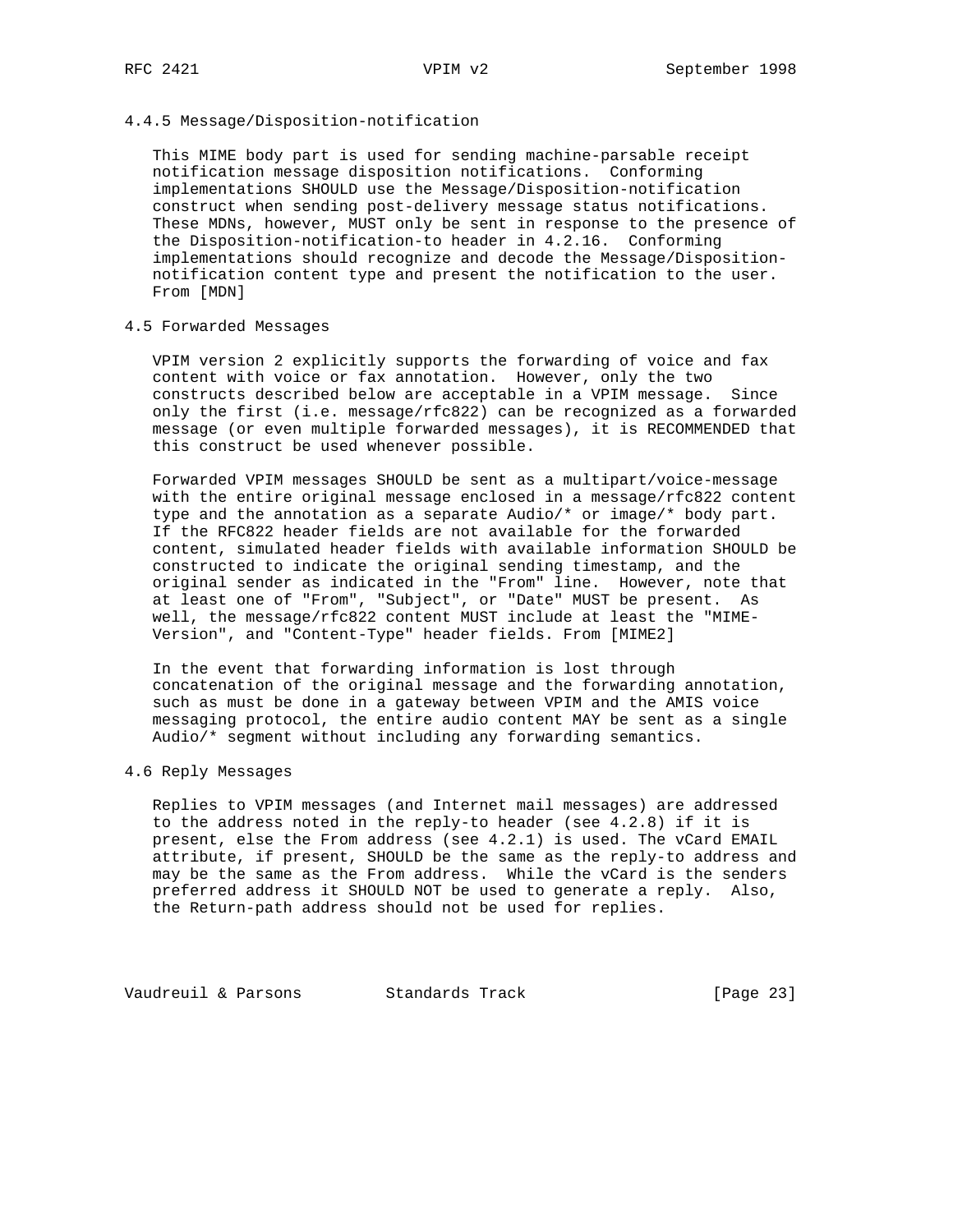Support of multiple originator header fields is often not possible on voice messaging systems, so it may be necessary to choose only one when gatewaying a VPIM message to another voice message system. However, implementers should note that this may make it impossible to send error messages and replies to their proper destinations.

 In some cases, a reply message is not possible, such as with a message created by telephone answering (i.e. classic voice mail). In this case, the From field MUST contain the special address non-mail user@domain (see 4.1.2). A null ESMTP MAIL FROM address SHOULD also be used in this case (see 5.1.2). A receiving VPIM system SHOULD NOT offer the user the option to reply to this kind of message.

4.7 Notification Messages

 VPIM delivery status notification messages (4.4.4) MUST be sent to the originator of the message when any form of non-delivery of the subject message or its components occurs. These error messages must be sent to the return path (4.2.6) if present, otherwise, the From (4.2.1) address may be used.

 VPIM Receipt Notification messages (4.4.5) should be sent to the sender specified in the Disposition-Notification-To header field (4.2.16), only after the message has been presented to the recipient or if the message has somehow been disposed of without being presented to the recipient (e.g. if it were deleted before playing it).

 VPIM Notification messages may be positive or negative, and can indicate delivery at the server or receipt by the client. However, the notification MUST be contained in a multipart/report container (4.4.3) and SHOULD contain a spoken error message.

 If a VPIM system receives a message with contents that are not understood (see 4.3 & 4.4), its handling is a local matter. A delivery status notification SHOULD be generated if the message could not be delivered because of unknown contents (e.g., on traditional voice processing systems). In some cases, the message may be delivered (with a positive DSN sent) to a mailbox before the determination of rendering can be made.

5. Message Transport Protocol

 Messages are transported between voice mail machines using the Internet Extended Simple Mail Transfer Protocol (ESMTP). All information required for proper delivery of the message is included in the ESMTP dialog. This information, including the sender and recipient addresses, is commonly referred to as the message

Vaudreuil & Parsons Standards Track [Page 24]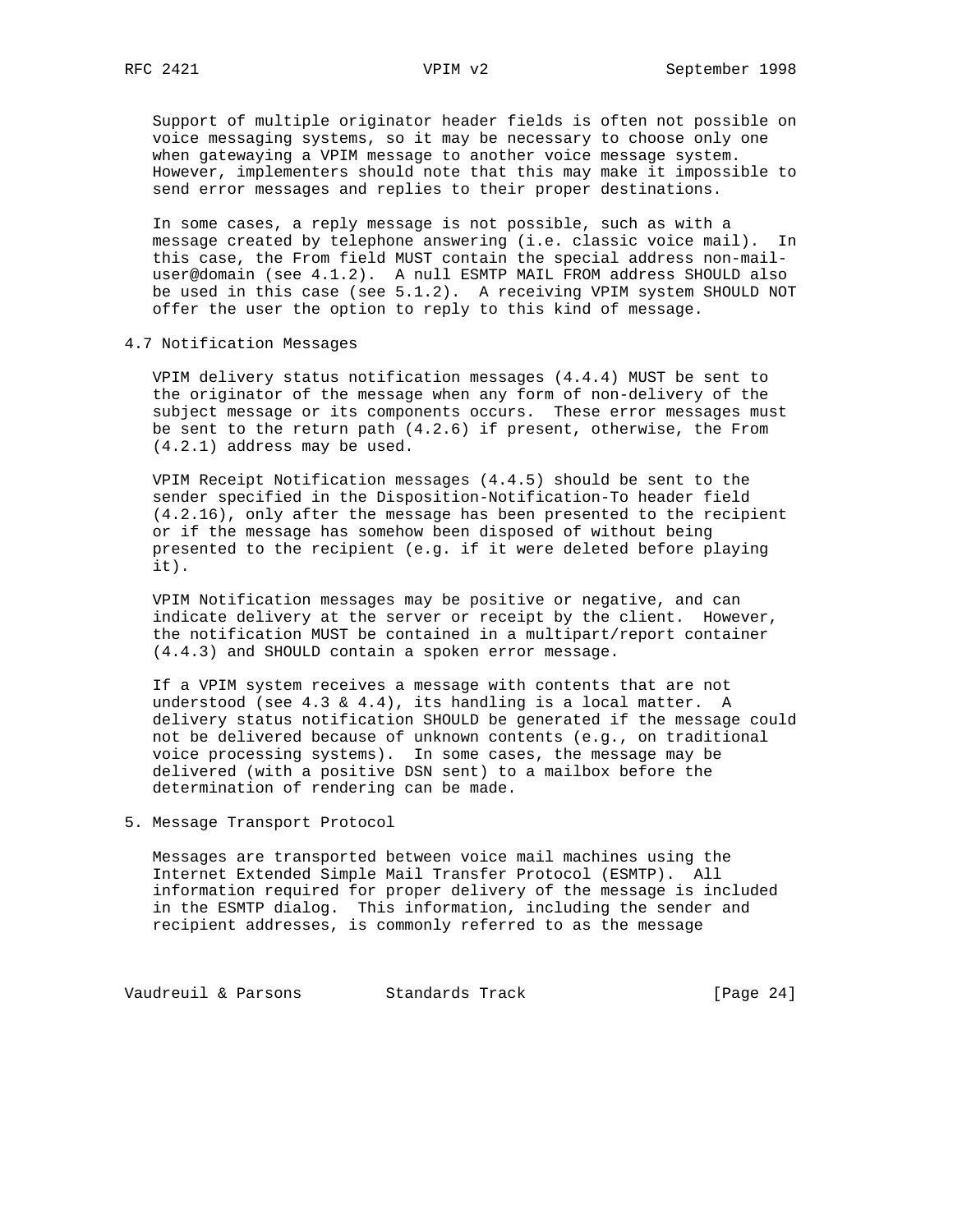"envelope". This information is equivalent to the message control block in many analog voice messaging protocols.

 ESMTP is a general-purpose messaging protocol, designed both to send mail and to allow terminal console messaging. Simple Mail Transport Protocol (SMTP) was originally created for the exchange of US-ASCII 7-bit text messages. Binary and 8-bit text messages have traditionally been transported by encoding the messages into a 7-bit text-like form. [ESMTP] formalized an extension mechanism for SMTP, and subsequent RFCs have defined 8-bit text networking, command streaming, binary networking, and extensions to permit the declaration of message size for the efficient transmission of large messages such as multi-minute voice mail.

 The following sections list ESMTP commands, keywords, and parameters that are required and those that are optional for conformance to this profile.

#### 5.1 ESMTP Commands

#### 5.1.1 HELO

 Base SMTP greeting and identification of sender. This command is not to be sent by compliant systems unless the more-capable EHLO command is not accepted. It is included for compatibility with general SMTP implementations. Compliant servers MUST implement the HELO command for backward compatibility but clients SHOULD NOT send it unless EHLO is not supported. From [SMTP]

# 5.1.2 MAIL FROM (REQUIRED)

 Originating mailbox. This address contains the mailbox to which errors should be sent. VPIM implementations SHOULD use the same address in the MAIL FROM command as is used in the From header field. This address is not necessarily the same as the message Sender listed in the message header fields if the message was received from a gateway or sent to an Internet-style mailing list. From [SMTP, ESMTP]

 The MAIL FROM address SHOULD be stored in the local message store for the purposes of generating a delivery status notification to the originator. The address indicated in the MAIL FROM command SHOULD be passed as a local system parameter or placed in a Return-Path: line inserted at the beginning of a VPIM message. From [HOSTREQ]

 Since delivery status notifications MUST be sent to the MAIL FROM address, the use of the null address ("<>") is often used to prevent looping of messages. This null address MAY be used to note that a particular message has no return path (e.g. a telephone answer

Vaudreuil & Parsons Standards Track [Page 25]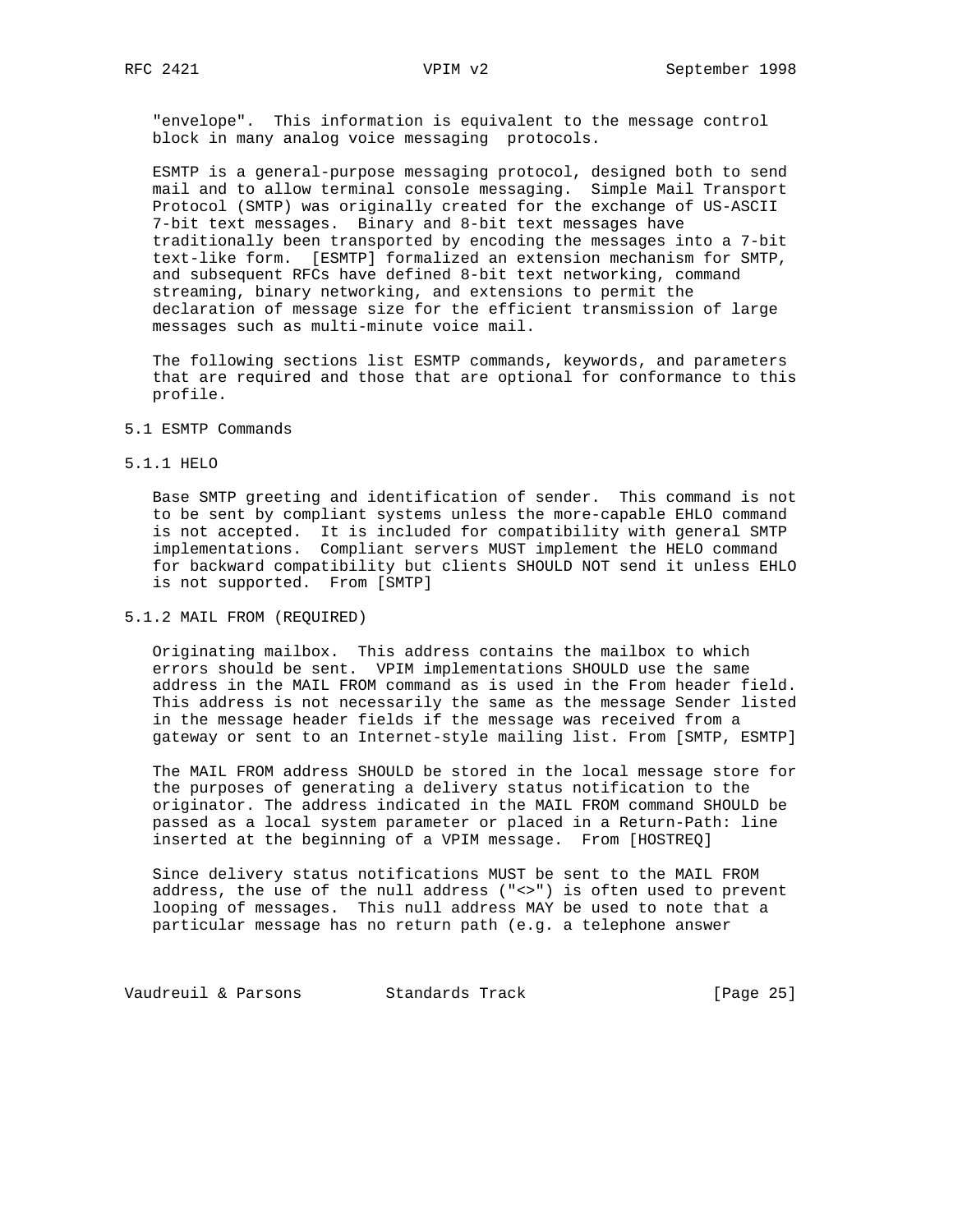message). From [SMTP]

# 5.1.3 RCPT TO

 Recipient's mailbox. The parameter to this command contains only the address to which the message should be delivered for this transaction. It is the set of addresses in one or more RCPT TO commands that are used for mail routing. From [SMTP, ESMTP]

 Note: In the event that multiple transport connections to multiple destination machines are required for the same message, the set of addresses in a given transport connection may not match the list of recipients in the message header fields.

#### 5.1.4 DATA

 Initiates the transfer of message data. Support for this command is required. Compliant implementations MUST implement the SMTP DATA command for backwards compatibility. From [SMTP]

# 5.1.5 TURN

 Requests a change-of-roles, that is, the client that opened the connection offers to assume the role of server for any mail the remote machine may wish to send. Because SMTP is not an authenticated protocol, the TURN command presents an opportunity to improperly fetch mail queued for another destination. Compliant implementations SHOULD NOT implement the TURN command. From [SMTP]

#### 5.1.6 QUIT

 Requests that the connection be closed. If accepted, the remote machine will reset and close the connection. Compliant implementations MUST implement the QUIT command. From [SMTP]

# 5.1.7 RSET

 Resets the connection to its initial state. Compliant implementations MUST implement the RSET command. From [SMTP]

# 5.1.8 VRFY

 Requests verification that this node can reach the listed recipient. While this functionality is also included in the RCPT TO command, VRFY allows the query without beginning a mail transfer transaction. This command is useful for debugging and tracing problems. Compliant implementations MAY implement the VRFY command. From [SMTP] (Note that the implementation of VRFY may simplify the guessing of a

Vaudreuil & Parsons Standards Track [Page 26]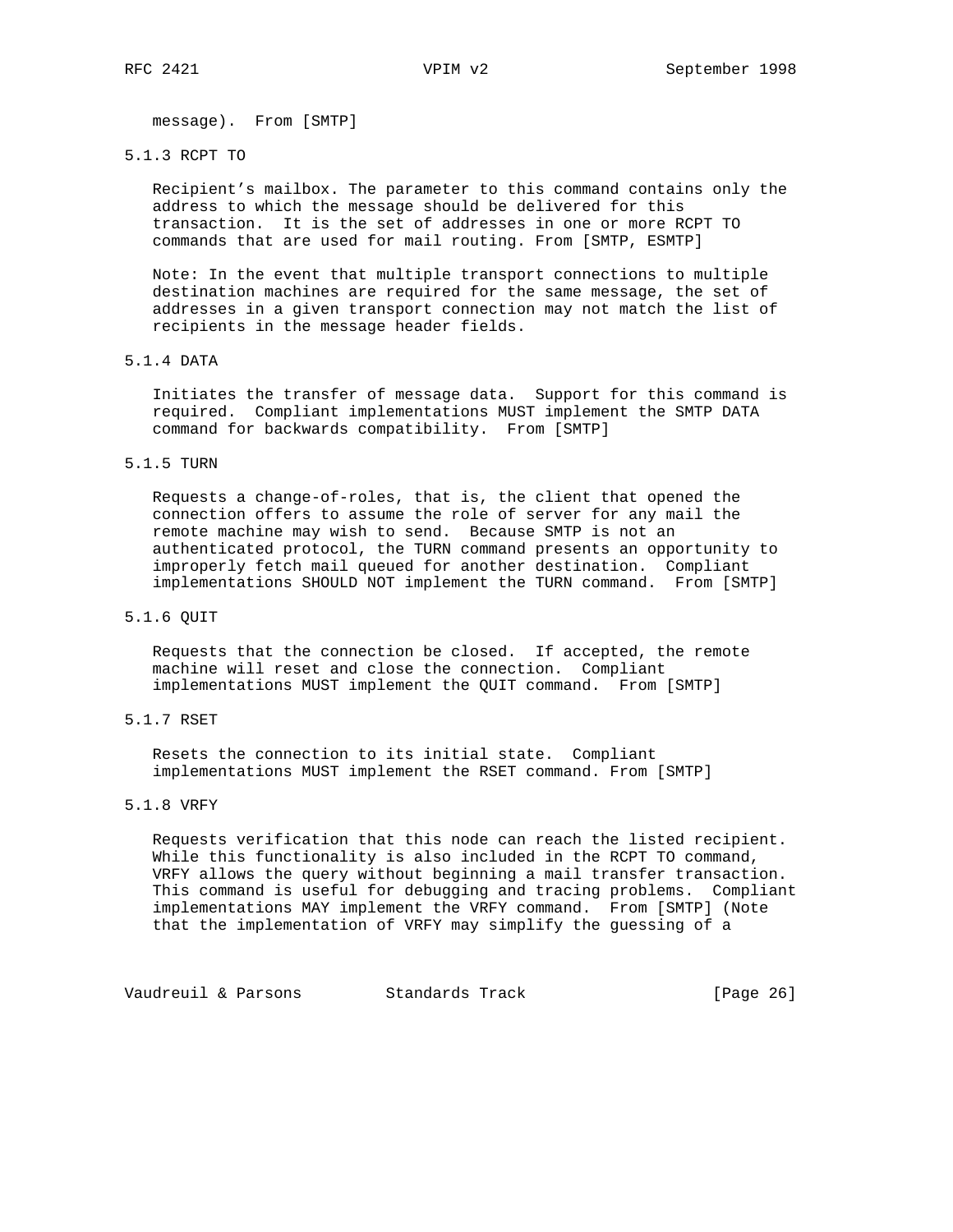recipient's mailbox or automated sweeps for valid mailbox addresses, resulting in a possible reduction in privacy. Various implementation techniques may be used to reduce the threat, such as limiting the number of queries per session.) From [SMTP]

# 5.1.9 EHLO

 The enhanced mail greeting that enables a server to announce support for extended messaging options. The extended messaging modes are discussed in subsequent sections of this document. Compliant implementations MUST implement the ESMTP command and return the capabilities indicated later in this memo. From [ESMTP]

# 5.1.10 BDAT

 The BDAT command provides a higher efficiency alternative to the earlier DATA command, especially for voice. The BDAT command provides for native binary transport of messages. Compliant implementations SHOULD support binary transport using the BDAT command [BINARY].

#### 5.2 ESMTP Keywords

 The following ESMTP keywords indicate extended features useful for voice messaging.

#### 5.2.1 PIPELINING

 The "PIPELINING" keyword indicates ability of the receiving server to accept new commands before issuing a response to the previous command. Pipelining commands dramatically improves performance by reducing the number of round-trip packet exchanges and makes it possible to validate all recipient addresses in one operation. Compliant implementations SHOULD support the command pipelining indicated by this keyword. From [PIPE]

# 5.2.2 SIZE

 The "SIZE" keyword provides a mechanism by which the SMTP server can indicate the maximum size message supported. Compliant servers MUST provide size extension to indicate the maximum size message that can be accepted. Clients SHOULD NOT send messages larger than the size indicated by the server. Clients SHOULD advertise SIZE= when sending messages to servers that indicate support for the SIZE extension. From [SIZE]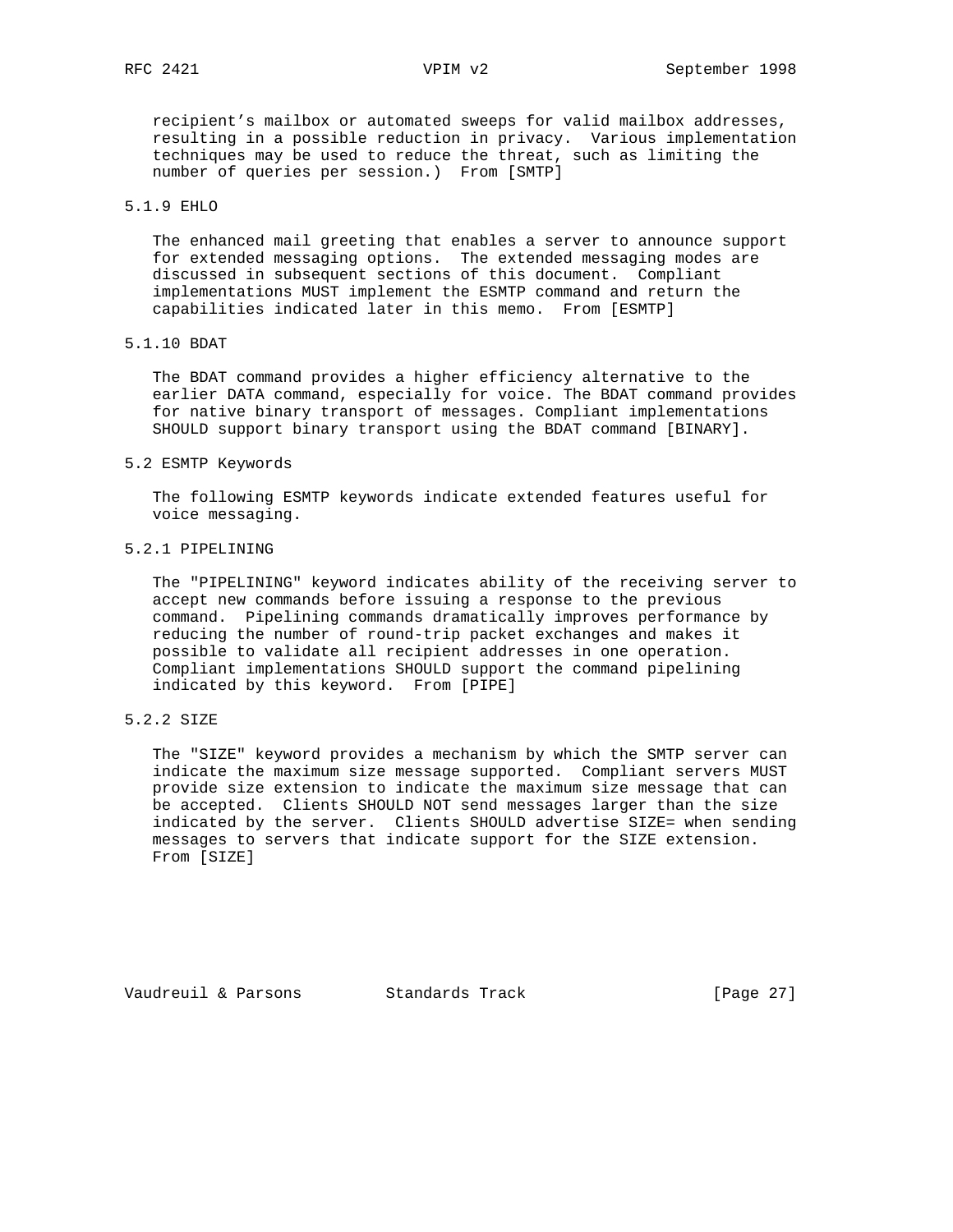# 5.2.3 CHUNKING

 The "CHUNKING" keyword indicates that the receiver will support the high-performance binary transport mode. Note that CHUNKING can be used with any message format and does not imply support for binary encoded messages. Compliant implementations MAY support binary transport indicated by this capability. From [BINARY]

# 5.2.4 BINARYMIME

 The "BINARYMIME" keyword indicates that the SMTP server can accept binary encoded MIME messages. Compliant implementations MAY support binary transport indicated by this capability. Note that support for this feature requires support of CHUNKING. From [BINARY]

### 5.2.5 DSN

 The "DSN" keyword indicates that the SMTP server will accept explicit delivery status notification requests. Compliant implementations MUST support the delivery notification extensions in [DRPT].

#### 5.2.6 ENHANCEDSTATUSCODES

 The "ENHANCEDSTATUSCODES" keyword indicates that an SMTP server augments its responses with the enhanced mail system status codes [CODES]. These codes can then be used to provide more informative explanations of error conditions, especially in the context of the delivery status notifications format defined in [DSN]. Compliant implementations SHOULD support this capability. From [STATUS]

# 5.3 ESMTP Parameters - MAIL FROM

#### 5.3.1 BINARYMIME

 The current message is a binary encoded MIME messages. Compliant implementations SHOULD support binary transport indicated by this parameter. From [BINARY]

# 5.3.2 RET

 The RET parameter indicates whether the content of the message should be returned. Compliant systems SHOULD honor a request for returned content. From [DRPT]

Vaudreuil & Parsons Standards Track [Page 28]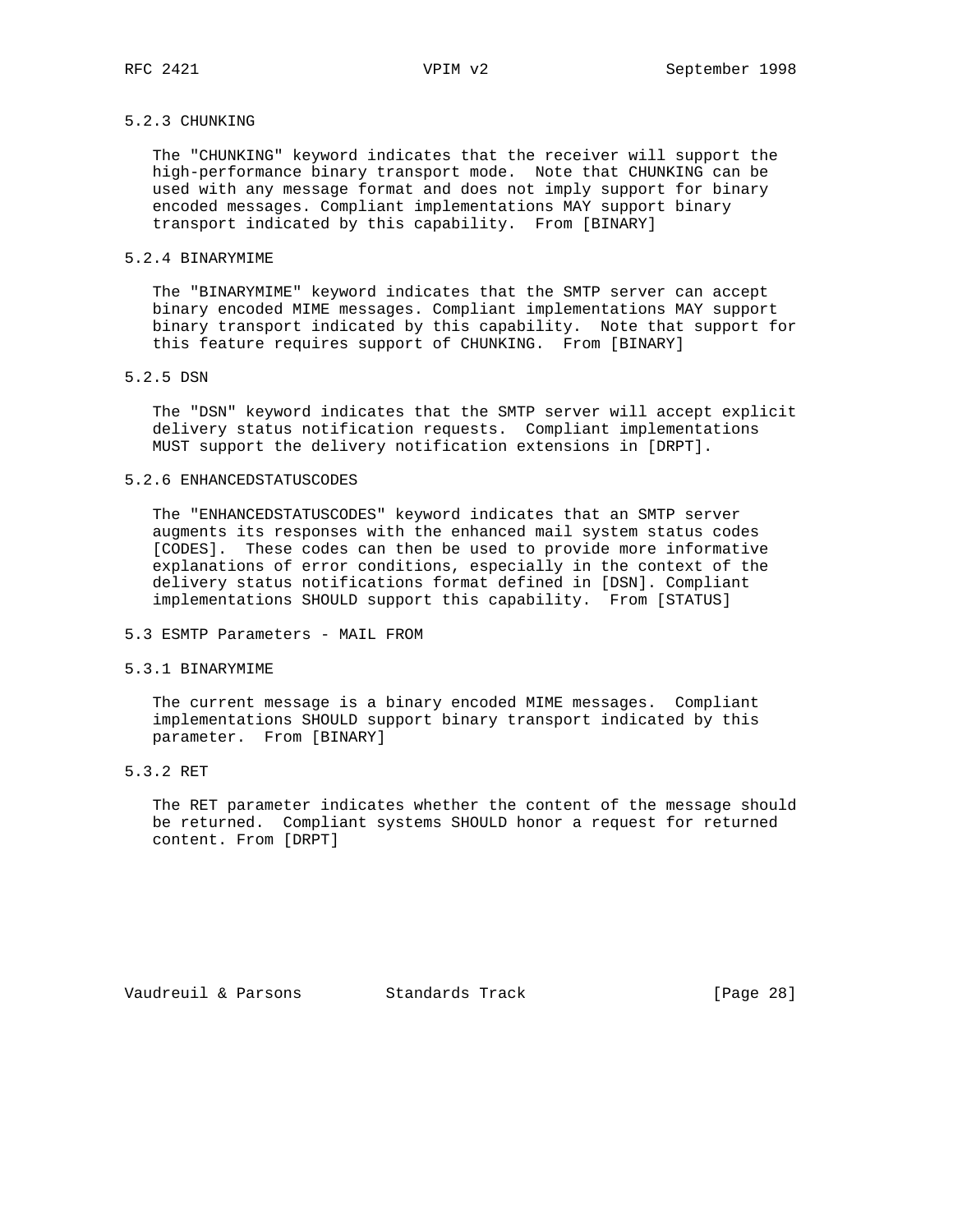#### 5.3.3 ENVID

 The ENVID keyword of the SMTP MAIL command is used to specify an "envelope identifier" to be transmitted along with the message and included in any DSNs issued for any of the recipients named in this SMTP transaction. The purpose of the envelope identifier is to allow the sender of a message to identify the transaction for which the DSN was issued. Compliant implementations MAY use this parameter. From [DRPT]

- 5.4 ESMTP Parameters RCPT TO
- 5.4.1 NOTIFY

 The NOTIFY parameter indicates the conditions under which a delivery report should be sent. Compliant implementations MUST honor this request. From [DRPT]

# 5.4.2 ORCPT

 The ORCPT keyword of the RCPT command is used to specify an "original" recipient address that corresponds to the actual recipient to which the message is to be delivered. If the ORCPT esmtp-keyword is used, it MUST have an associated esmtp-value, which consists of the original recipient address, encoded according to the rules below. Compliant implementations MAY use this parameter. From [DRPT]

#### 5.5 ESMTP - SMTP Downgrading

 The ESMTP extensions suggested or required for conformance to VPIM fall into two categories. The first category includes features which increase the efficiency of the transport system such as SIZE, BINARYMIME, and PIPELINING. In the event of a downgrade to a less functional transport system, these features can be dropped with no functional change to the sender or recipient.

 The second category of features are transport extensions in support of new functions. DSN and EnhancedStatusCodes provide essential improvements in the handling of delivery status notifications to bring email to the level of reliability expected of Voice Mail. To ensure a consistent level of service across an intranet or the global Internet, it is essential that VPIM compliant ESMTP support the ESMTP DSN extension at all hops between a VPIM originating system and the recipient system. In the situation where a 'downgrade' is unavoidable a relay hop may be forced (by the next hop) to forward a VPIM message without the ESMTP request for positive delivery status notification. It is RECOMMENDED that the downgrading system should continue to attempt to deliver the message, but MUST send an appropriate delivery

Vaudreuil & Parsons Standards Track [Page 29]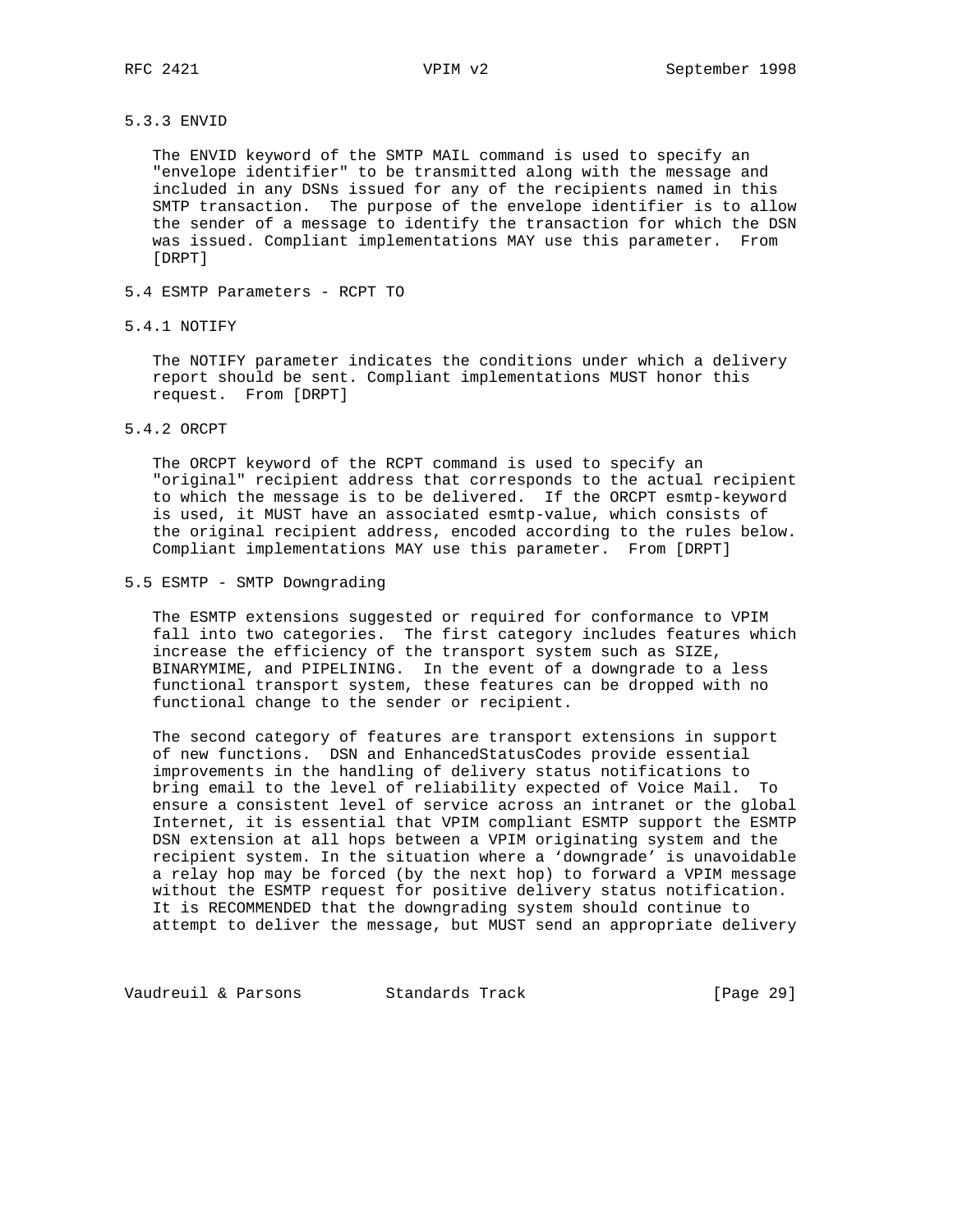notification to the originator, e.g. the message left an ESMTP host and was sent (unreliably) via SMTP.

6. Directory Address Resolution

 It is the responsibility of a VPIM system to provide the fully qualified domain name (FQDN) of the recipient based on the address entered by the user (if the entered address is not already a FQDN). This would typically be an issue on systems that offered only a telephone user interface. The mapping of the dialed target number to a routeable FQDN address allowing delivery to the destination system can be accomplished through implementation-specific means.

 To facilitate a local dial-by-name cache, an implementation may wish to populate local directories with the first and last names, as well as the address information extracted from received messages. It is mandated that only address information from vCard attachments to VPIM messages be used to populate such a directory when the vCard is available. Addresses or names parsed from the header fields of VPIM messages SHOULD NOT be used to populate directories as it only provides partial data. Alternatively, bilateral agreements could be made to allow the bulk transfer of vCards between systems.

7. IMAP

 The use of client/server desktop mailbox protocols like IMAP or POP to retrieve VPIM messages from a IMAP or POP message store is possible without any special modifications to this VPIM specification. Email clients (and web browsers) typically have a table for mapping from MIME type to displaying application. The audio/\*, image/tiff and text/directory contents can be configured so that they invoke the correct player/recorder for rendering. In addition with IMAP clients, the first multipart/mixed content (if present) will not appear since it is a generic part. The user instead will be presented with a message that has (for example) audio and image contents.

8. Management Protocols

 The Internet protocols provide a mechanism for the management of messaging systems, from the management of the physical network through the management of the message queues. SNMP should be supported on a compliant message machine.

Vaudreuil & Parsons Standards Track [Page 30]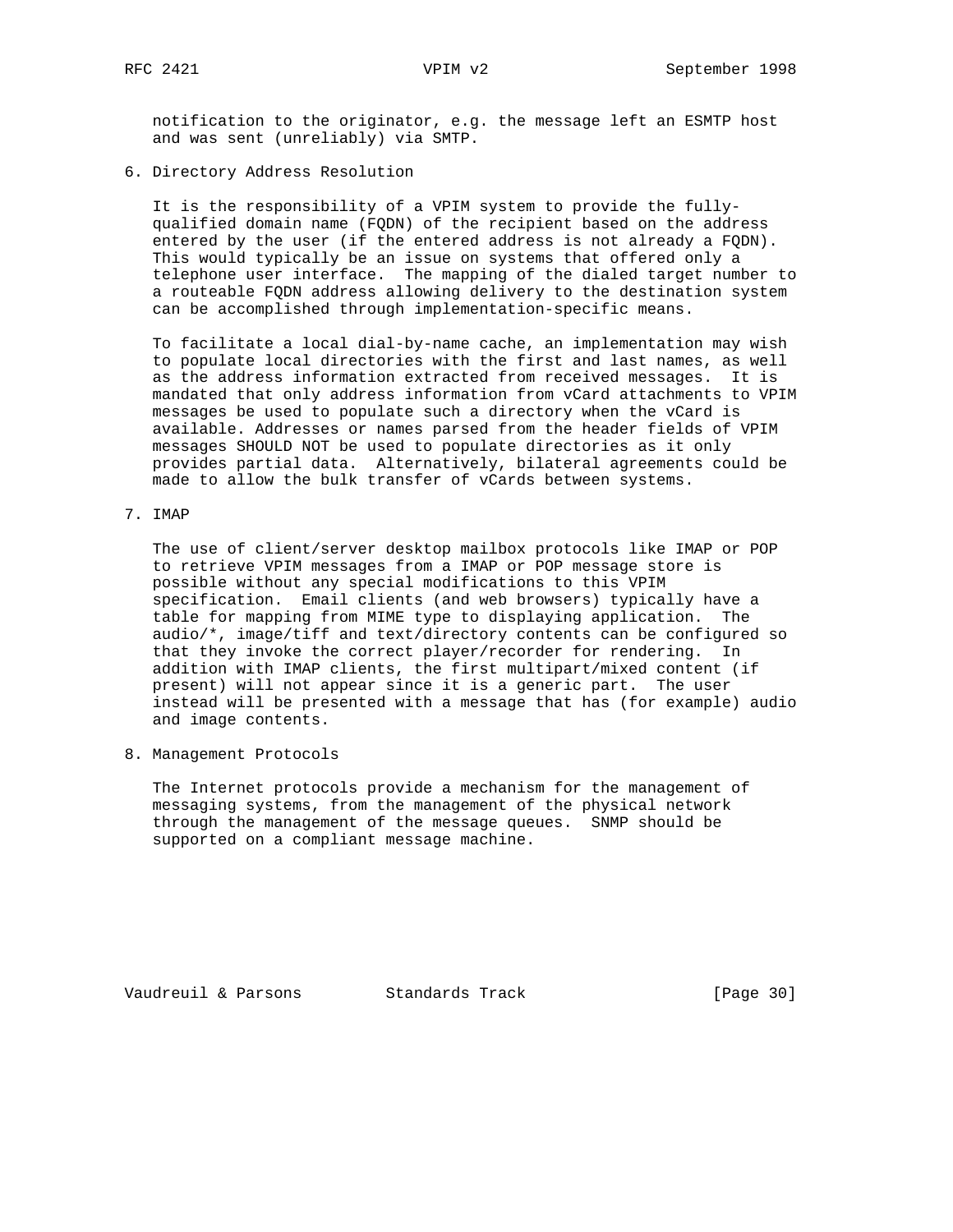#### 8.1 Network Management

 The digital interface to the VM and the TCP/IP protocols MAY be managed. MIB II MAY be implemented to provide basic statistics and reporting of TCP and IP protocol performance [MIB II].

# 9. Conformance Requirements

 VPIM is a messaging application which must be supported in several environments and be supported on differing devices. These environments include traditional voice processing systems, desktop voice messaging systems, store and forward relays, and protocol translation gateways.

 In order to accommodate all environments, this document defines two areas of conformance: transport and content.

 Transport conformant systems will pass VPIM messages in a store and forward manner with assured delivery notifications and without the loss of information. It is expected that most store and forward Internet mail based messaging systems will be VPIM transport compliant.

 Content conformant systems will generate and interpret VPIM messages. Conformance in the generation of VPIM messages indicates that the restrictions of this profile are honored. Only contents specified in this profile or extensions agreed to by bilateral agreement may be sent. Conformance in the interpretation of VPIM messages indicates that all VPIM content types and constructs can be received; that all mandatory VPIM content types can be decoded and presented to the recipient in an appropriate manner; and that any unrenderable contents result in the appropriate notification.

A summary of the compliance requirements is contained in Appendix A.

 VPIM end systems are expected to be both transport and content conformant. They should generate conforming content, reliably send it to the next hop system, receive a message, decode the message and present it to the user. Voice messaging systems and protocol conversion gateways are considered end systems.

 Relay systems are expected to be transport compliant in order to receive and send conforming messages. However, they must also create VPIM conforming delivery status notifications in the event of delivery problems.

Vaudreuil & Parsons Standards Track [Page 31]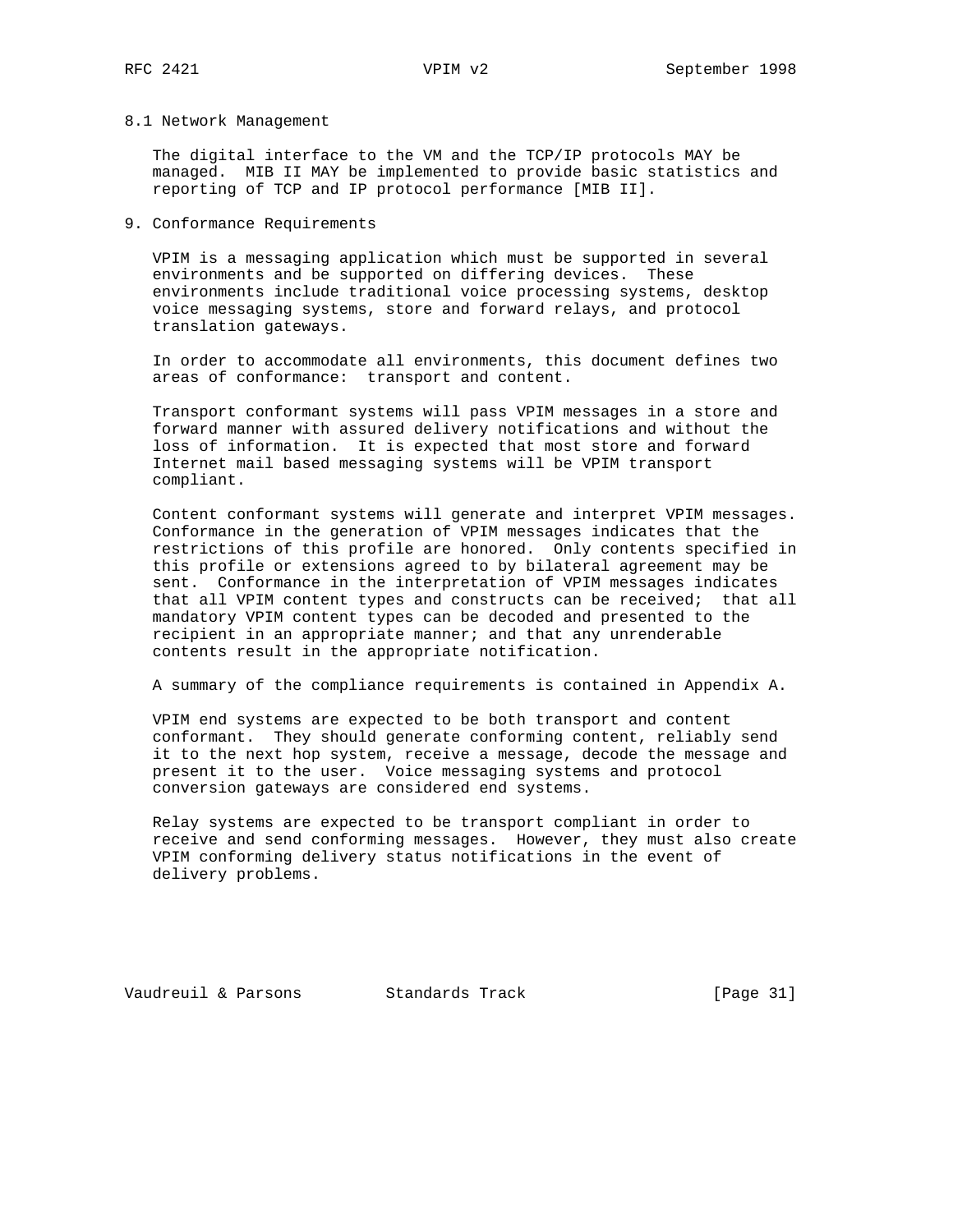Desktop Email clients that support VPIM and are expected to be content conformant. Desktop email clients use various protocols and API's for exchanging messages with the local message store and message transport system. While these clients may benefit from VPIM transport capabilities, specific client-server requirements are out of-scope for this document.

- 10. Security Considerations
- 10.1 General Directive

 This document is a profile of existing Internet mail protocols. To maintain interoperability with Internet mail, any security to be provided should be part of the of the Internet security infrastructure, rather than a new mechanism or some other mechanism outside of the Internet infrastructure.

10.2 Threats and Problems

 Both Internet mail and voice messaging have their own set of threats and countermeasures. As such, this specification does not create any security issues not already existing in the profiled Internet mail and voice mail protocols themselves. This section attends only to the set of additional threats which ensue from integrating the two services.

10.2.1 Spoofed sender

 The actual sender of the voice message might not be the same as that specified in the Sender or From header fields of the message content header fields or the MAIL FROM address from the SMTP envelope. In a tightly constrained environment, sufficient physical and software controls may be able to ensure prevention of this problem. In addition, the recognition of the senders voice may provide confidence of the sender's identity irrespective of that specified in Sender or From. It should be recognized that SMTP implementations do not provide inherent authentication of the senders of messages, nor are sites under obligation to provide such authentication.

10.2.2 Unsolicited voice mail

 Assigning an Internet mail address to a voice mailbox opens the possibility of receiving unsolicited messages (either text or voice mail). Traditionally voice mail systems operated in closed environments and were not susceptible to unknown senders. Voice mail users have a higher expectation of mailbox privacy and may consider such messages as a security breach. Many Internet mail systems are choosing to block all messages from unknown sources in an attempt to

Vaudreuil & Parsons Standards Track [Page 32]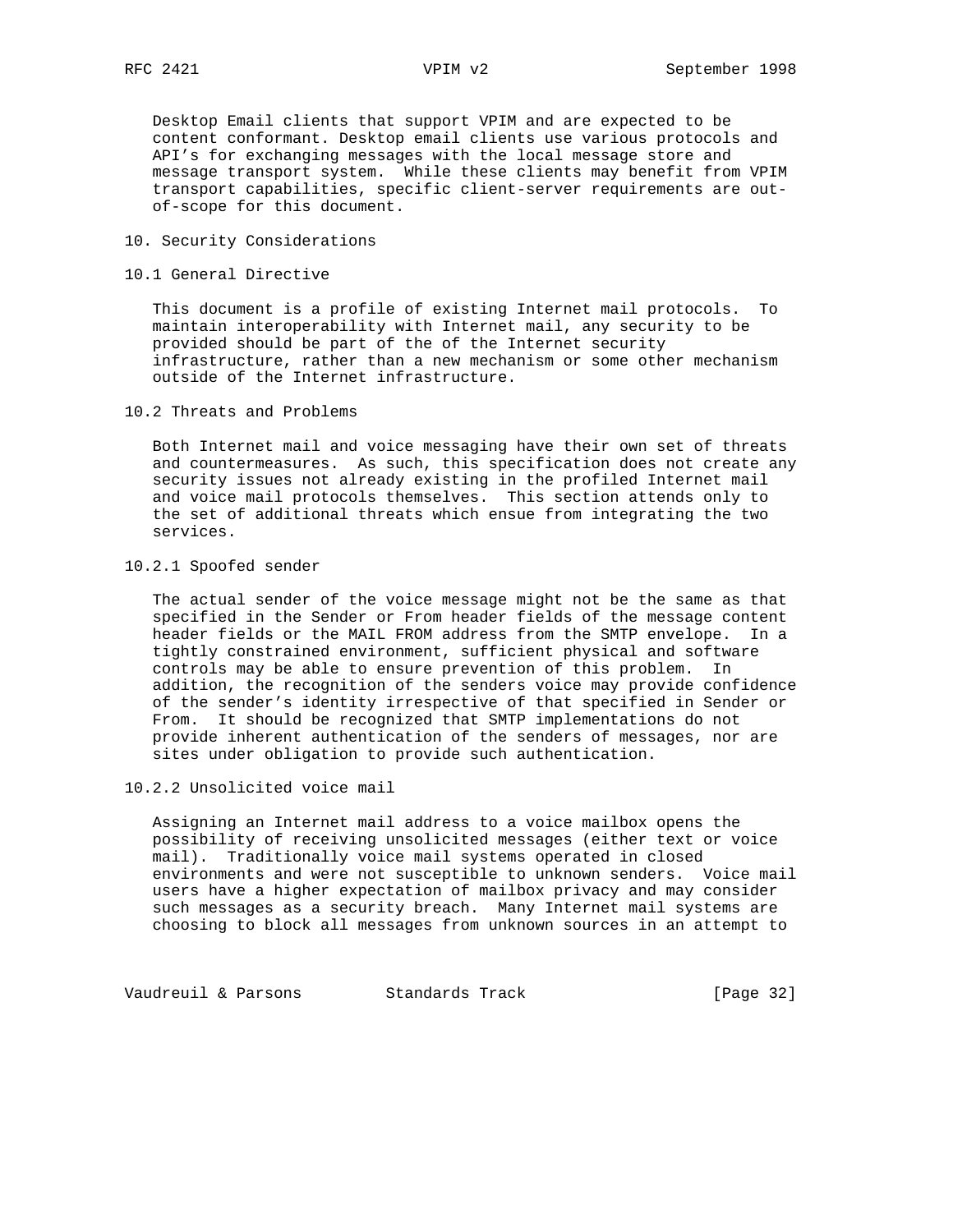curb this problem.

10.2.3 Message disclosure

 Users of voice messaging systems have an expectation of a level of message privacy which is higher than the level provided by Internet mail without security enhancements. This expectation of privacy by users SHOULD be preserved as much as possible.

10.3 Security Techniques

 Sufficient physical and software control may be acceptable in constrained environments. Further, the profile specified in this document does not in any way preclude the use of any Internet object or channel security protocol to encrypt, authenticate, or non repudiate the messages.

- 11. REFERENCES
	- [8BIT] Klensin, J., Freed, N., Rose, M., Stefferud, E., and D. Crocker, "SMTP Service Extension for 8bit-MIMEtransport", RFC 1426, February 1993.
	- [ADPCM] Vaudreuil, G., and G. Parsons, "Toll Quality Voice 32 kbit/s ADPCM: MIME Sub-type Registration", RFC 2422, September 1998.
	- [AMIS-A] Audio Messaging Interchange Specifications (AMIS) Analog Protocol Version 1, Issue 2, February 1992.
	- [AMIS-D] Audio Messaging Interchange Specifications (AMIS) Digital Protocol Version 1, Issue 3 August 1993.
	- [BINARY] Vaudreuil, G., "SMTP Service Extensions for Transmission of Large and Binary MIME Messages", RFC 1830, October 1995.
	- [CODES] Vaudreuil, G., "Enhanced Mail System Status Codes", RFC 1893, January 1996.
	- [MIMEDIR] Howes, T., Smith, M., and F. Dawson, "A MIME Content-Type for Directory Information", RFC 2425, September 1998.
	- [DISP] Troost, R., and S. Dorner, "Communicating Presentation Information in Internet Messages: The Content-Disposition Header", RFC 2183, August 1997.
	- [DNS1] Mockapetris, P., "Domain names implementation and specification", STD 13, RFC 1035, November 1987.

Vaudreuil & Parsons Standards Track [Page 33]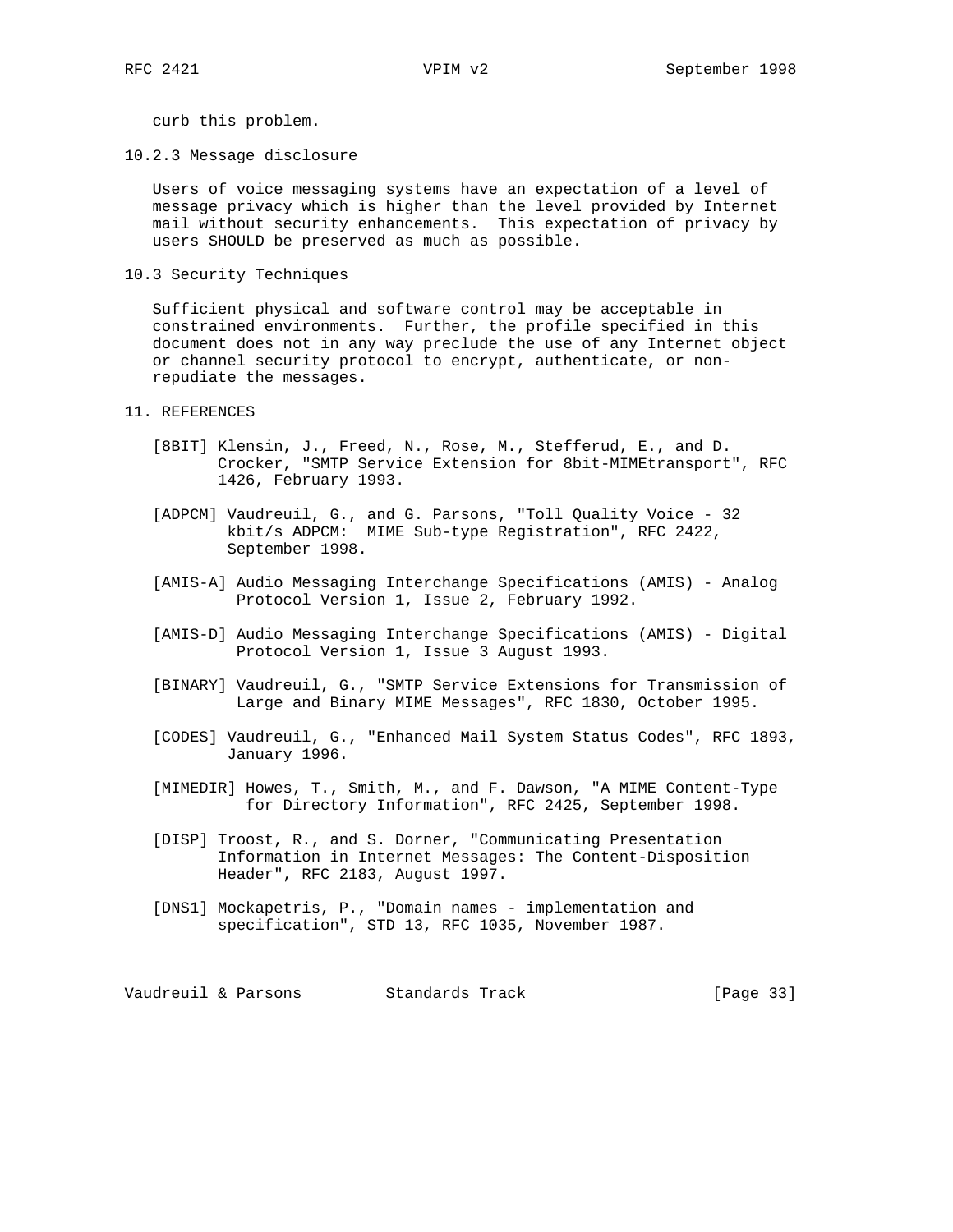- [DNS2] Mockapetris, P., "Domain names concepts and facilities", STD 13, RFC 1034, November 1987.
- [DRPT] Moore, K., "SMTP Service Extensions for Delivery Status Notifications", RFC 1891, January 1996.
- [DSN] Moore, K., and G. Vaudreuil, "An Extensible Message Format for Delivery Status Notifications", RFC 1894, January 1996.
- [DUR] Vaudreuil, G., and G. Parsons, "Content Duration MIME Header Definition", RFC 2424, September 1998.
- [E164] CCITT Recommendation E.164 (1991), Telephone Network and ISDN Operation, Numbering, Routing and Mobile Service - Numbering Plan for the ISDN Era.
- [ESMTP] Klensin, J., Freed, N., Rose, M., Stefferud, E., and D. Crocker, "SMTP Service Extensions", RFC 1869, November 1995.
- [G726] CCITT Recommendation G.726 (1990), General Aspects of Digital Transmission Systems, Terminal Equipment - 40, 32, 24,16 kbit/s Adaptive Differential Pulse Code Modulation (ADPCM).
- [HOSTREQ] Braden, R., "Requirements for Internet Hosts -- Application and Support", STD 3, RFC 1123, October 1989.
- [LANG] Alvestrand, H., "Tags for the Identification of Languages", RFC 1766, March 1995.
- [MDN] Fajman, R., "An Extensible Message Format for Message Disposition Notifications", RFC 2298, March 1998.
- [MIB II] Rose, M., "Management Information Base for Network Management of TCP/IP-based internets: MIB-II", RFC 1158, May 1990.
- [MIME1] Freed, N., and N. Borenstein, "Multipurpose Internet Mail Extensions (MIME) Part One: Format of Internet Message Bodies", RFC 2045, November 1996.
- [MIME2] Freed, N., and N. Borenstein, "Multipurpose Internet Mail Extensions (MIME) Part Two: Media Types", RFC 2046, November 1996.
- [MIME3] Moore, K., "Multipurpose Internet Mail Extensions (MIME) Part Three: Message Header Extensions for Non-ASCII Text", RFC 2047, November 1996.

Vaudreuil & Parsons Standards Track [Page 34]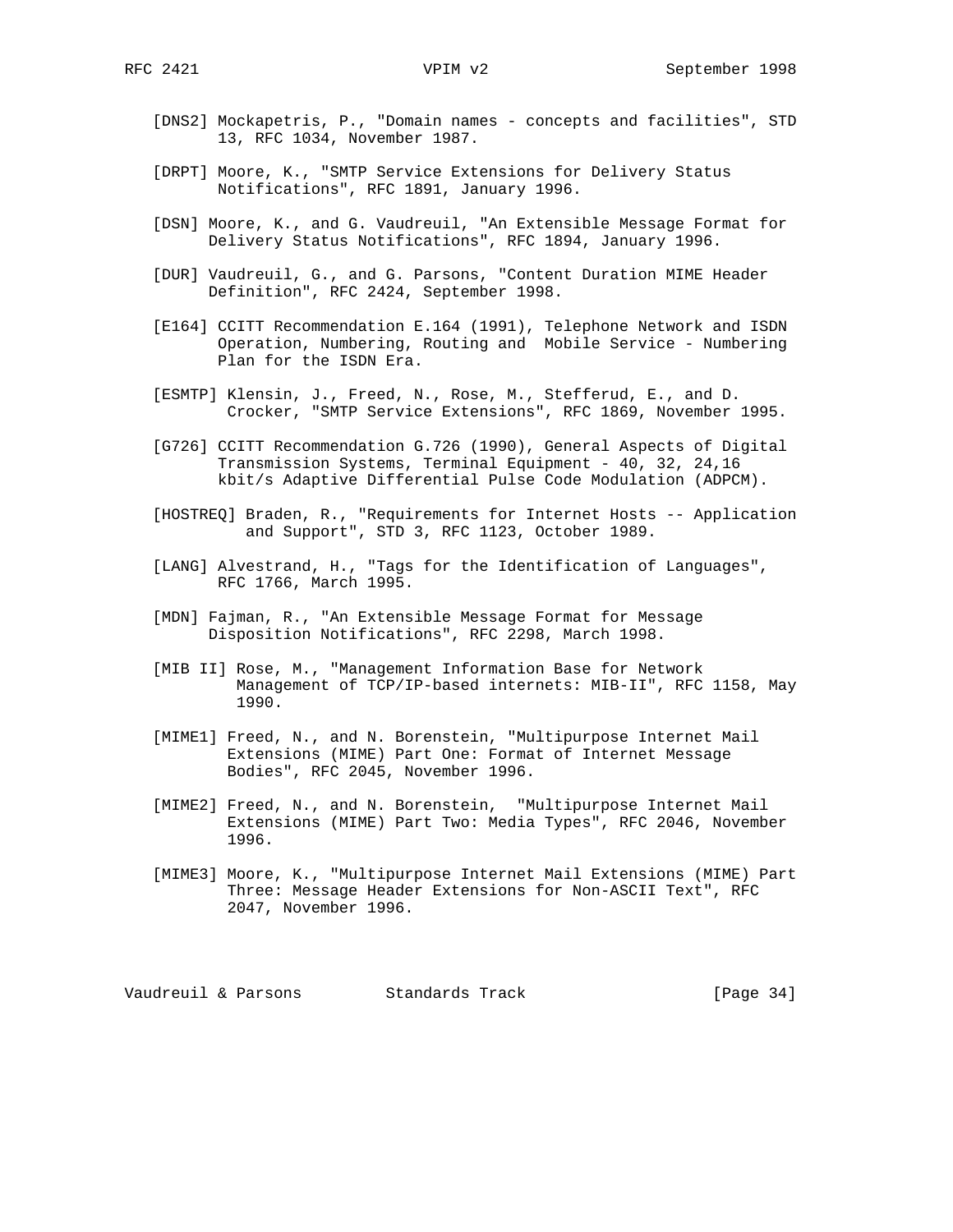- [MIME4] Freed, N., Klensin, J., and J. Postel, "Multipurpose Internet Mail Extensions (MIME) Part Four: Registration Procedures", RFC 2048, November 1996.
- [MIME5] Freed, N., and N. Borenstein, "Multipurpose Internet Mail Extensions (MIME) Part Five: Conformance Criteria and Examples", RFC 2049, November 1996.
- [PIPE] Freed, N., and A. Cargille, "SMTP Service Extension for Command Pipelining", RFC 1854, October 1995.
- [REPORT] Vaudreuil, G., "The Multipart/Report Content Type for the Reporting of Mail System Administrative Messages", RFC 1892, January 1996.
- [REQ] Bradner, S., "Key words for use in RFCs to Indicate Requirement Levels", BCP 14, RFC 2119, March 1997.
- [RFC822] Crocker, D., "Standard for the Format of ARPA Internet Text Messages", STD 11, RFC 822, August 1982.
- [SIZE] Klensin, J., Freed, N., and K. Moore, "SMTP Service Extensions for Message Size Declaration", RFC 1870, November 1995.
- [SMTP] Postel, J., "Simple Mail Transfer Protocol", STD 10, RFC 821, August 1982.
- [STATUS] Freed, N., "SMTP Service Extension for Returning Enhanced Error Codes", RFC 2034, October 1996.
- [TIFF-F] Parsons, G., and J. Rafferty, "Tag Image File Format: Application F", RFC 2306, March 1998.
- [TIFFREG] Parsons, G., Rafferty, J., and S. Zilles, "Tag Image File Format: image/tiff - MIME sub-type registraion", RFC 2302, March 1998.
- [V-MSG] Vaudreuil, G., and G. Parsons, "VPIM Voice Message: MIME Sub-type Registration", RFC 2423, September 1998.
- [VCARD] Dawson, F., and T. Howes, "vCard MIME Directory Profile", RFC 2426, September 1998.
- [VPIM1] Vaudreuil, G., "Voice Profile for Internet Mail", RFC 1911, February 1996.
- [X.400] Hardcastle-Kille, S., "Mapping between X.400(1988) / ISO 10021 and RFC 822", RFC 1327, May 1992.

Vaudreuil & Parsons Standards Track [Page 35]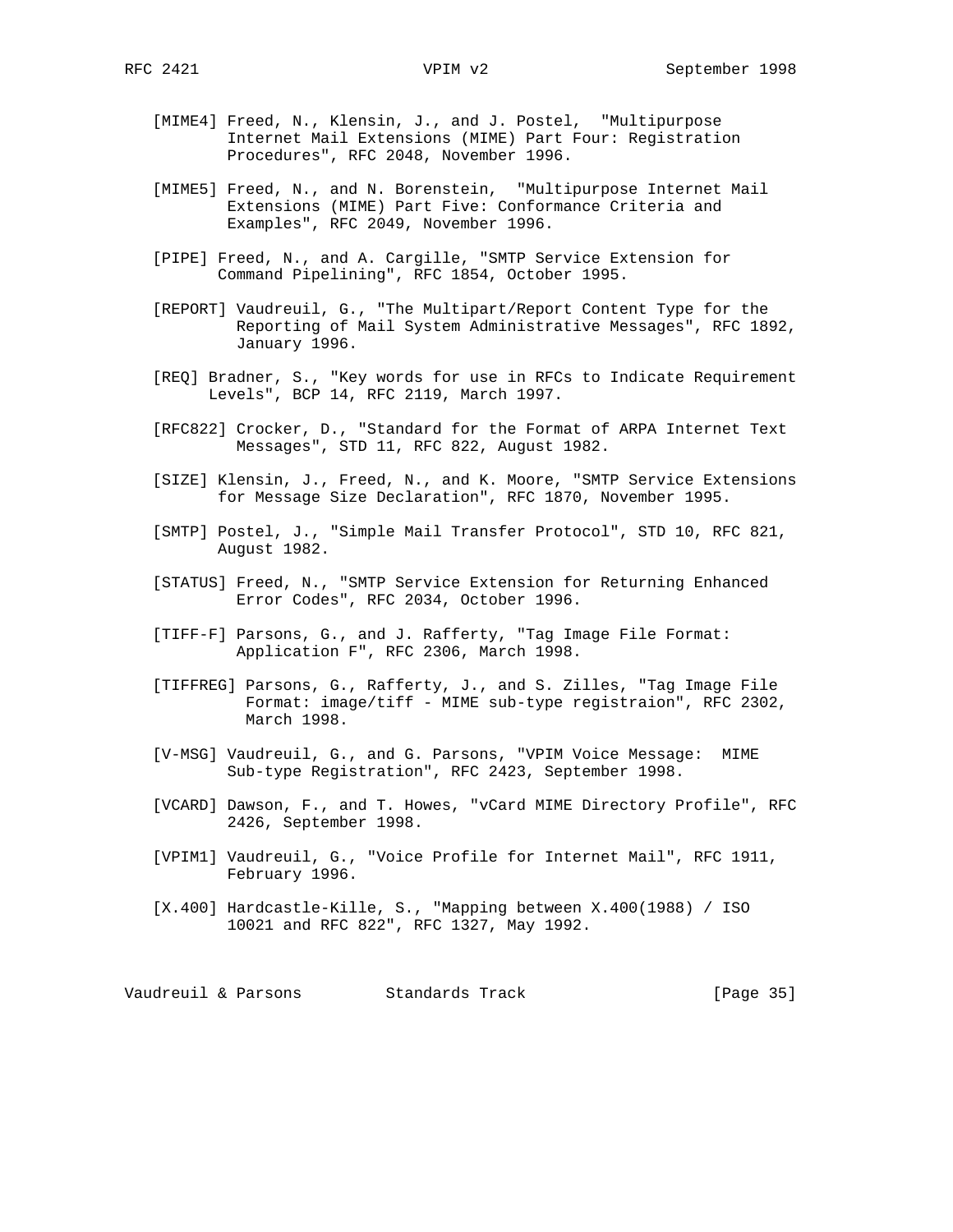### 12. Acknowledgments

 The authors would like to offer a special thanks to the Electronic Messaging Association (EMA), especially the members of the Voice Messaging Committee and the VPIM Work Group, for their support of the VPIM specification and the efforts they have made to ensure its success.

The EMA hosts the VPIM web page at http://www.ema.org/vpim.

# 13. Authors' Addresses

 Glenn W. Parsons Northern Telecom P.O. Box 3511, Station C Ottawa, ON K1Y 4H7 Canada

 Phone: +1-613-763-7582 Fax: +1-613-763-4461 EMail: Glenn.Parsons@Nortel.ca

 Gregory M. Vaudreuil Lucent Technologies, Octel Messaging Division 17080 Dallas Parkway Dallas, TX 75248-1905 United States

 Phone/Fax: +1-972-733-2722 EMail: GregV@Lucent.Com

Vaudreuil & Parsons Standards Track [Page 36]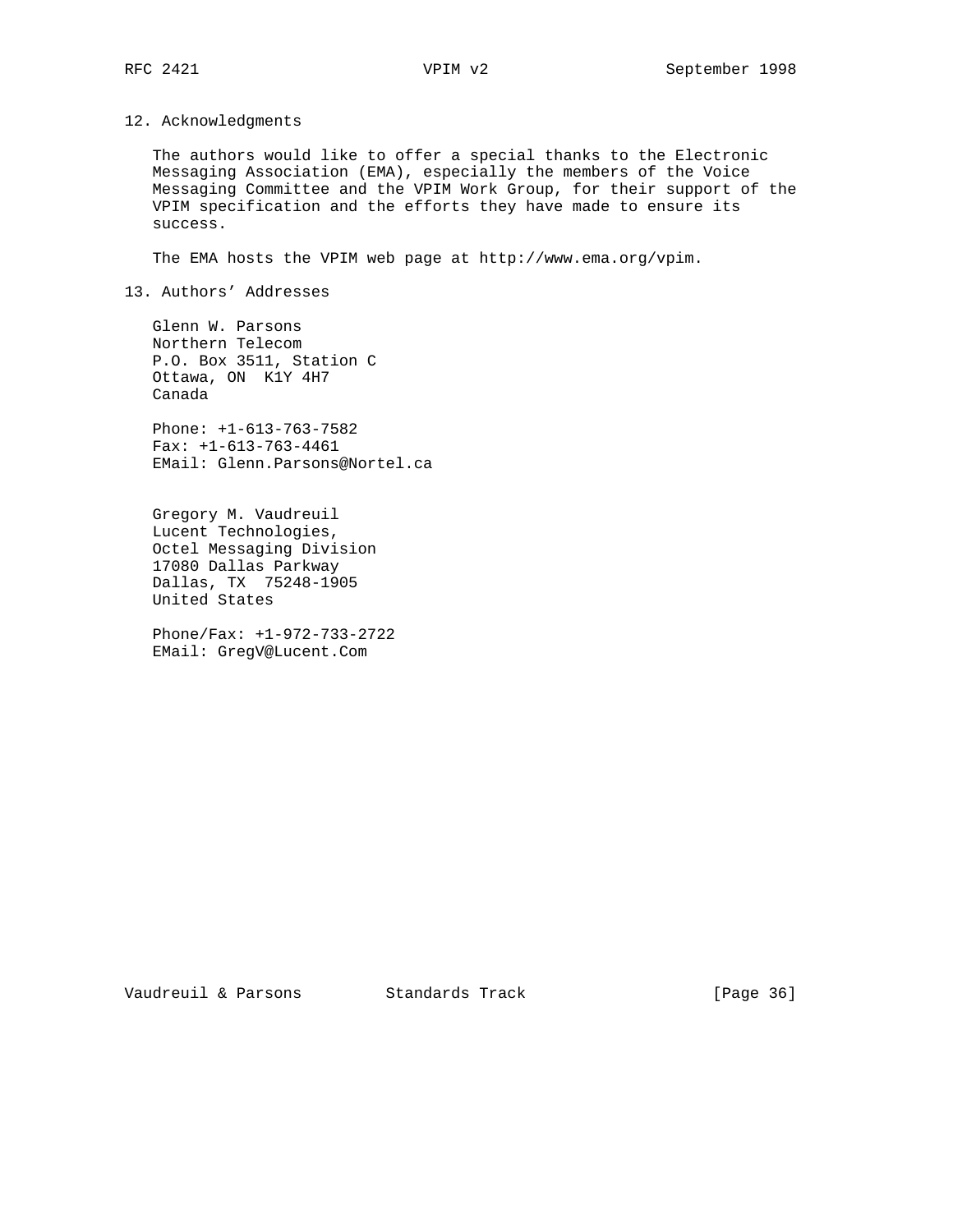14. Appendix A - VPIM Requirements Summary

 The following table summarizes the profile of VPIM version 2 detailed in this document. Since in many cases it is not possible to simplify the qualifications for supporting each feature this appendix is informative. The reader is recommended to read the complete explanation of each feature in the referenced section. The text in the previous sections shall be deemed authoritative if any item in this table is ambiguous.

The conformance table is separated into various columns:

 Feature - name of protocol feature (note that the indenting indicates a hierarchy of conformance, i.e. the conformance of a lower feature is only relevant if there is conformance to the higher feature)

Section - reference section in main text of this document

Area - conformance area to which each feature applies:

- C content
- T transport

 Status - whether the feature is mandatory, optional, or prohibited. The key words used in this table are to be interpreted as described in [REQ], though the following list gives a quick overview of the different degrees of feature conformance:

| Must       | - mandatory                                          |
|------------|------------------------------------------------------|
| Should     | - required in the absence of a compelling            |
|            | need to omit.                                        |
| May        | - optional                                           |
| Should not | - prohibited in the absence of a compelling<br>need. |
| Must not   | - prohibited                                         |

 Footnote - special comment about conformance for a particular feature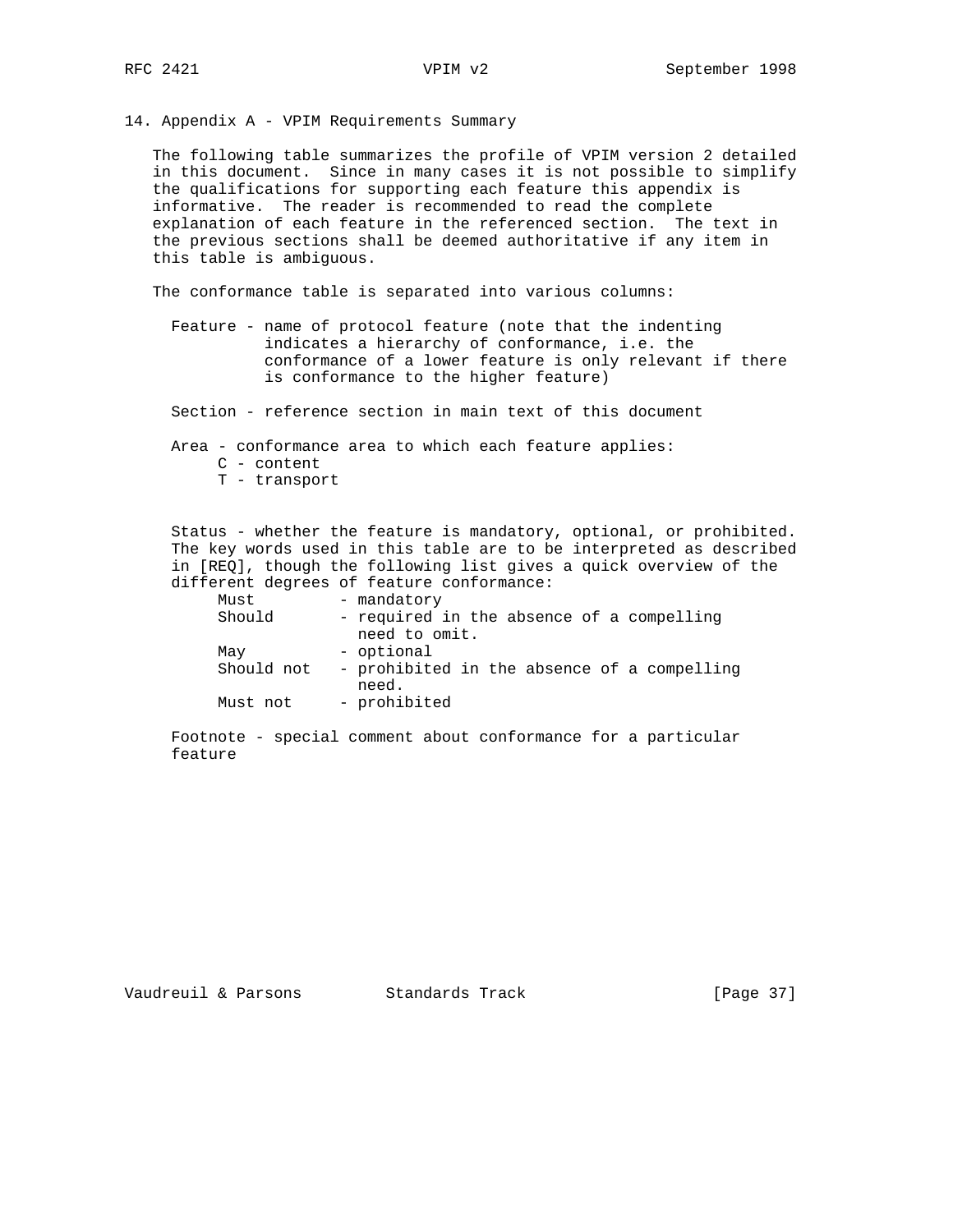| SECTION                                                                                                                                                                |                                                                                                                                         |             | S<br>O                                                                                     |                                | S<br>U<br>L<br>D<br>0<br>т | т                                                                                                           | F<br>$U \mid O$<br>SIt<br>T n<br>$\circ$<br>Olt<br>l e |
|------------------------------------------------------------------------------------------------------------------------------------------------------------------------|-----------------------------------------------------------------------------------------------------------------------------------------|-------------|--------------------------------------------------------------------------------------------|--------------------------------|----------------------------|-------------------------------------------------------------------------------------------------------------|--------------------------------------------------------|
| 4.1<br>4.1.1<br>4.1.1<br>4.1.2<br>4.1.2<br>4.1.3                                                                                                                       | $\mathsf{C}$<br>$\mathsf{C}$                                                                                                            |             | $\mathbf x$<br>X                                                                           |                                |                            |                                                                                                             |                                                        |
| 4.2.1<br>4.2.1<br>4.2.2<br>4.2.3<br>4.2.4<br>4.2.5<br>4.2.6<br>4.2.7<br>4.2.8<br>4.2.9<br>4.2.10<br>4.2.11<br>4.2.12<br>4.2.13<br>4.2.14<br>4.2.15<br>4.2.16<br>4.2.17 | C<br>$\mathsf{C}$<br>$\mathsf{C}$<br>$\rm C$<br>$\mathsf{C}$<br>$\mathcal{C}$<br>C<br>$\rm C$<br>$\mathsf{C}$<br>C<br>C<br>$\mathsf{C}$ | X           | $\mathbf x$<br>X<br>$\mathbf{x}$<br>$\mathbf x$                                            |                                |                            |                                                                                                             | 1<br>1                                                 |
|                                                                                                                                                                        | 4.2                                                                                                                                     | $\mathsf C$ | ΕI<br>$\mathsf{C}$<br>C x<br>$\vert$ C<br>C <sub>1</sub><br>C   x<br>C x<br>C <sub>x</sub> | A   M<br>C   x<br>C x<br>C   x | Н<br>S L <br>$\mathbf x$   | R U U M<br>A T D Y <br>X<br>$\mathbf{x}$<br>$\mathbf{x}$<br>$\mathbf x$<br>$\mathbf x$<br>x<br>$\mathbf{x}$ | н<br>O M <br>A N N t<br>x                              |

# VPIM version 2 Conformance

Vaudreuil & Parsons Standards Track [Page 38]

| | | | | | | |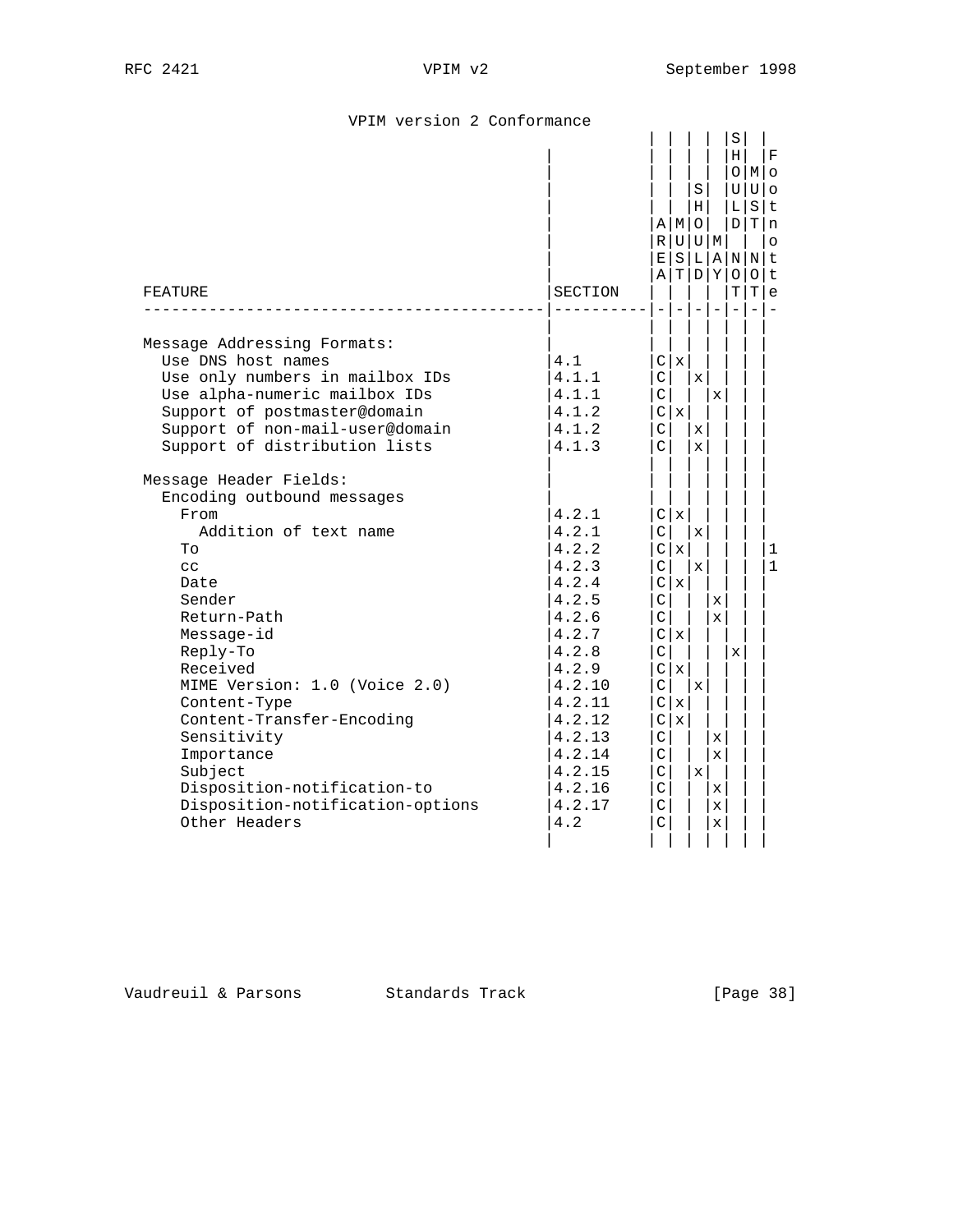| FEATURE                                                                                                                                                                                                                                                                                                                                                                                                      | SECTION                                                                                                                                                                                |                                                                                                                | $\overline{\phantom{a}}$                                       | S<br>H <sub>1</sub><br>$A$   M $\circ$<br>R U U M<br>A T D Y | $-1-$                                                                                                                  | $S \mid$<br>H <sub>1</sub><br>LΙ<br>E S L A N N t<br>Т<br>$\equiv$ | O M <br>$U U $ o<br>D/T/n<br>O[O]t<br>т | F<br>$S$  t<br>$\circ$<br>e<br>$\overline{\phantom{a}}$ |
|--------------------------------------------------------------------------------------------------------------------------------------------------------------------------------------------------------------------------------------------------------------------------------------------------------------------------------------------------------------------------------------------------------------|----------------------------------------------------------------------------------------------------------------------------------------------------------------------------------------|----------------------------------------------------------------------------------------------------------------|----------------------------------------------------------------|--------------------------------------------------------------|------------------------------------------------------------------------------------------------------------------------|--------------------------------------------------------------------|-----------------------------------------|---------------------------------------------------------|
| Detection & Decoding inbound messages<br>From<br>Present text personal name<br>To<br>cc<br>Date<br>Conversion of Date to local time<br>Sender<br>Return-Path<br>Message ID<br>Reply-To<br>Received<br>MIME Version: 1.0 (Voice 2.0)<br>Content Type<br>Content-Transfer-Encoding<br>Sensitivity<br>Importance<br>Subject<br>Disposition-notification-to<br>Disposition-notification-options<br>Other Headers | 4.2.1<br>4.2.1<br>4.2.2<br>4.2.3<br>4.2.4<br>4.2.4<br>4.2.5<br>4.2.6<br>4.2.7<br>4.2.8<br>4.2.9<br>4.2.10<br>4.2.11<br>4.2.12<br>4.2.13<br>4.2.14<br>4.2.15<br>4.2.16<br>4.2.17<br>4.2 | $\mathcal{C}$<br>C<br>$\vert$ C $\vert$<br>C<br>C<br>C I<br>C<br>C I<br>C<br>$\mathsf{C}$<br>$\mathsf{C}$<br>C | C x<br>C x<br>C   x  <br>Clx<br>C x<br>C x<br>C   x  <br>C   x | x <br>$\mathbf x$<br>$\mathbf{x}$                            | $\mathbf{x}$<br>$\mathbf{x}$<br>$\mathbf{x}$<br>$\mathbf{x}$<br>$\mathbf{x}$<br>x<br>$\mathbf{x}$<br>$\mathbf{x}$<br>X |                                                                    |                                         | 2<br>3                                                  |
| Message Content Encoding:<br>Encoding outbound audio/fax contents<br>7BIT<br>8BIT<br>Ouoted Printable<br>Base64<br>Binary<br>Detection & decoding inbound messages<br>7BIT<br>8BIT<br>Quoted Printable<br>Base64<br>Binary                                                                                                                                                                                   | 4.3<br>4.3<br>4.3<br>4.3<br>4.3<br>4.3<br>4.3<br>4.3<br>4.3<br>4.3                                                                                                                     | C<br>C<br>$\mathcal{C}$<br>$\lfloor$ C $\rfloor$<br>C                                                          | C x <br>C x<br>C   x<br>C   x<br>$\mathbf{x}$<br>C x           | $\mathbf x$                                                  |                                                                                                                        |                                                                    | x<br>$\mathbf{x}$<br>x                  | 4<br>5<br>5                                             |

Vaudreuil & Parsons Standards Track [Page 39]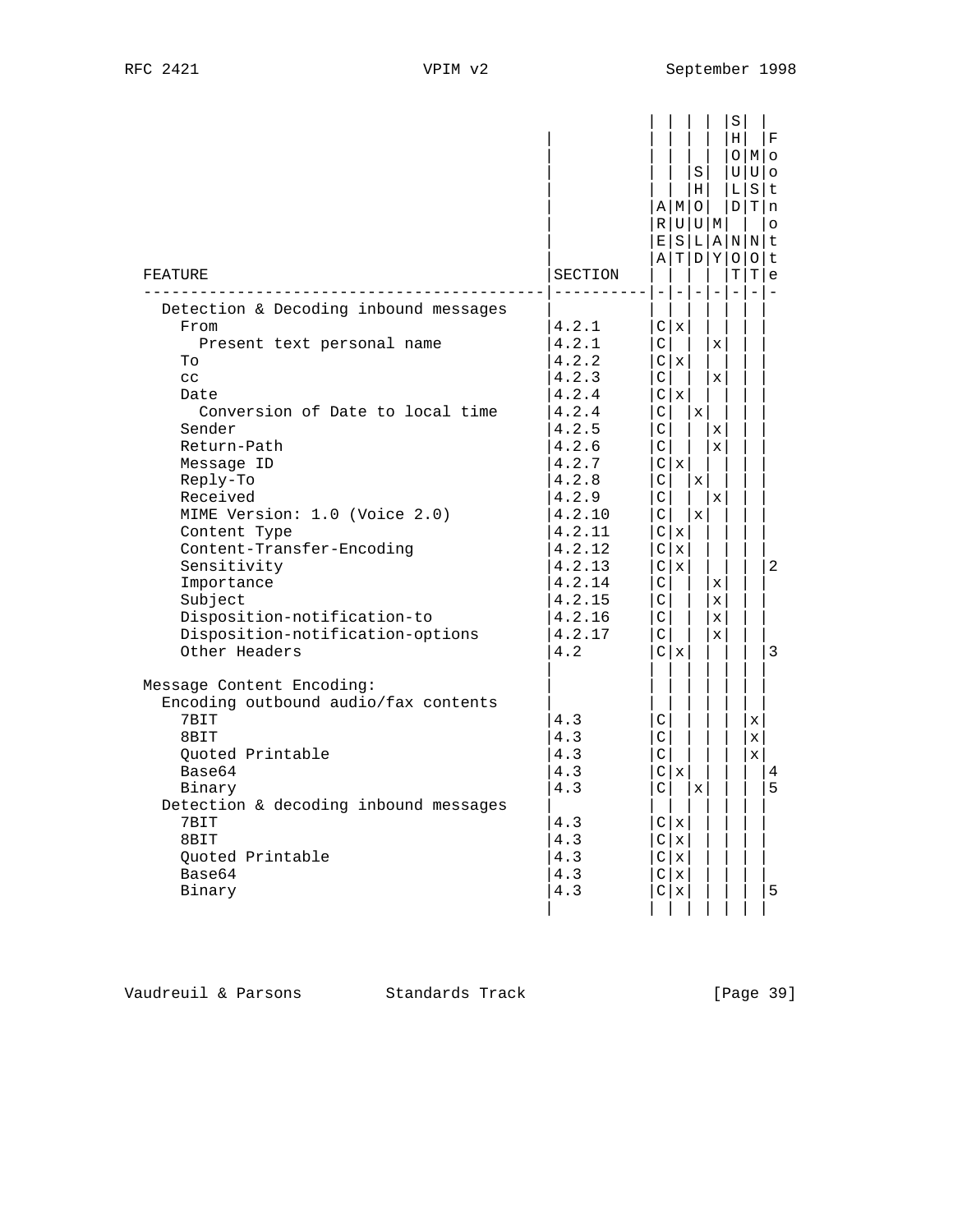| FEATURE                                                                                                                                                                                                                                                                                                                                                                                                                                                                                                                                                                            | SECTION                                                                                                                                                                                         | ΕI<br>ΑI                                                                                                                                                                                                              |                                                 | S<br>Н<br>AIMIO<br>R U U M<br>T D Y |                                                 | S<br>Η<br>UΙ<br>L<br>DΙ<br>$\circ$<br>т | O M <br>$U \,   \, o$<br>S t<br>Tln<br>S L A N N t<br>$0$  t<br>T e | F<br>$\circ$             |
|------------------------------------------------------------------------------------------------------------------------------------------------------------------------------------------------------------------------------------------------------------------------------------------------------------------------------------------------------------------------------------------------------------------------------------------------------------------------------------------------------------------------------------------------------------------------------------|-------------------------------------------------------------------------------------------------------------------------------------------------------------------------------------------------|-----------------------------------------------------------------------------------------------------------------------------------------------------------------------------------------------------------------------|-------------------------------------------------|-------------------------------------|-------------------------------------------------|-----------------------------------------|---------------------------------------------------------------------|--------------------------|
| Message Content Types:                                                                                                                                                                                                                                                                                                                                                                                                                                                                                                                                                             |                                                                                                                                                                                                 |                                                                                                                                                                                                                       |                                                 |                                     |                                                 |                                         |                                                                     | $\overline{\phantom{a}}$ |
| Inclusion in outbound messages<br>Multipart/Voice-Message<br>Message/RFC822<br>Text/Directory<br>include TEL, EMAIL, VERSION<br>include ROLE, SOUND, N, REV<br>only one voice type per level<br>Audio/32KADPCM<br>Content-Description<br>Content-Disposition<br>Content-Duration<br>Content-Langauge<br>Image/tiff; application=faxbw<br>Audio/* or Image/* (other encodings)<br>Multipart/Mixed<br>Text/plain<br>Multipart/Report<br>human-readable part is voice<br>human-readable part is text<br>Message/delivery-status<br>Message/disposition-notification<br>Other contents | 4.3.1<br>4.3.2<br>4.3.3<br>4.3.3<br>4.3.3<br>4.3.3<br>4.3.4<br>4.3.4.1<br>4.3.4.2<br>4.3.4.3<br>4.3.4.4<br>4.3.5<br>4.3.6<br>4.4.1<br>4.4.2<br>4.4.3<br>4.4.3<br>4.4.3<br>4.4.4<br>4.4.5<br>4.4 | $\mathsf{C}$<br>$\mathsf{C}$<br>$\mathsf{C}$<br> C <br>$\mathsf{C}$<br>$\vert$ C<br>$\mathsf{C}$<br>$\mathsf{C}$<br>$\mathsf C$<br>C<br>C<br>$\mathsf{C}$<br> C <br>$\mathsf{C}$<br>$\mathsf{C}$<br>C<br>$\mathsf{C}$ | C   x<br>C   x<br>C   x<br>X<br>X<br>X<br>C   x | х<br>X<br>$\mathbf x$<br>x          | x<br>x<br>x<br>$\mathbf{x}$<br>x<br>x<br>X<br>x | х<br>x                                  |                                                                     | 6                        |
| Detection & decoding in inbound messages<br>Multipart/Voice-Message<br>Message/RFC822<br>Text/Directory<br>recognize TEL, EMAIL, VERSION<br>recognize ROLE, SOUND, N, REV<br>Audio/32KADPCM<br>Content-Description<br>Content-Disposition<br>Content-Duration<br>Content-Langauge<br>Image/tiff; application=faxbw<br>send NDN if unable to render                                                                                                                                                                                                                                 | 4.3.1<br>4.3.2<br>4.3.3<br>4.3.3<br>4.3.3<br>4.3.4<br>4.3.4.1<br>4.3.4.2<br>4.3.4.3<br>4.3.4.4<br>4.3.5<br>4.3.5                                                                                | C <br>C<br>C<br>C<br>$\mathsf C$<br>$\mathsf C$<br>C<br>$\mathsf C$<br>C                                                                                                                                              | C   x<br>X<br>X<br>C   x<br>$C \mid x$          | x<br>X<br>x<br>Х                    | x<br>x<br>X                                     |                                         |                                                                     | 7                        |

Vaudreuil & Parsons Standards Track [Page 40]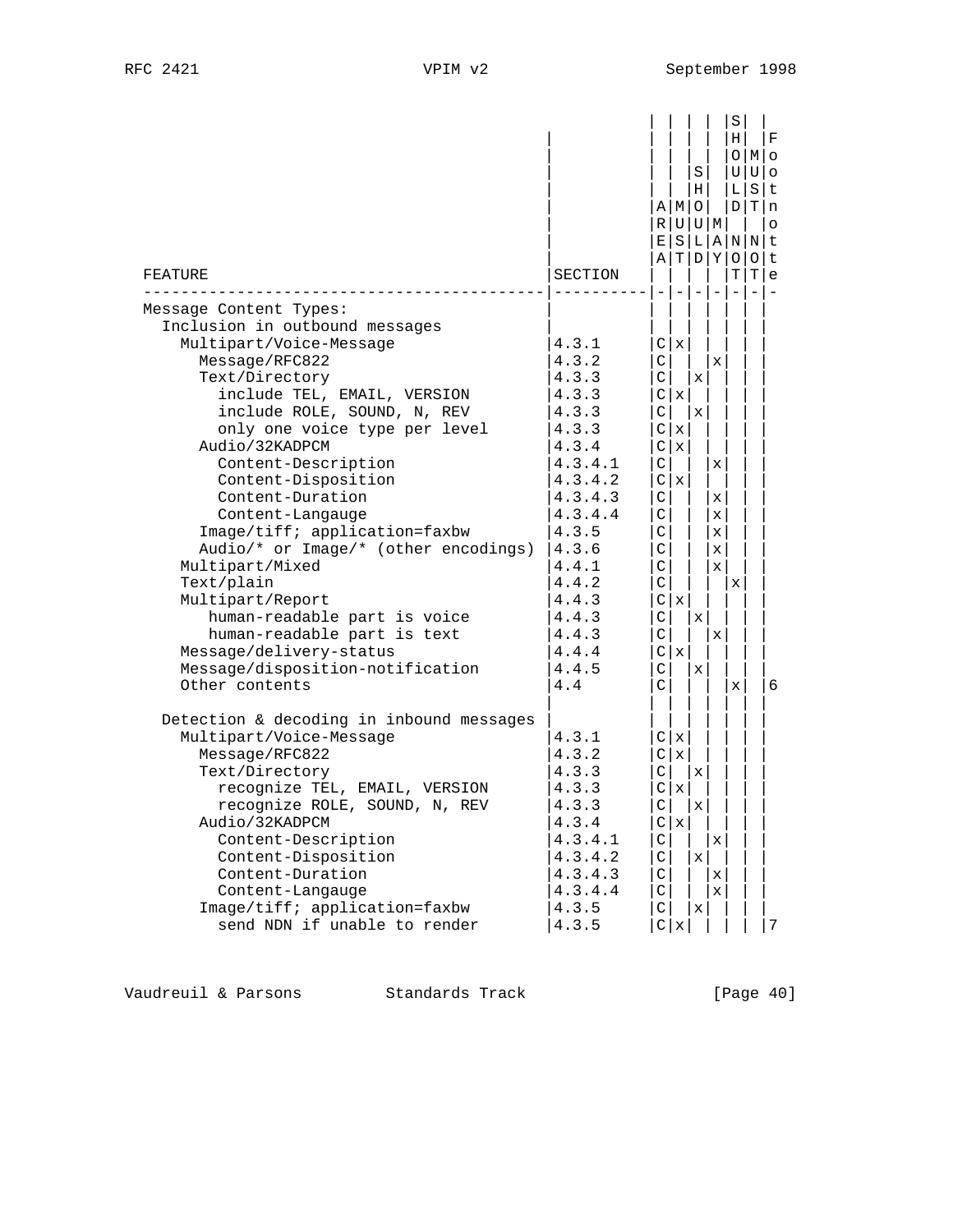| Audio/* or Image/* (other encodings) | 14.3.6 | l x l        |
|--------------------------------------|--------|--------------|
| Multipart/Mixed                      | 4.4.1  | C x          |
| Text/plain                           | 4.4.2  | C x          |
| send NDN if unable to render         | 4.4.2  | $ C  \times$ |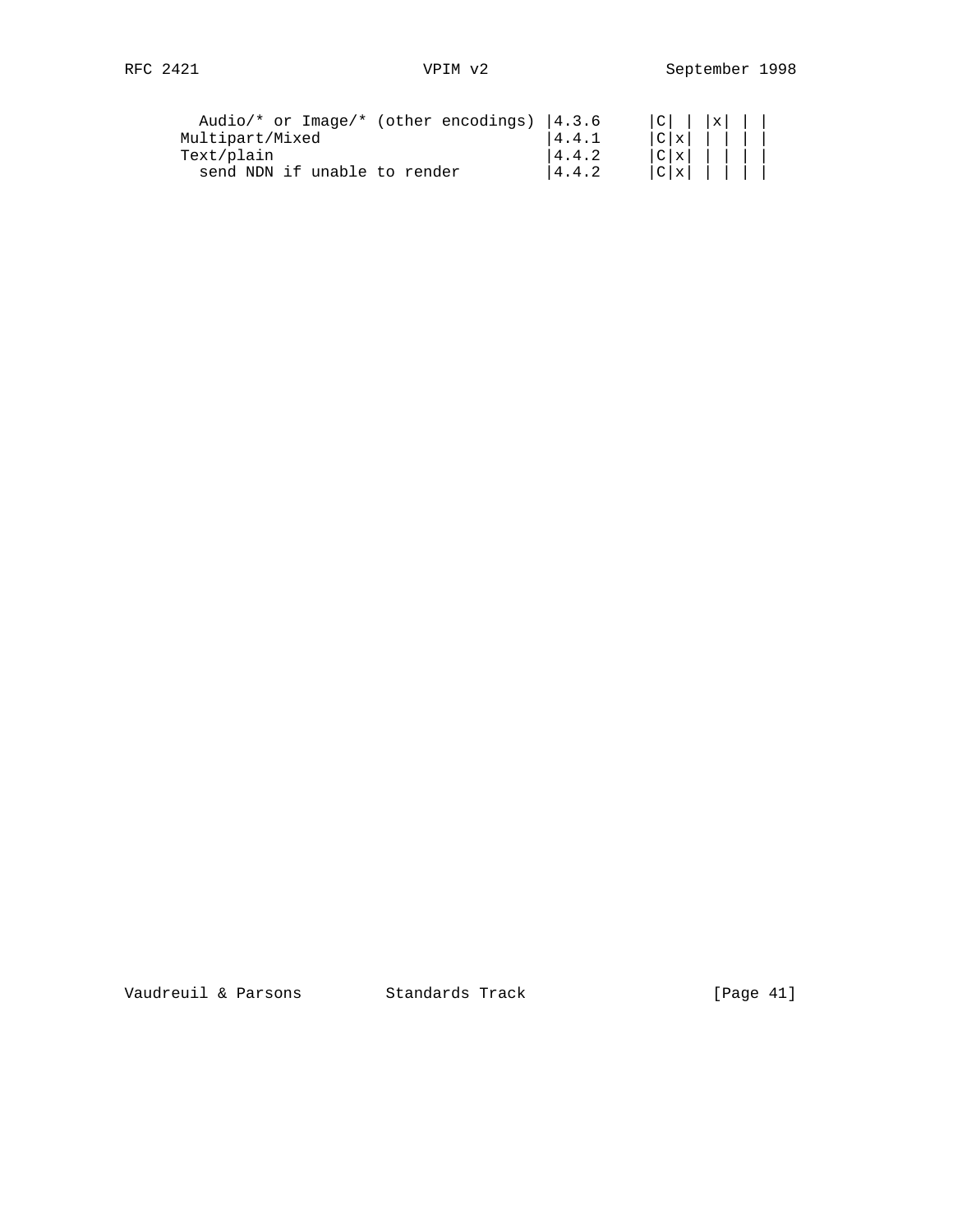| FEATURE                                                                                                                                                                                          | SECTION                                                                                          | AIMIO<br>R U U M<br>Е<br>ΑI                                       | S L A <br>TIDIY<br>$\overline{\phantom{a}}$ | S<br>Н                      |                  | S<br>H <sub>1</sub><br>L<br>D <sub>1</sub><br>т | OIMIO<br>UUlo<br>т<br>N N t<br>0 0<br>T | F<br>$S$  t<br>l n<br>$\circ$<br>l t<br>l e |
|--------------------------------------------------------------------------------------------------------------------------------------------------------------------------------------------------|--------------------------------------------------------------------------------------------------|-------------------------------------------------------------------|---------------------------------------------|-----------------------------|------------------|-------------------------------------------------|-----------------------------------------|---------------------------------------------|
| Multipart/Report<br>human-readable part is voice<br>human-readable part is text<br>Message/delivery-status<br>Message/disposition-notification<br>Other contents<br>send NDN if unable to render | 4.4.3<br>4.4.3<br>4.4.3<br>4.4.4<br>4.4.5<br>4.4<br>4.4                                          | C x<br>C<br>C x<br>C x <br>C<br>C<br>$\mathsf{C}$                 |                                             | X<br>X<br>X                 |                  | $\mathbf{x}$                                    |                                         | 6                                           |
| Forwarded Messages<br>use Message/RFC822 construct<br>simulate headers if none available                                                                                                         | 4.5<br>4.5                                                                                       | C<br>C                                                            |                                             | $\mathbf x$<br>$\mathbf{x}$ |                  |                                                 |                                         |                                             |
| Reply Messages<br>send to Reply-to, else From address<br>do not send to non-mail-user                                                                                                            | 4.6<br>4.6                                                                                       | C x <br>C <sub>1</sub>                                            |                                             |                             |                  |                                                 |                                         |                                             |
| Notifications<br>use multipart/report format<br>always send error on non-delivery                                                                                                                | 4.7<br>4.7                                                                                       | Clx<br>C                                                          |                                             | X                           |                  |                                                 |                                         |                                             |
| Message Transport Protocol:<br>ESMTP Commands<br>HELO<br>MAIL FROM<br>support null address<br>RCPT TO<br>DATA<br>TURN<br>QUIT<br>RSET<br>VRFY<br><b>EHLO</b><br><b>BDAT</b>                      | 5.1.1<br>5.1.2<br>5.1.2<br>5.1.3<br>5.1.4<br>5.1.5<br>5.1.6<br>5.1.7<br>5.1.8<br>5.1.9<br>5.1.10 | T x<br>Tlx<br>T x <br>т<br>Tlx<br>т<br>T∣x<br>T x <br>т<br>т<br>т | $\mathbf{x}$<br>X                           |                             | x<br>$\mathbf x$ |                                                 | X                                       | 5                                           |

Vaudreuil & Parsons Standards Track [Page 42]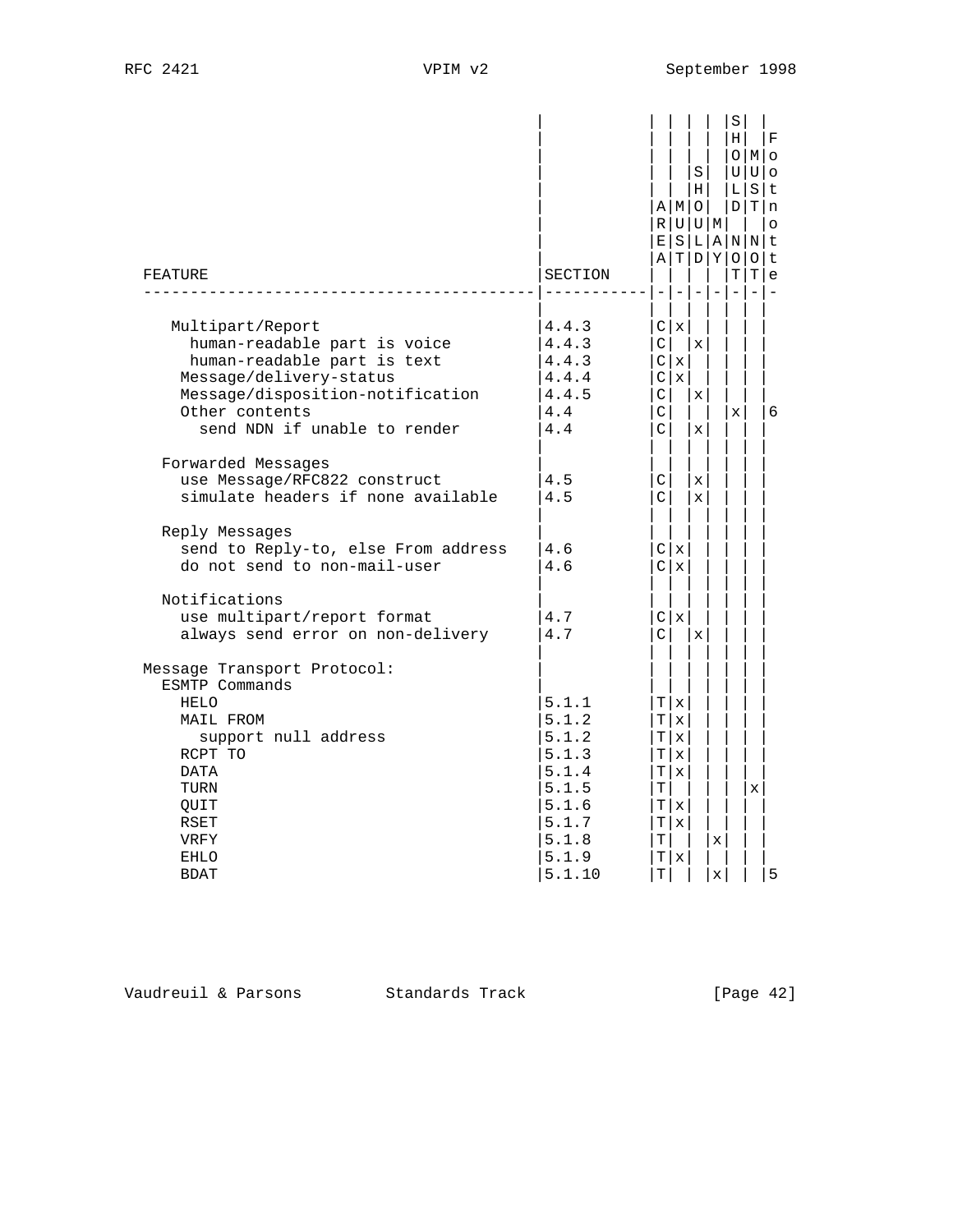| FEATURE                                                                                                                                                                                                                                                                    | SECTION                                                                                       | Е<br>ΑI                              | AMO<br>R U U M               | S<br>Н                            | T D Y                                 | S<br>н<br>O<br>U<br>L<br>D<br>S L A N N t<br>$\circ$<br>т | IMIo<br>Ulo<br>SIt<br>Tln<br>∩<br>т | F<br>$\circ$<br>t.<br>e |
|----------------------------------------------------------------------------------------------------------------------------------------------------------------------------------------------------------------------------------------------------------------------------|-----------------------------------------------------------------------------------------------|--------------------------------------|------------------------------|-----------------------------------|---------------------------------------|-----------------------------------------------------------|-------------------------------------|-------------------------|
| ESMTP Keywords & Parameters<br>PIPELINING<br><b>SIZE</b><br><b>CHUNKING</b><br><b>BINARYMIME</b><br><b>DSN</b><br><b>ENHANCEDSTATUSCODES</b><br><b>RET</b><br><b>ENVID</b><br>NOTIFY<br>ORCPT                                                                              | 5.2.1<br>5.2.2<br>5.2.3<br>5.2.4, 5.3.1<br>5.2.5<br>5.2.6<br>5.3.2<br>5.3.3<br>5.4.1<br>5.4.2 | T<br>Т<br>т<br>т<br>Т<br>т<br>T<br>T | $\mathbf{x}$<br>Tlx<br>T   x | $\mathbf{x}$<br>x<br>$\mathbf{x}$ | $\mathbf x$<br>$\mathbf{x}$<br>X<br>X |                                                           |                                     |                         |
| ESMTP-SMTP Downgrading<br>send delivery report upon downgrade<br>Directory Address Resolution<br>provide facility to resolve addresses<br>use vCards to populate local directory<br>use headers to populate local directory<br>Management Protocols:<br>Network management | 6<br>6<br>6<br>8.1                                                                            | C<br>C<br>C<br>Т                     |                              | X<br>x                            | X                                     | x                                                         |                                     | 8                       |

Footnotes:

1. MUST NOT include if all recipients are not known or resolvable.

- 2. If a sensitive message is received by a system that does not support sensitivity, then it MUST be returned to the originator with an appropriate error notification. Also, a received sensitive message MUST NOT be forwarded to anyone.
- 3. If the addtional header fields are not understood they MAY be ignored
- 4. When binary transport is not available
- 5. When binary transport is available

Vaudreuil & Parsons Standards Track [Page 43]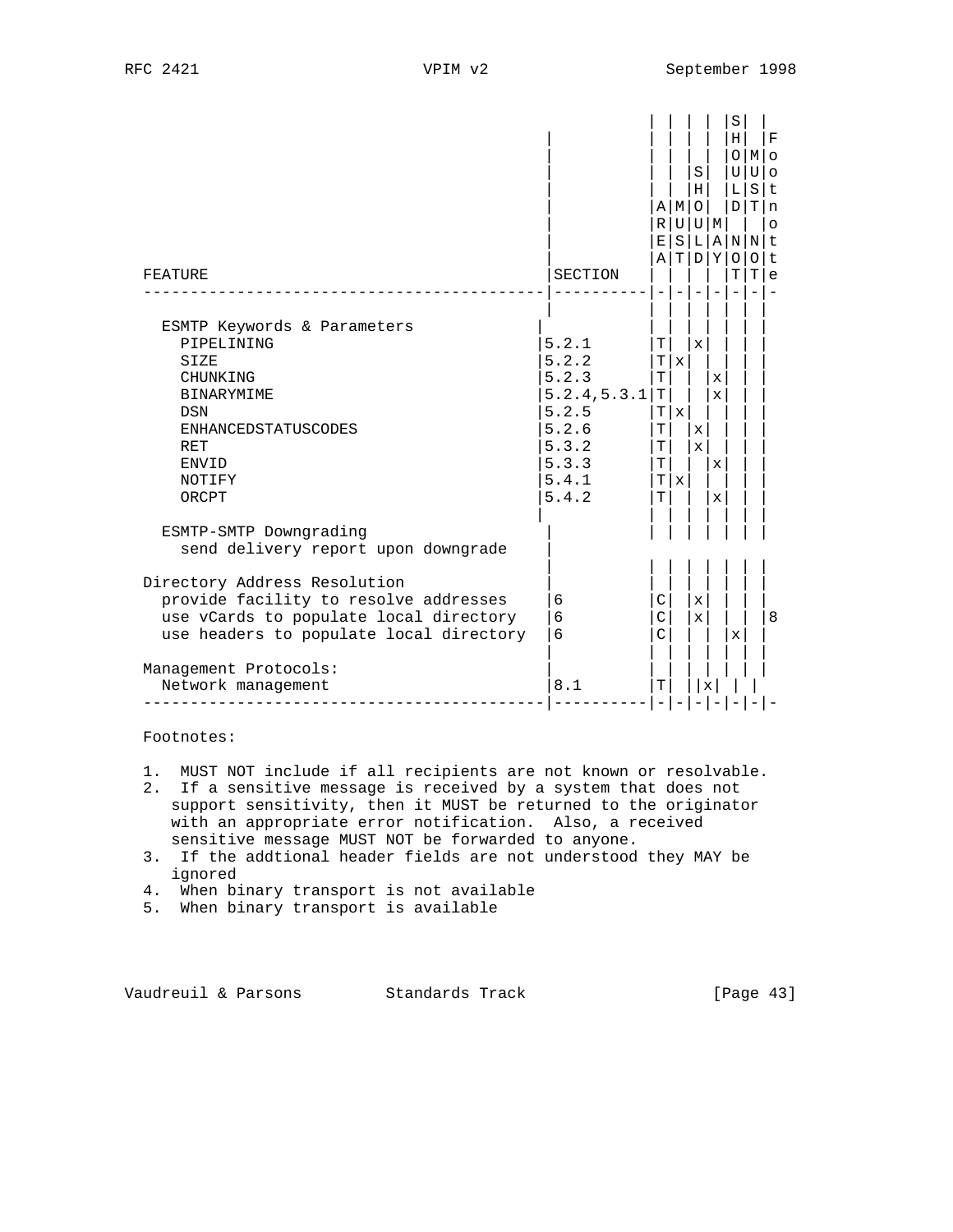- 6. Other un-profiled contents must only be sent by bilateral agreement.
- 7. If the content cannot be presented in some form, the entire message MUST be returned with a negative delivery status notification.
- 8. When the vCard is present in a message

Vaudreuil & Parsons Standards Track [Page 44]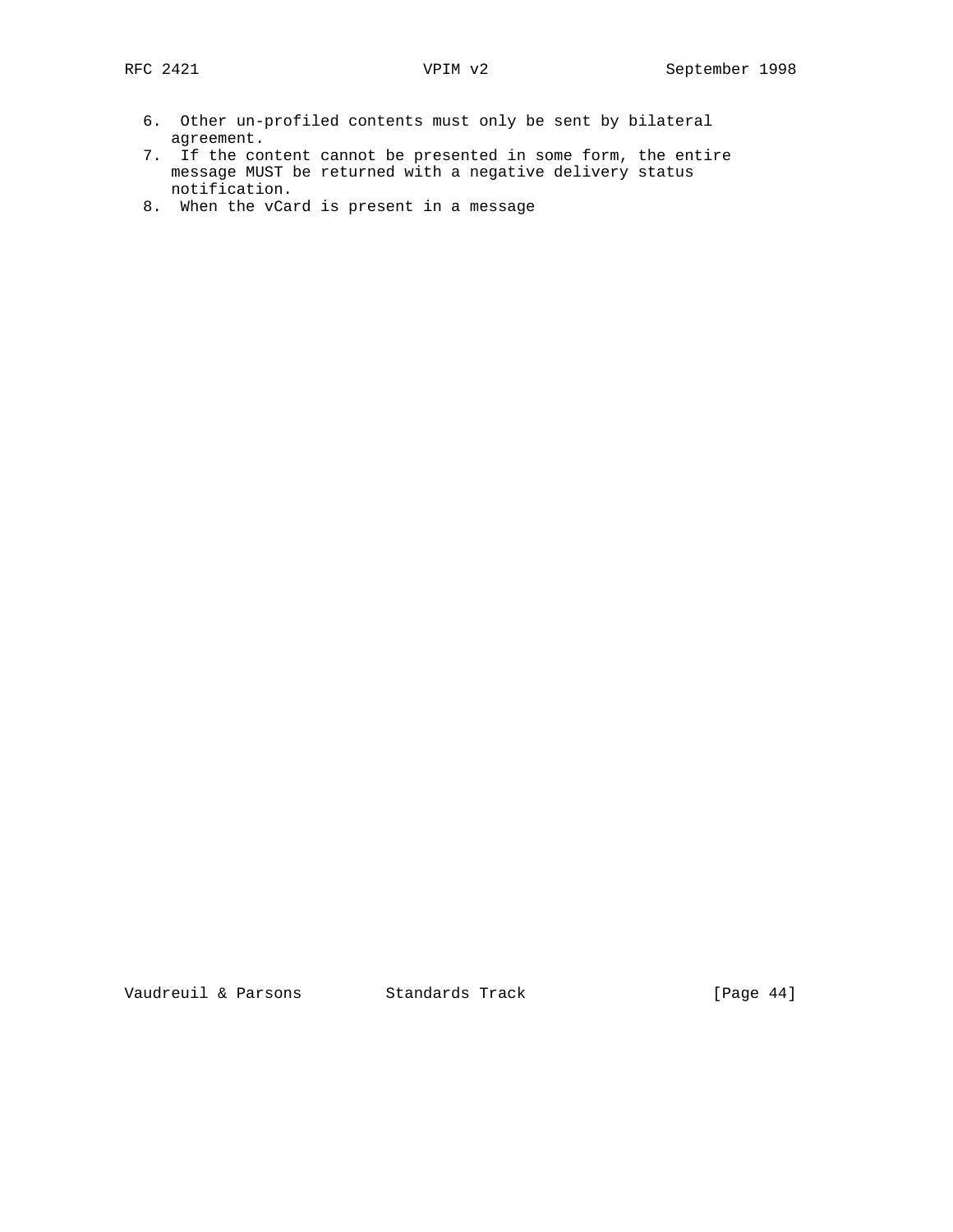```
15. Appendix B - Example Voice Messages
```
 The following message is a full-featured message addressed to two recipients. The message includes the sender's spoken name and a short speech segment. The message is marked as important and private.

 To: +19725551212@vm1.mycompany.com To: +16135551234@VM1.mycompany.com From: "Parsons, Glenn" <12145551234@VM2.mycompany.com> Date: Mon, 26 Aug 93 10:20:20 -0700 (CDT) MIME-Version: 1.0 (Voice 2.0) Content-type: Multipart/Voice-Message; Version=2.0; Boundary="MessageBoundary" Content-Transfer-Encoding: 7bit Message-ID: 123456789@VM2.mycompany.com Sensitivity: Private Importance: High

 --MessageBoundary Content-type: Audio/32KADPCM Content-Transfer-Encoding: Base64 Content-Disposition: inline; voice=Originator-Spoken-Name Content-Language: en-US Content-ID: part1@VM2-4321

 glslfdslsertiflkTfpgkTportrpkTpfgTpoiTpdadasssdasddasdasd (This is a sample of the base-64 Spoken Name data) fgdhgddlkgpokpeowrit09==

 --MessageBoundary Content-type: Audio/32KADPCM Content-Transfer-Encoding: Base64 Content-Description: Brand X Voice Message Content-Disposition: inline; voice=Voice-Message; filename=msg1.726 Content-Duration: 25

 iIiIiIjMzN3czdze3s7d7fwfHhcvESJVe/4yEhLz8/FOQjVFRERCESL/zqrq (This is a sample of the base64 message data) zb8tFdLTQt1PXj u7wjOyRhws+krdns7Rju0t4tLF7cE0K0MxOTOnRW/Pn30c8uHi9==

 --MessageBoundary Content-type: text/directory; charset=us-ascii; profile=vCard Content-Transfer-Encoding: 7bit

```
 BEGIN:VCARD
 N:Parsons;Glenn;;Mr.;
 EMAIL;TYPE=INTERNET:+12145551234@VM2.mycompany.com
 TEL:+1-217-555-1234
```
Vaudreuil & Parsons Standards Track [Page 45]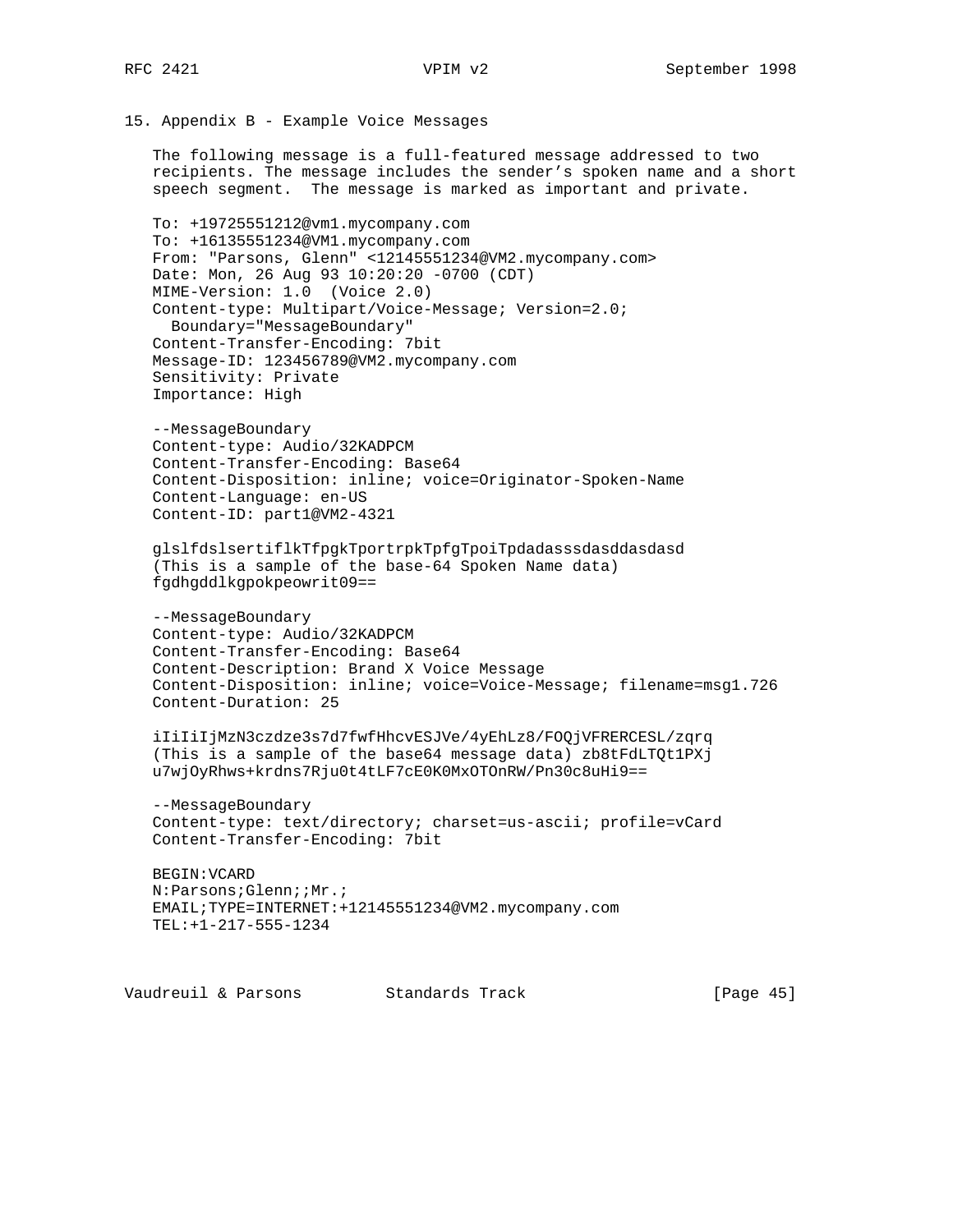SOUND;TYPE=32KADPCM;ENCODING=URI: CID:<part1@VM2-4321> REV:19951031T222710Z VERSION: 3.0 END:VCARD --MessageBoundary\_ The following message is a forwarded single segment voice. Both the forwarded message and the forwarding message contain VCARDs with spoken names. To: +12145551212@vm1.mycompany.com From: "Vaudreuil, Greg" <+19725552345@VM2.mycompany.com> Date: Mon, 26 Aug 93 10:20:20 -0700 (CDT) MIME-Version: 1.0 (Voice 2.0) Content-type: Multipart/Voice-Message; Version=2.0; Boundary="MessageBoundary" Content-Transfer-Encoding: 7bit Message-ID: ABCD-123456789@VM2.mycompany.com --MessageBoundary Content-type: Audio/32KADPCM Content-Transfer-Encoding: Base64 Content-Disposition: inline; voice=Originator-Spoken-Name Content-Language: en-US Content-ID: part3@VM2-4321 glslfdslsertiflkTfpgkTportrpkTpfgTpoiTpdadasssdasddasdasd (This is a sample of the base-64 Spoken Name data) fgdhgd dlkgpokpeowrit09== --MessageBoundary Content-type: Audio/32KADPCM Content-Description: Forwarded Message Annotation Content-Disposition: inline; voice=Voice-Message Content-Transfer-Encoding: Base64 glslfdslsertiflkTfpgkTportrpkTpfgTpoiTpdadasssdasddasdasd (This is the voiced introductory remarks encoded in base64) jrgoij3o45itj09fiuvdkjgWlakgQ93ijkpokfpgokQ90gQ5tkjpokfgW dlkgpokpeowrit09== --MessageBoundary

 Content-type: Message/RFC822 Content-Transfer-Encoding: 7bit

To: +19725552345@VM2.mycompany.com

Vaudreuil & Parsons Standards Track [Page 46]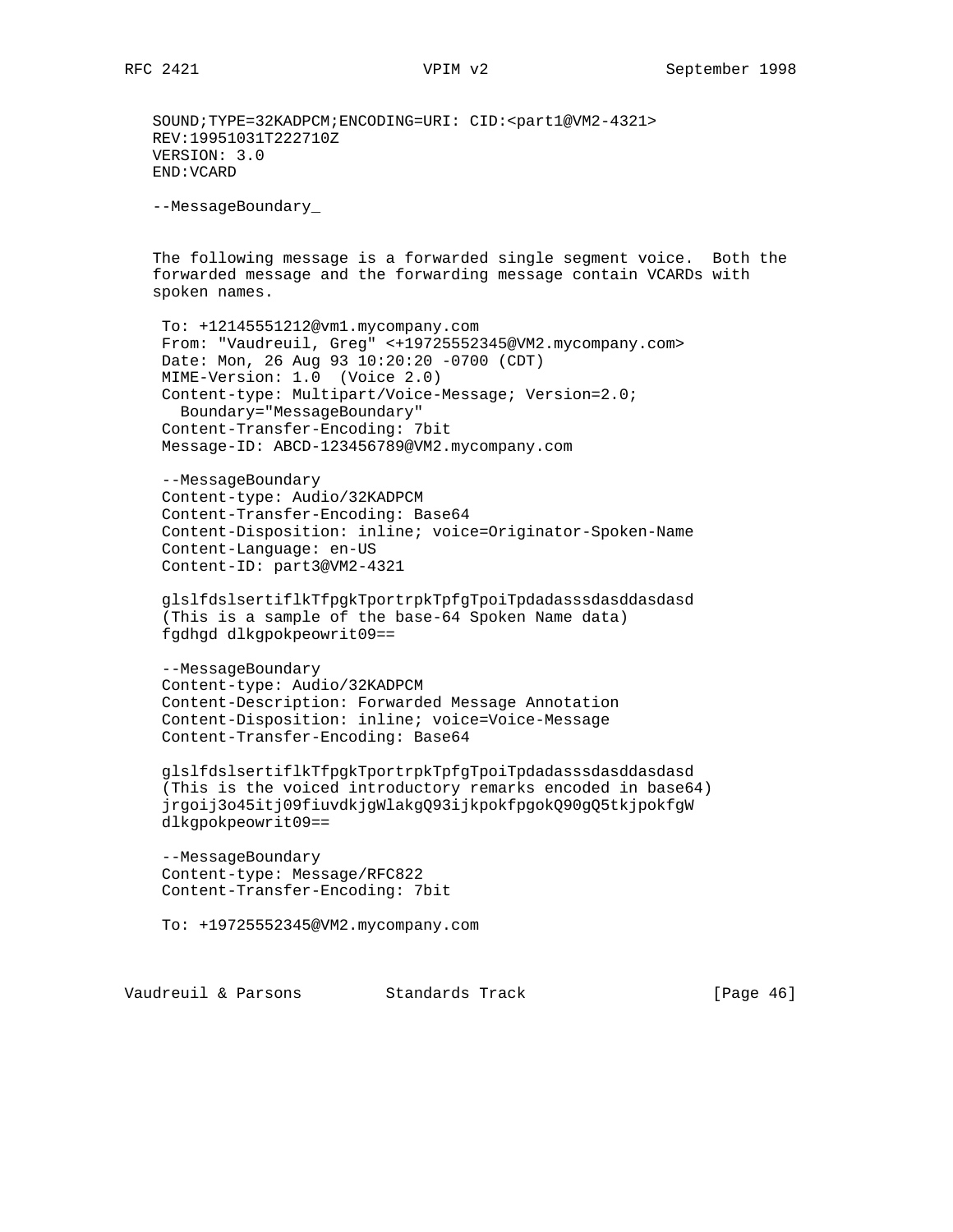```
 From: "Parsons, Glenn, W." <+16135551234@VM1.mycompany.com>
 Date: Mon, 26 Aug 93 8:23:10 -0500 (EST)
 Content-type: Multipart/Voice-Message; Version=2.0;
   Boundary="MessageBoundary2"
 Content-Transfer-Encoding: 7bit
 MIME-Version: 1.0 (Voice 2.0)
 --MessageBoundary2
 Content-type: Audio/32KADPCM
 Content-Transfer-Encoding: Base64
 Content-Disposition: inline; voice=Originator-Spoken-Name
 Content-Language: en-US
 Content-ID: part6@VM2-4321
 glslfdslsertiflkTfpgkTportrpkTpfgTpoiTpdadasssdasddasdasd
 (This is a sample of the base-64 Spoken Name data) fgdhgd
 dlkgpokpeowrit09==
 --MessageBoundary2
 Content-type: Audio/32KADPCM
 Content-Disposition: inline; voice=Voice-Message
 Content-Transfer-Encoding: Base64
 glslfdslsertiflkTfpgkTportrpkTpfgTpoiTpdadasssdasddasdasd
 (This is the original message audio data) fgwersdfmniwrjj
 jrgoij3o45itj09fiuvdkjgWlakgQ93ijkpokfpgokQ90gQ5tkjpokfgW
 dlkgpokpeowrit09==
 --MessageBoundary2
 Content-type: text/directory; charset=us-ascii
 Content-Transfer-Encoding: 7bit
 BEGIN:VCARD
 N:Parsons;Glenn;W;Mr.;
 EMAIL;TYPE=INTERNET:+16135551234@VM2.mycompany.com
 TEL:+1-613-555-1234
 SOUND;TYPE=32KADPCM;ENCODING=URI: CID:<part6@VM2-4321>
 REV:19951031T222710Z
 END:VCARD
 --MessageBoundary2--
 --MessageBoundary
 Content-type: text/directory; charset=us-ascii
 Content-Transfer-Encoding: 7bit
 BEGIN:VCARD
 N:Vaudreuil;Greg;;Mr.;
```
Vaudreuil & Parsons Standards Track [Page 47]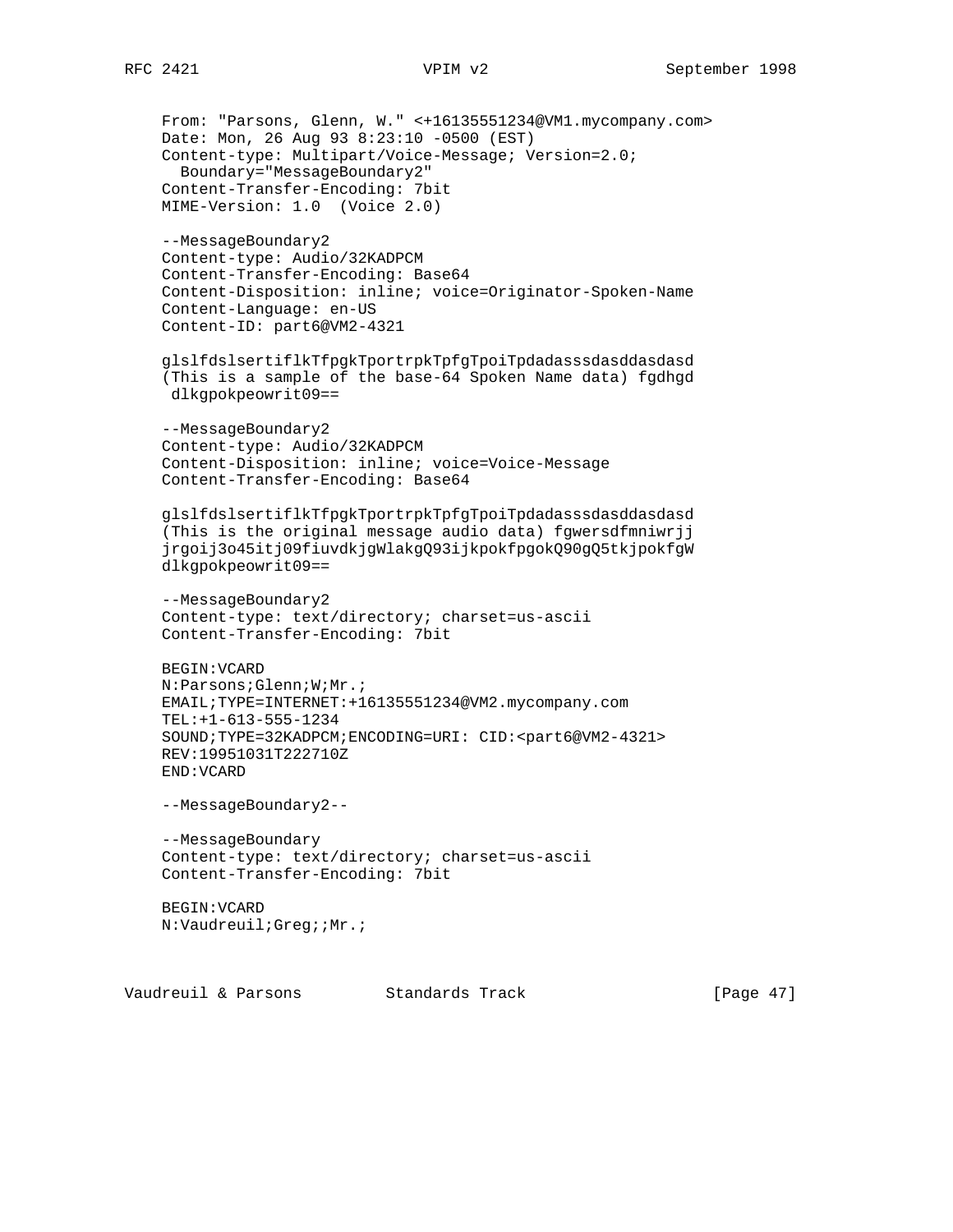SOUND;TYPE=32KADPCM;ENCODING=URI: CID:<part3@VM2-4321> EMAIL;TYPE=INTERNET,VPIM:+19725552345@VM2.mycompany.com TEL:+1-972-555-2345 REV:19951031T222710Z VERSION: 3.0 END:VCARD

--MessageBoundary--

 The following example is for a message returned to the sender by a VPIM gateway at VM1.company.com for a mailbox which does not exist.

 Date: Thu, 7 Jul 1994 17:16:05 -0400 From: Mail Delivery Subsystem <MAILER-DAEMON@vm.company.com> Message-Id: <199407072116.RAA14128@vm1.company.com> Subject: Returned voice message To: 2175552345@VM2.mycompany.com MIME-Version: 1.0 (Voice 2.0) Content-Type: multipart/report; report-type=delivery-status; boundary="RAA14128.773615765/VM1.COMPANY.COM"

 --RAA14128.773615765/VM1.COMPANY.COM Content-type: Audio/32KADPCM Content-Description: Spoken Delivery Status Notification Content-Disposition: inline; voice= Voice-Message-Notification Content-Transfer-Encoding: Base64

 glslfdslsertiflkTfpgkTportrpkTpfgTpoiTpdadadffsssddasdasd (This is a voiced description of the error in base64) jrgoij3o45itj09fiuvdkjgWlakgQ93ijkpokfpgokQ90gdffkjpokfgW dlkgpokpeowrit09==

 --RAA14128.773615765/VM1.COMPANY.COM Content-type: message/delivery-status

Reporting-MTA: dns; vm1.company.com

 Original-Recipient: rfc822; 2145551234@VM1.mycompany.com Final-Recipient: rfc822; 2145551234@VM1.mycompany.com Action: failed Status: 5.1.1 (User does not exist) Diagnostic-Code: smtp; 550 Mailbox not found Last-Attempt-Date: Thu, 7 Jul 1994 17:15:49 -0400

 --RAA14128.773615765/VM1.COMPANY.COM content-type: message/rfc822

[original VPIM message goes here]

Vaudreuil & Parsons Standards Track [Page 48]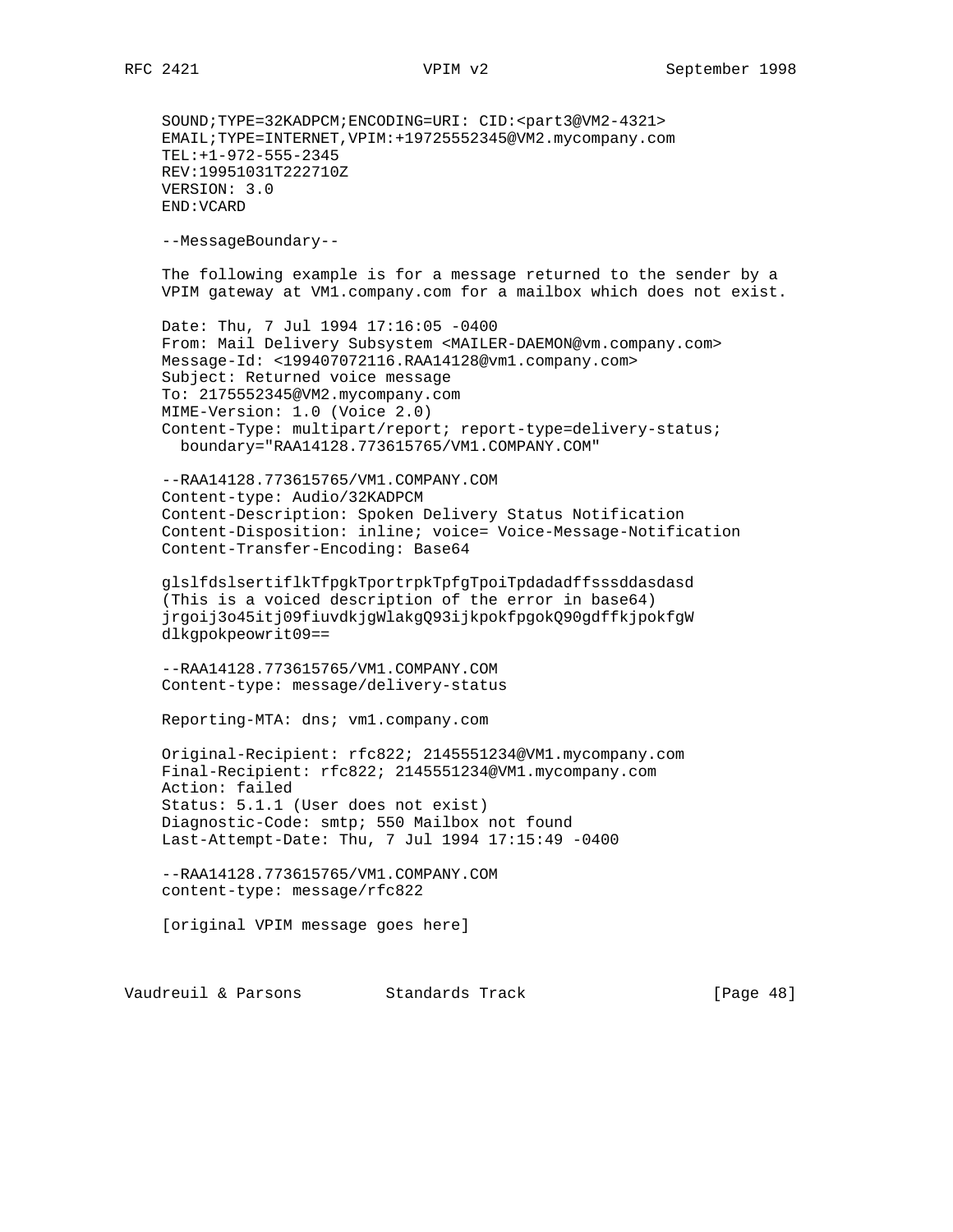--RAA14128.773615765/VM1.COMPANY.COM--

 The following example is for a receipt notification sent to the original sender for a message which has been played. This delivered VPIM message was received by a corporate gateway and relayed to a unified mailbox.

 Date: Thu, 7 Jul 1994 17:16:05 -0400 From: "Greg Vaudreuil" <22722@vm.company.com> Message-Id: <199407072116.RAA14128@exchange.company.com> Subject: Voice message played To: 2175552345@VM2.mycompany.com MIME-Version: 1.0 (Voice 2.0) Content-Type: multipart/report; Report-type=disposition-notification; Boundary="RAA14128.773615765/EXCHANGE.COMPANY.COM"

 --RAA14128.773615765/EXCHANGE.COMPANY.COM Content-type: Audio/32KADPCM Content-Description: Spoken Disposition Notification Content-Disposition: inline; voice= Voice-Message-Notification Content-Transfer-Encoding: Base64

 glslfdslsertiflkTfpgkTportrpkTpfgTpoiTpdadadffsssddasdasd (Voiced description of the disposition action in base64) jrgoij3o45itj09fiuvdkjgWlakgQ93ijkpokfpgokQ90gdffkjpokfgW dlkgpokpeowrit09==

 --RAA14128.773615765/EXCHANGE.COMPANY.COM Content-type: message/disposition-notification

Reporting-UA: gregs-laptop.dallas.company.com (Unified FooMail 3.0)

 Original-Recipient: rfc822;22722@vm.company.com Final-Recipient: rfc822;Greg.Vaudreuil@foomail.company.com Original-Message-ID: <199509192301.12345@vm2.mycompany.com > Disposition: manual-action/MDN-sent-automatically; displayed

 --RAA14128.773615765/EXCHANGE.COMPANY.COM Content-type: message/rfc822

[original VPIM message goes here]

--RAA14128.773615765/EXCHANGE.COMPANY.COM--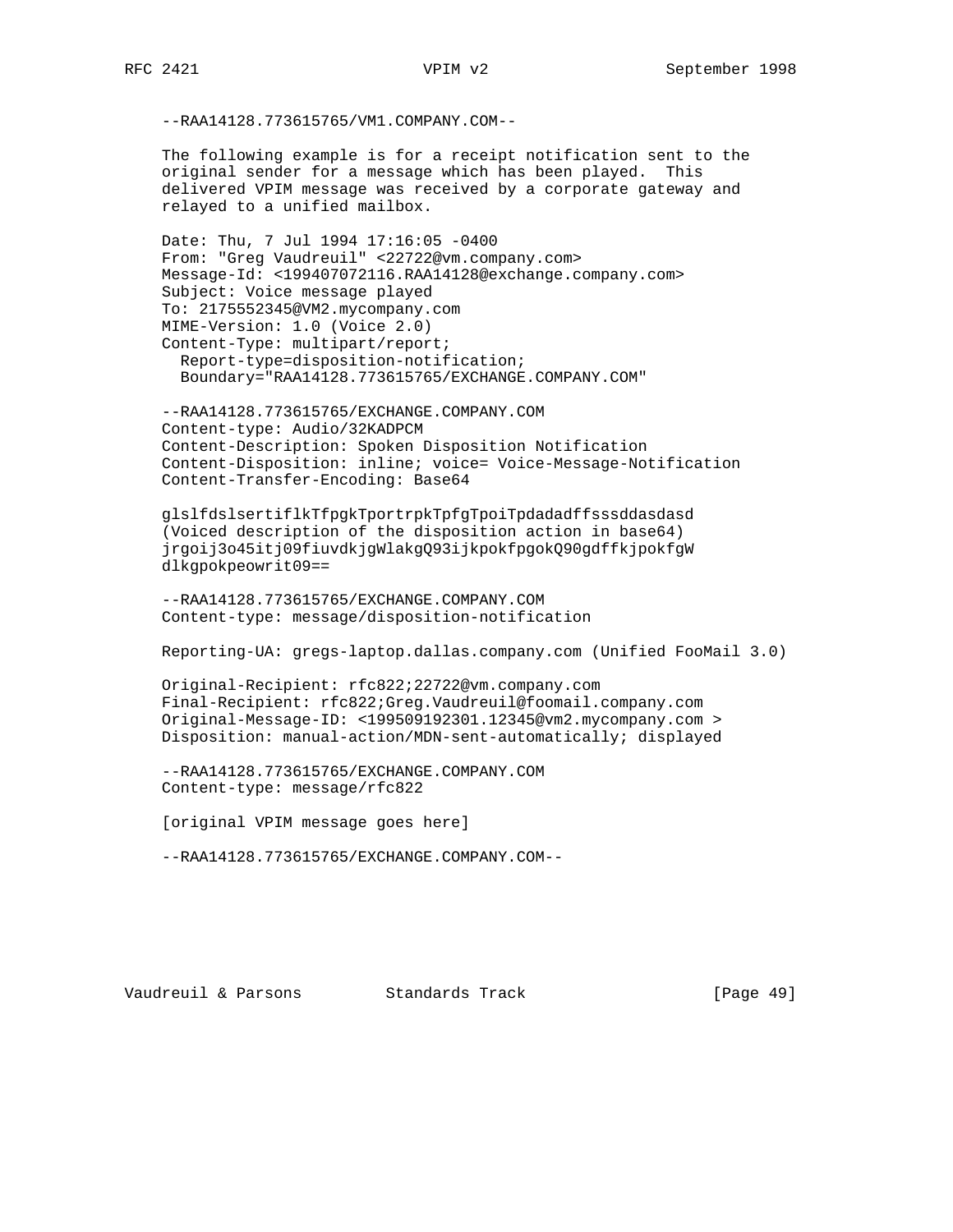16. Appendix C - Example Error Voice Processing Error Codes

 The following common voice processing errors and their corresponding status codes are given as examples. Text after the error codes are intended only for reference to describe the error code. Implementations should provide implementation specific informative comments after the error code rather than the text below.

Error condition RFC 1893 Error codes ----------------------------- -------------------------------- Analog delivery failed 4.4.0 Persistent connection error because remote system is busy - other Analog delivery failed 4.4.1 Persistent protocol error because remote system is - no answer from host ring-no-answer Remote system did not answer 5.5.5 Permanent protocol error AMIS-Analog handshake ("D" in - wrong version response to "C" at connect time) Mailbox does not exist 5.1.1 Permanent mailbox error - does not exist Mailbox full or over quota 4.2.2 Persistent mailbox error - full Disk full 4.3.1 Persistent system error - full Command out of sequence 5.5.1 Permanent protocol error - invalid command Frame Error 6.5.2 Permanent protocol error - syntax error Mailbox does not support FAX 5.6.1 Permanent media error - not supported Mailbox does not support TEXT 5.6.1 Permanent media error - not supported Sender is not authorized 5.7.1 Permanent security error - sender not authorized

Vaudreuil & Parsons Standards Track [Page 50]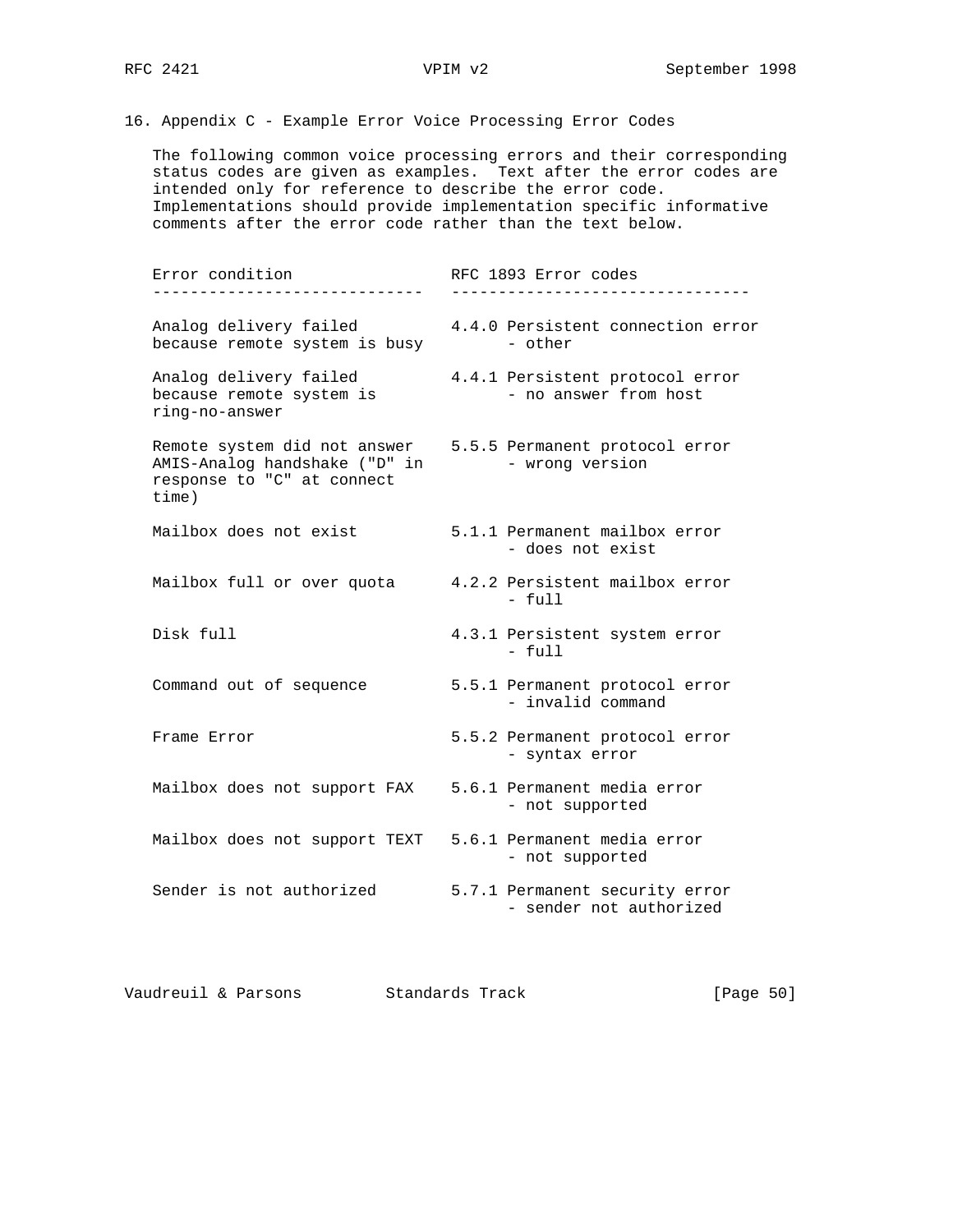| Message marked private, but<br>system is not private capable                                                   | 5.3.3 Permanent system error<br>- not feature capable                                                                                                                                                       |
|----------------------------------------------------------------------------------------------------------------|-------------------------------------------------------------------------------------------------------------------------------------------------------------------------------------------------------------|
| 17. Appendix D - Example Voice Processing Disposition Types                                                    |                                                                                                                                                                                                             |
| mode, type and modifier, if applicable) are given as examples.<br>format of message disposition notifications. | The following common voice processing disposition conditions and<br>their corresponding MDN Disposition (which contains the disposition<br>Implementers should refer to [MDN] for a full description of the |
| Notification event                                                                                             | MDN Disposition mode, type & modifier                                                                                                                                                                       |
| Message played by recipient,<br>receipt automatically returned                                                 | manual-action/MDN-sent-automatically;<br>displayed                                                                                                                                                          |
| Message deleted from mailbox<br>by user without listening                                                      | manual-action/MDN-sent-automatically;<br>deleted                                                                                                                                                            |
| Message cleared when mailbox<br>deleted by admin                                                               | manual-action/MDN-sent-automatically;<br>deleted/mailbox-terminated                                                                                                                                         |
| Message automatically deleted<br>when older than administrator<br>set threshold                                | automatic-action/<br>MDN-sent-automatically; deleted/<br>expired                                                                                                                                            |
| Message processed, however<br>audio encoding unknown -<br>unable to play to user                               | manual-action/MDN-sent-automatically;<br>processed/error<br>Error: unknown audio encoding                                                                                                                   |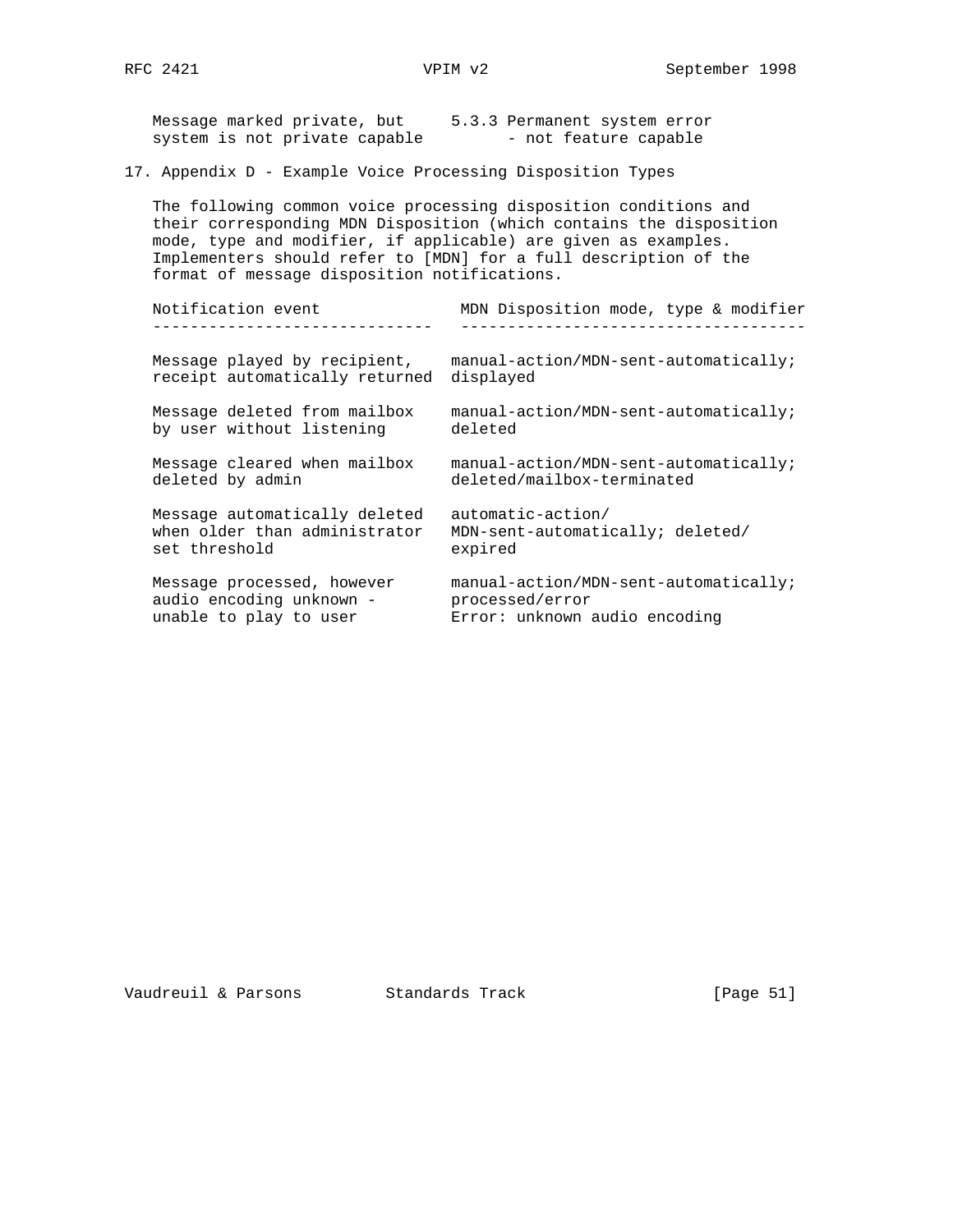18. Appendix E - IANA Registrations

18.1 vCard EMAIL Type Definition for VPIM

To: ietf-mime-directory@imc.org

 Subject: Registration of new parameter for text/directory MIME type EMAIL

Type name: EMAIL

 Type purpose: To specify the electronic mail address for communication with the object the vCard represents (defined in [VCARD]).

Type encoding: 8bit

Type value: A single text value.

 Type special notes: The type may include the type parameter "TYPE" to specify the format or preference of the electronic mail address. The TYPE parameter values previously defined include: "internet" to indicate an Internet addressing type, "x400" to indicate a X.400 addressing type and "pref" to indicate a preferred-use email address when more than one is specified. The value of "vpim" is defined to indicate that the address specified supports VPIM messages. Other IANA registered address type may also be specified. The default email type is "internet". A non-standard value may also be specified.

Type example:

EMAIL;TYPE=internet,vpim:jqpublic@xyz.dom1.com

18.2 Voice Content-Disposition Parameter Definition

To: IANA@IANA.ORG

Subject: Registration of new Content-Disposition parameter

Content-Disposition parameter name: voice

Allowable values for this parameter:

 Voice-Message - the primary voice message, Voice-Message-Notification - a spoken delivery notification or spoken disposition notification, Originator-Spoken-Name - the spoken name of the originator,

Vaudreuil & Parsons Standards Track [Page 52]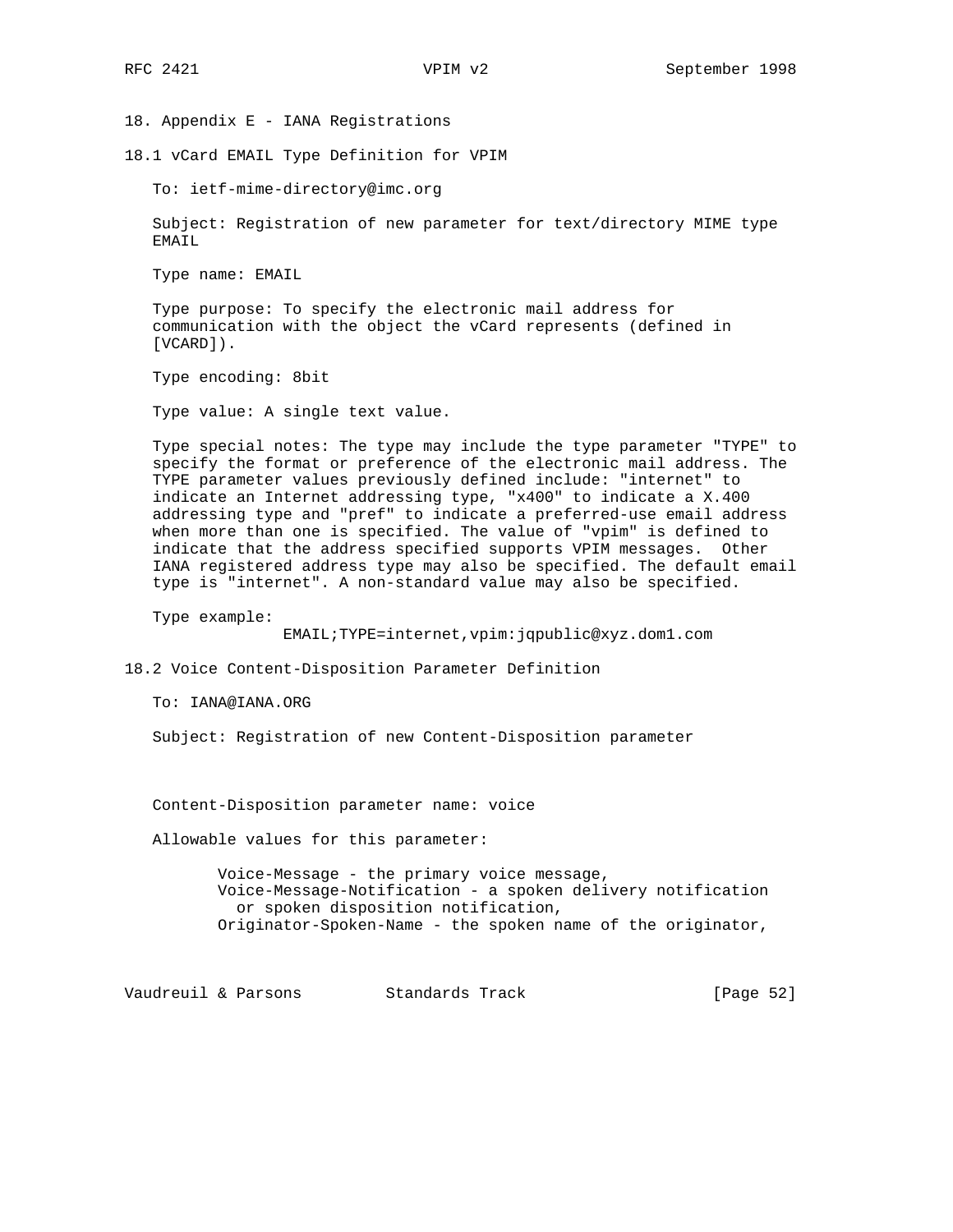- Recipient-Spoken-Name the spoken name of the recipient if available to the originator and present if there is ONLY one recipient,
- Spoken-Subject- the spoken subject of the message, typically spoken by the originator

# Description:

 In order to distinguish between the various types of audio contents in a VPIM voice message a new disposition parameter "voice" is defined with the preceding values to be used as appropriate. Note that there SHOULD only be one instance of each of these types of audio contents per message level. Additional instances of a given type (i.e., parameter value) may occur within an attached forwarded voice message.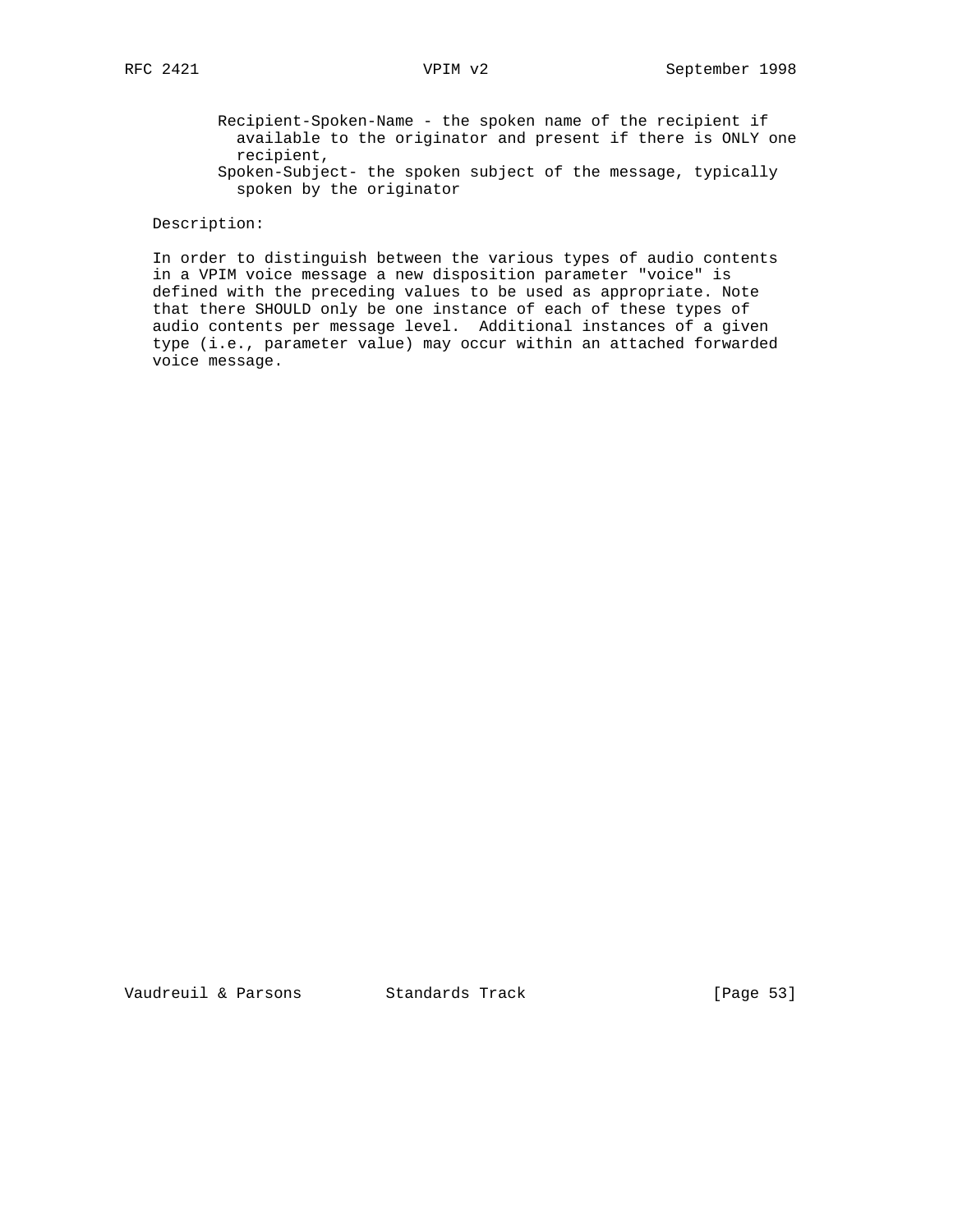19. Appendix F - Change History: RFC 1911 to this Document

 The updated profile in this document is based on the experience of a proof of concept demonstration of VPIM at EMA'96 in April 1996 and a subsequent demonstration of products at EMA'97 in April 1997. This version of the profile is significantly different from the previous described in [VPIM1]. The changes are categorized as general, content, transport and compliance. They are detailed below:

1. General

 - All definitions are now contained in separate documents that are referenced by this profile. The new documents include:

- a refined multipart/voice-message definition
- a refined (i.e., added nibble order) audio/32KADPCM definition
- the definitions of TIFF-F and image/tiff for fax images
- the Content-Duration definition
- Changed the Voice version to 2.0
- Added Table of Contents and more examples
- Various editorial updates to improve readability
- Added more security considerations
- 2. Content

 - Modified multipart/voice-message content type by dropping the positional dependence of contents while restricting its contents to voice message specific content types

 - Explicitly indicated other contents that may be present ina multipart/mixed content type

- Explicitly defined the forwarding model using message/RFC822

 - Explained the use of reply-to and from header fields for addressing message replies

 - Deprecated the special "loopback" address because of security concerns and its use only for testing

Vaudreuil & Parsons Standards Track [Page 54]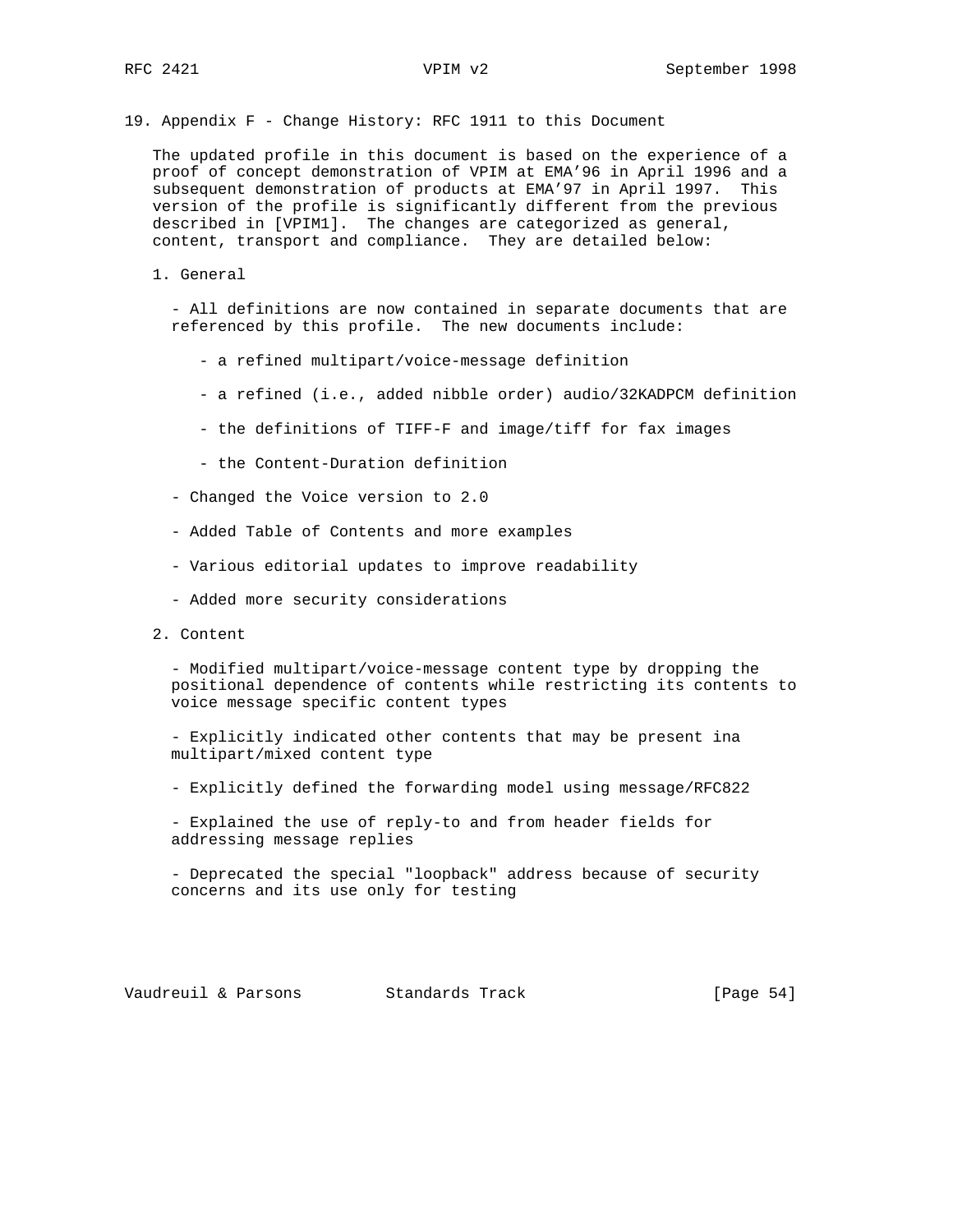- Defined the non-mail-user reserved address to support the case in which replies to the originator are not possible

 - Eliminated the text name in the "To" and "CC" header fields. Deprecated ordering of text names in the "From" header.

 - Added support for facsimile using TIFF-F in an image/tiff; application=faxbw content type

 - Profiled vCard in the text/directory body part for transport of directory information about the originator

- Loosened text restriction

- Added additional details on delivery and receipt notifications

 - Added support for message disposition notifications, also known as receipt notifications.

- Added suggested addressing formats
- Described handling of private messages
- Described the handling of non-profiled contents in VPIM messages

 - Described the use of Content-Disposition to semantically identify audio contents

- 3. Transport
	- Moved binary support to optional

 - Added optional ESMTP keywords for return of content, enhanced status codes, original recipient, and envelope ID

- Described use of null MAIL FROM address
- 4. Compliance

 - Added an explicit section on conformance specifying conformance to content or transport

- Improved conformance table in Appendix A